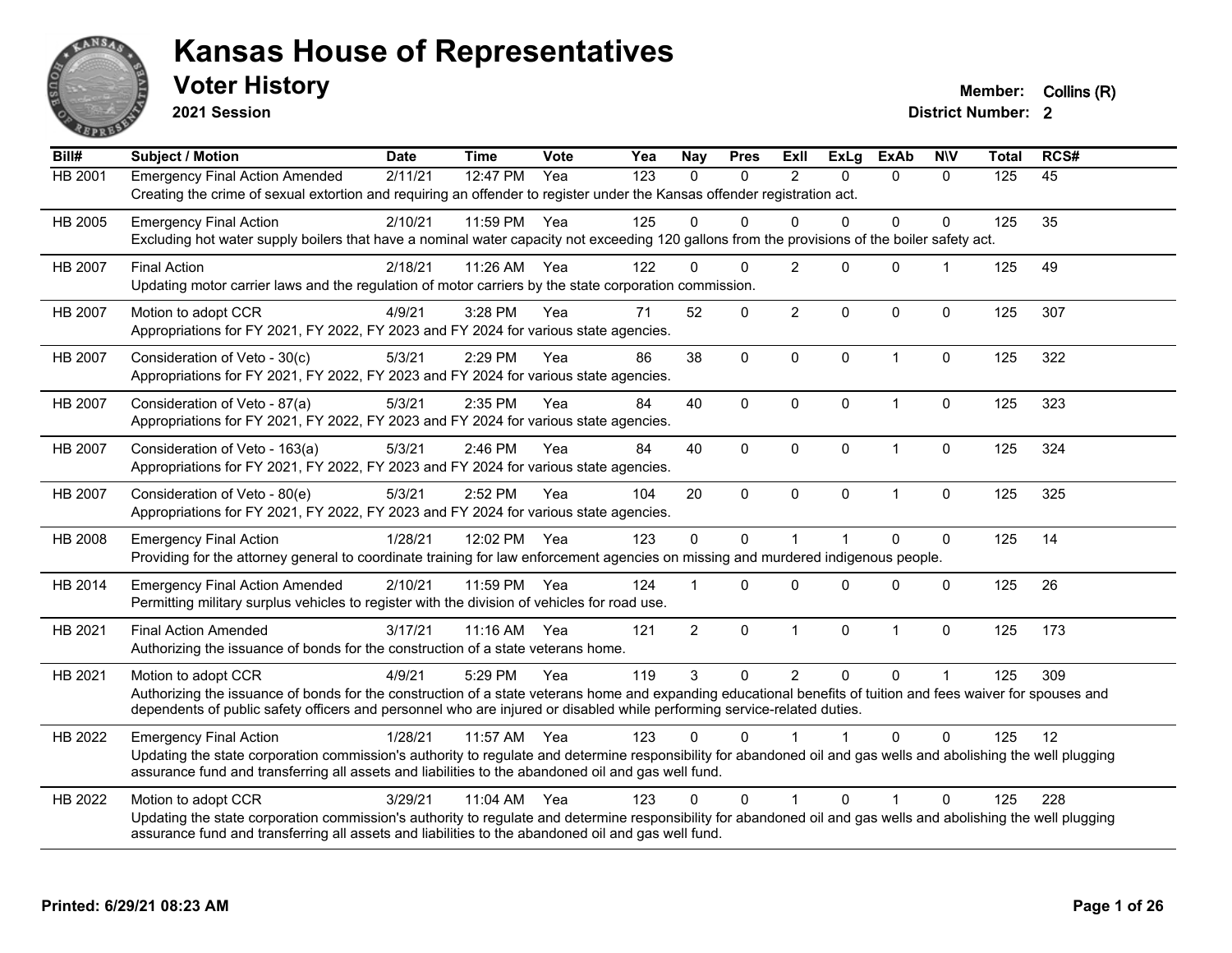

**2021 Session**

| Bill#          | <b>Subject / Motion</b>                                                                                                                                                                                                                                                                                                                                                                                                                                                                                                                                                                                                                                                         | <b>Date</b> | <b>Time</b>  | Vote | Yea | Nay            | <b>Pres</b> | ExII           | <b>ExLg</b> | <b>ExAb</b>    | <b>NIV</b>   | Total | RCS# |
|----------------|---------------------------------------------------------------------------------------------------------------------------------------------------------------------------------------------------------------------------------------------------------------------------------------------------------------------------------------------------------------------------------------------------------------------------------------------------------------------------------------------------------------------------------------------------------------------------------------------------------------------------------------------------------------------------------|-------------|--------------|------|-----|----------------|-------------|----------------|-------------|----------------|--------------|-------|------|
| <b>HB 2026</b> | <b>Emergency Final Action</b><br>Creating a drug abuse treatment program for people on diversion and allowing county and district attorneys to enter into agreements with chief judges and community<br>corrections for supervision.                                                                                                                                                                                                                                                                                                                                                                                                                                            | 1/28/21     | 12:00 PM     | Yea  | 123 | $\Omega$       | $\Omega$    | 1              |             | $\Omega$       | $\Omega$     | 125   | 13   |
| HB 2026        | Motion to adopt CCR<br>Creating a drug abuse treatment program for people on diversion and allowing county and district attorneys to enter into agreements with chief judges and community<br>corrections for supervision, clarifying jurisdiction and supervision of offenders in a certified drug abuse treatment program, authorizing the Kansas sentencing<br>commission to change risk assessment cut-off levels for participation in the certified drug abuse treatment program, modifying the criminal penalties for tampering with<br>electronic monitoring equipment and increasing the criminal penalties for riot and incitement to riot in a correctional facility. | 5/5/21      | 2:18 PM      | Yea  | 121 | 0              | $\Omega$    | $\overline{2}$ | $\Omega$    | $\overline{2}$ | $\Omega$     | 125   | 330  |
| HB 2029        | <b>Emergency Final Action</b><br>Counting any crime with a domestic violence designation as a prior conviction under domestic battery.                                                                                                                                                                                                                                                                                                                                                                                                                                                                                                                                          | 2/3/21      | 12:37 PM     | Yea  | 118 | 7              | $\Omega$    | $\Omega$       | 0           | $\Omega$       | $\mathbf{0}$ | 125   | 19   |
| HB 2030        | <b>Emergency Final Action</b><br>Extending terminal medical release to inmates in the custody of the department of corrections with a condition likely to cause death within 120 days.                                                                                                                                                                                                                                                                                                                                                                                                                                                                                          | 2/10/21     | 11:59 PM     | Yea  | 96  | 29             | 0           | $\mathbf 0$    | $\mathbf 0$ | 0              | $\mathbf 0$  | 125   | 29   |
| HB 2039        | <b>Final Action Amended</b><br>Requiring students to pass an American civics test in order to graduate with a high school diploma.                                                                                                                                                                                                                                                                                                                                                                                                                                                                                                                                              | 3/4/21      | 1:34 PM      | Yea  | 69  | 54             | $\Omega$    | 1              | 0           | 1              | $\Omega$     | 125   | 143  |
| HB 2039        | Motion to adopt CCR<br>Requiring administration of a basic civics test as part of the course in United States history and government that is necessary for high school graduation and requiring<br>students to take and pass a personal financial literacy course for high school graduation beginning in school year 2024-2025.                                                                                                                                                                                                                                                                                                                                                | 4/9/21      | 3:45 PM      | Yea  | 72  | 51             | $\Omega$    | $\overline{2}$ | $\Omega$    | $\Omega$       | $\Omega$     | 125   | 308  |
| HB 2045        | <b>Final Action Amended</b><br>Revising two tax credits - first by updating the Kansas angel investor tax credit act with respect to the definition of qualified securities, tax credit limitations and amounts,<br>investor requirements and extending the date that credits may be allowed, and second by increasing the tax credit for expenses incurred to make a residence accessible<br>to persons with a disability.                                                                                                                                                                                                                                                     | 3/3/21      | 11:38 AM     | Yea  | 112 | 11             | 1           |                | $\Omega$    | $\Omega$       | $\Omega$     | 125   | 117  |
| HB 2049        | <b>Emergency Final Action on Substitute</b><br>Bill<br>Substitute for HB 2049 by Committee on Judiciary - Prohibiting a public agency from charging a fee for records requested for an audit by the legislative division of post<br>audit.                                                                                                                                                                                                                                                                                                                                                                                                                                      | 2/3/21      | 12:39 PM Yea |      | 124 | $\overline{1}$ | $\Omega$    | $\Omega$       | $\Omega$    | $\Omega$       | $\Omega$     | 125   | 20   |
| HB 2050        | <b>Final Action</b><br>Removing the requirement that certain entities submit certain documents to the division of post audit.                                                                                                                                                                                                                                                                                                                                                                                                                                                                                                                                                   | 2/11/21     | 11:20 AM     | Yea  | 122 | 0              | $\Omega$    | 3              | 0           | $\Omega$       | $\Omega$     | 125   | 37   |
| HB 2052        | <b>Final Action Amended</b><br>Authorizing legislative assistants and committee assistants to accept gifts from legislators.                                                                                                                                                                                                                                                                                                                                                                                                                                                                                                                                                    | 2/25/21     | 11:24 AM     | Yea  | 119 | 5              | $\mathbf 0$ | $\mathbf{1}$   | 0           | 0              | $\mathbf 0$  | 125   | 73   |
| HB 2056        | <b>Emergency Final Action</b><br>Regulating the sale and distribution of kratom products as a part of and supplemental to the Kansas food, drug and cosmetic act.                                                                                                                                                                                                                                                                                                                                                                                                                                                                                                               | 5/6/21      | 3:37 PM      | Nay  | 97  | 24             | $\mathbf 0$ | $\Omega$       |             | $\overline{2}$ | $\mathbf{1}$ | 125   | 343  |
| HB 2057        | <b>Final Action</b><br>Allowing an alcoholic liquor manufacturer to obtain a drinking establishment license under certain conditions.                                                                                                                                                                                                                                                                                                                                                                                                                                                                                                                                           | 3/3/21      | 11:40 AM     | Yea  | 124 | 0              | $\Omega$    |                | 0           | $\Omega$       | $\mathbf{0}$ | 125   | 118  |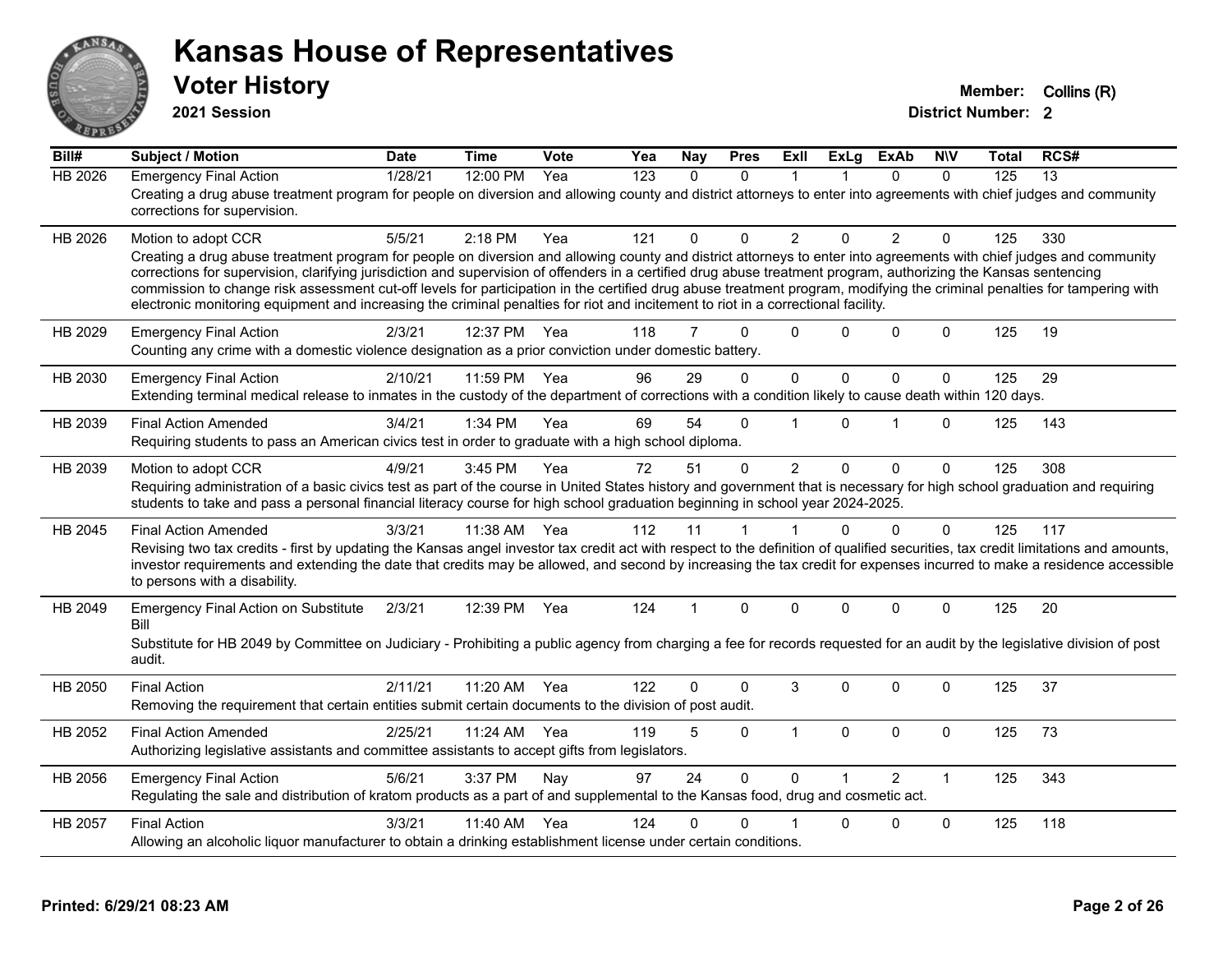

**2021 Session**

| Bill#          | <b>Subject / Motion</b>                                                                                                                                                      | <b>Date</b> | <b>Time</b> | <b>Vote</b> | Yea | <b>Nay</b> | <b>Pres</b>  | <b>Exll</b>    | <b>ExLg</b> | <b>ExAb</b>    | <b>NIV</b>   | Total | RCS# |
|----------------|------------------------------------------------------------------------------------------------------------------------------------------------------------------------------|-------------|-------------|-------------|-----|------------|--------------|----------------|-------------|----------------|--------------|-------|------|
| <b>HB 2058</b> | <b>Final Action Amended</b>                                                                                                                                                  | 3/4/21      | 1:39 PM     | Yea         | 85  | 38         | $\mathbf{0}$ | $\mathbf{1}$   | $\Omega$    | 1              | $\Omega$     | 125   | 144  |
|                | Allowing reciprocity to recognize out-of-state licenses to carry a concealed handgun.                                                                                        |             |             |             |     |            |              |                |             |                |              |       |      |
| HB 2058        | Motion to Concur                                                                                                                                                             | 4/8/21      | 9:24 PM     | Yea         | 80  | 43         | $\Omega$     | 1              | $\Omega$    |                | $\Omega$     | 125   | 293  |
|                | Providing reciprocity for licenses to carry concealed handguns and creating a new class of concealed carry license for individuals 18 to 20 years of age, and creating the   |             |             |             |     |            |              |                |             |                |              |       |      |
|                | Kansas protection of firearm rights act to restore the right to possess a firearm upon expungement of certain convictions.                                                   |             |             |             |     |            |              |                |             |                |              |       |      |
| HB 2058        | Consideration of Veto                                                                                                                                                        | 5/3/21      | 12:15 PM    | Yea         | 84  | 39         | $\Omega$     | 0              | $\Omega$    |                | $\mathbf 1$  | 125   | 320  |
|                | Providing reciprocity for licenses to carry concealed handguns and creating a new class of concealed carry license for individuals 18 to 20 years of age, and creating the   |             |             |             |     |            |              |                |             |                |              |       |      |
|                | Kansas protection of firearm rights act to restore the right to possess a firearm upon expungement of certain convictions.                                                   |             |             |             |     |            |              |                |             |                |              |       |      |
| HB 2062        | <b>Emergency Final Action</b>                                                                                                                                                | 2/10/21     | 11:59 PM    | Yea         | 125 | 0          | $\Omega$     | $\Omega$       | $\Omega$    | $\mathbf 0$    | $\Omega$     | 125   | 31   |
|                | Providing certain exceptions to the confidentiality of state child death review board documents.                                                                             |             |             |             |     |            |              |                |             |                |              |       |      |
| HB 2063        | <b>Emergency Final Action Amended</b>                                                                                                                                        | 2/10/21     | 11:59 PM    | Yea         | 125 | $\Omega$   | $\Omega$     | $\Omega$       | $\Omega$    | $\Omega$       | $\Omega$     | 125   | 28   |
|                | Providing certain KP&F tier II spousal and children's benefits for death resulting from a service-connected disability and enacting the Michael Wells memorial act.          |             |             |             |     |            |              |                |             |                |              |       |      |
| HB 2064        | <b>Emergency Final Action Amended</b>                                                                                                                                        | 2/10/21     | 11:59 PM    | Yea         | 125 | $\Omega$   | $\Omega$     | $\Omega$       | $\Omega$    | $\mathbf{0}$   | $\Omega$     | 125   | 33   |
|                | Making DROP elections revocable and allowing DROP members who first elected a DROP period of less than five years to extend such DROP period.                                |             |             |             |     |            |              |                |             |                |              |       |      |
| HB 2064        | Motion to adopt CCR                                                                                                                                                          | 4/9/21      | 5:35 PM     | Yea         | 118 |            | $\Omega$     | 2              |             | $\mathbf{0}$   |              | 125   | 310  |
|                | Creating the Kansas promise scholarship act to provide postsecondary educational scholarships for certain two-year associate degree programs, career and technical           |             |             |             |     |            |              |                |             |                |              |       |      |
|                | education certificates and other stand-alone programs.                                                                                                                       |             |             |             |     |            |              |                |             |                |              |       |      |
| HB 2066        | Final Action Sub Bill Amended                                                                                                                                                | 3/3/21      | 11:45 AM    | Yea         | 103 | 21         | $\Omega$     | $\overline{1}$ | $\Omega$    | $\Omega$       | $\Omega$     | 125   | 119  |
|                | Substitute for HB 2066 by Committee on Commerce, Labor and Economic Development - Expanding the military spouse and service member's expedited licensure law                 |             |             |             |     |            |              |                |             |                |              |       |      |
|                | to all applicants who have established or intend to establish residency in Kansas.                                                                                           |             |             |             |     |            |              |                |             |                |              |       |      |
| HB 2066        | Motion to adopt CCR                                                                                                                                                          | 4/8/21      | 5:08 PM     | Yea         | 105 | 17         | $\mathbf{0}$ | 1              | $\Omega$    | $\overline{2}$ | $\Omega$     | 125   | 287  |
|                | Substitute for HB 2066 by Committee on Commerce, Labor and Economic Development - Expanding the military spouse and service memberGÇÖs expedited licensure                   |             |             |             |     |            |              |                |             |                |              |       |      |
|                | law to all applicants who have established or intend to establish residency in Kansas.                                                                                       |             |             |             |     |            |              |                |             |                |              |       |      |
| HB 2070        | <b>Final Action</b>                                                                                                                                                          | 2/18/21     | 11:27 AM    | Yea         | 119 | 3          | $\mathbf 0$  | $\overline{2}$ | $\Omega$    | $\Omega$       | $\mathbf{1}$ | 125   | 50   |
|                | Allowing certain private not-for-profit postsecondary educational institutions to recoup credit card fees by permitting a surcharge for credit card transactions in the same |             |             |             |     |            |              |                |             |                |              |       |      |
|                | manner as municipal universities, community colleges, technical colleges and vocational educational schools.                                                                 |             |             |             |     |            |              |                |             |                |              |       |      |
| HB 2071        | <b>Emergency Final Action</b>                                                                                                                                                | 2/3/21      | 12:32 PM    | Yea         | 125 | $\Omega$   | $\Omega$     | 0              | $\Omega$    | $\mathbf 0$    | $\mathbf 0$  | 125   | 17   |
|                | Increasing the criminal penalties for stalking a minor.                                                                                                                      |             |             |             |     |            |              |                |             |                |              |       |      |
| HB 2071        | Motion to Concur                                                                                                                                                             | 4/6/21      | 2:33 PM     | Yea         | 119 | $\Omega$   | $\Omega$     | $\mathbf{1}$   | $\Omega$    | 5              | $\Omega$     | 125   | 261  |
|                | Increasing the criminal penalties for stalking a minor.                                                                                                                      |             |             |             |     |            |              |                |             |                |              |       |      |
| HB 2072        | <b>Final Action</b>                                                                                                                                                          | 2/10/21     | 11:59 PM    | Yea         | 123 | $\Omega$   | 0            | 0              | 0           | $\overline{c}$ | $\mathbf 0$  | 125   | 24   |
|                | Updating the version of risk-based capital instructions in effect.                                                                                                           |             |             |             |     |            |              |                |             |                |              |       |      |
|                |                                                                                                                                                                              |             |             |             |     |            |              |                |             |                |              |       |      |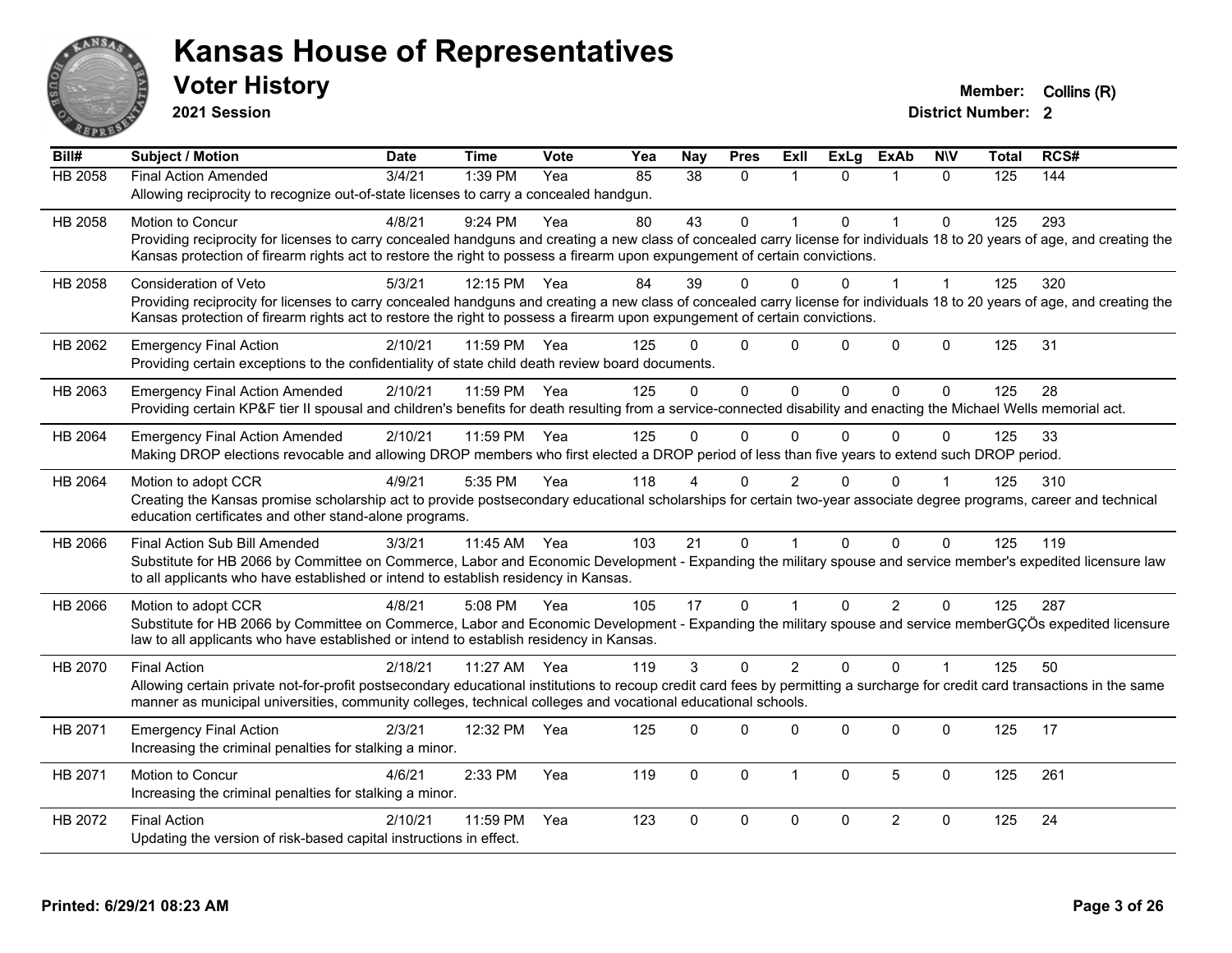

**2021 Session**

| Bill#          | <b>Subject / Motion</b>                                                                                                                                                                                                                                                                                                                                                                                                                                                                                               | <b>Date</b> | <b>Time</b> | Vote | Yea              | <b>Nay</b> | <b>Pres</b> | ExII           | <b>ExLg</b> | ExAb           | <b>NIV</b>   | Total | RCS# |
|----------------|-----------------------------------------------------------------------------------------------------------------------------------------------------------------------------------------------------------------------------------------------------------------------------------------------------------------------------------------------------------------------------------------------------------------------------------------------------------------------------------------------------------------------|-------------|-------------|------|------------------|------------|-------------|----------------|-------------|----------------|--------------|-------|------|
| <b>HB 2072</b> | Motion to Concur                                                                                                                                                                                                                                                                                                                                                                                                                                                                                                      | 3/29/21     | 11:01 AM    | Yea  | $\overline{113}$ | 9          | $\Omega$    |                | $\Omega$    |                | $\mathbf{1}$ | 125   | 227  |
|                | Senate Substitute for HB 2072 by Committee on Financial Institutions and Insurance - Providing for the Kansas corporation commission to authorize the securitization of<br>certain public utility generating facilities, qualified extraordinary costs and issuance of securitized utility tariff bonds.                                                                                                                                                                                                              |             |             |      |                  |            |             |                |             |                |              |       |      |
| HB 2074        | <b>Emergency Final Action</b>                                                                                                                                                                                                                                                                                                                                                                                                                                                                                         | 2/11/21     | 12:46 PM    | Yea  | 123              | 0          | $\Omega$    | $\overline{2}$ | $\Omega$    | 0              | $\Omega$     | 125   | 44   |
|                | Updating producer licensing statutes pertaining to appointment, fees, licensing, renewal dates, continuing education, suspension, revocation and denial of licensure and<br>reinstatement.                                                                                                                                                                                                                                                                                                                            |             |             |      |                  |            |             |                |             |                |              |       |      |
| HB 2074        | Motion to adopt CCR                                                                                                                                                                                                                                                                                                                                                                                                                                                                                                   | 4/9/21      | 11:39 AM    | Yea  | 103              | 20         | $\mathbf 0$ | $\overline{c}$ | 0           | $\Omega$       | $\mathbf 0$  | 125   | 301  |
|                | Senate Substitute for HB 2074 by Committee on Financial Institutions and Insurance - Enacting the technology-enabled fiduciary financial institution act, providing                                                                                                                                                                                                                                                                                                                                                   |             |             |      |                  |            |             |                |             |                |              |       |      |
|                | requirements, fiduciary powers, duties, functions and limitations for such financial institutions and the administration thereof by the state bank commissioner, creating an<br>income and privilege tax credit for certain qualified distributions from technology-enabled fiduciary financial institutions and the joint committee on fiduciary financial<br>institutions oversight.                                                                                                                                |             |             |      |                  |            |             |                |             |                |              |       |      |
| HB 2075        | <b>Emergency Final Action</b>                                                                                                                                                                                                                                                                                                                                                                                                                                                                                         | 2/10/21     | 11:59 PM    | Yea  | 125              | 0          | $\Omega$    | $\Omega$       | $\Omega$    | $\Omega$       | $\mathbf 0$  | 125   | 30   |
|                | Allowing venue for an adoption when the state is the agency to be where the state agency or its subcontracting agency has an office.                                                                                                                                                                                                                                                                                                                                                                                  |             |             |      |                  |            |             |                |             |                |              |       |      |
| HB 2076        | <b>Final Action Amended</b>                                                                                                                                                                                                                                                                                                                                                                                                                                                                                           | 2/18/21     | 11:29 AM    | Yea  | 122              | 0          | $\Omega$    | $\overline{2}$ | $\Omega$    | $\Omega$       | $\mathbf{1}$ | 125   | 51   |
|                | Clarifying that bond agents seeking discharge as a surety are required to return the person released on bond to the court in the county where the complaint subject to<br>the bond was filed.                                                                                                                                                                                                                                                                                                                         |             |             |      |                  |            |             |                |             |                |              |       |      |
| HB 2077        | <b>Emergency Final Action Amended</b>                                                                                                                                                                                                                                                                                                                                                                                                                                                                                 | 2/3/21      | 12:29 PM    | Yea  | 120              | 5          | $\Omega$    | $\Omega$       | $\Omega$    | 0              | $\Omega$     | 125   | 16   |
|                | Extending the Kansas criminal justice reform commission, limiting the commission's scope of study and adding a public defender.                                                                                                                                                                                                                                                                                                                                                                                       |             |             |      |                  |            |             |                |             |                |              |       |      |
| HB 2077        | Motion to adopt CCR                                                                                                                                                                                                                                                                                                                                                                                                                                                                                                   | 5/5/21      | 2:23 PM     | Yea  | 115              | 6          | $\Omega$    | 2              | $\Omega$    | $\overline{2}$ | $\mathbf{0}$ | 125   | 331  |
|                | Extending the Kansas closed case task force, providing for staff assistance and renaming the task force the Alvin Sykes cold case DNA task force, extending the Kansas<br>criminal justice reform commission, limiting the commission's scope of study and adding a public defender, and authorizing the crime victims compensation board to<br>waive application time restrictions for certain victims to receive compensation for mental health counseling and adding certain children to the definition of victim. |             |             |      |                  |            |             |                |             |                |              |       |      |
| HB 2078        | <b>Final Action Amended</b>                                                                                                                                                                                                                                                                                                                                                                                                                                                                                           | 2/25/21     | 11:36 AM    | Yea  | 107              | 17         | $\Omega$    |                | $\Omega$    | 0              | $\Omega$     | 125   | 74   |
|                | Suspending statutory speedy trial rights until May 1, 2024, in all criminal cases and providing guidelines for prioritizing trials.                                                                                                                                                                                                                                                                                                                                                                                   |             |             |      |                  |            |             |                |             |                |              |       |      |
| HB 2078        | Motion to Concur                                                                                                                                                                                                                                                                                                                                                                                                                                                                                                      | 3/22/21     | 11:14 AM    | Yea  | 114              | 7          | $\Omega$    | $\Omega$       | $\Omega$    | 4              | $\Omega$     | 125   | 187  |
|                | Suspending statutory speedy trial rights until May 1, 2023, in all criminal cases, providing guidelines for prioritizing trials and requiring the office of judicial administration<br>to prepare and submit a report to the legislature in 2022 and 2023.                                                                                                                                                                                                                                                            |             |             |      |                  |            |             |                |             |                |              |       |      |
| HB 2079        | <b>Emergency Final Action Amended</b>                                                                                                                                                                                                                                                                                                                                                                                                                                                                                 | 2/3/21      | 12:46 PM    | Yea  | 70               | 54         |             | $\Omega$       | $\Omega$    | 0              | 0            | 125   | 22   |
|                | Transferring duties concerning address confidentiality program (safe at home) and the registration for charitable organizations from the secretary of state to the attorney<br>general.                                                                                                                                                                                                                                                                                                                               |             |             |      |                  |            |             |                |             |                |              |       |      |
| HB 2079        | Motion to adopt CCR                                                                                                                                                                                                                                                                                                                                                                                                                                                                                                   | 5/5/21      | 2:32 PM     | Yea  | 78               | 42         | 1           | $\overline{2}$ | $\Omega$    | $\overline{2}$ | $\Omega$     | 125   | 332  |
|                | Transferring duties concerning address confidentiality program (safe at home) and the registration of charitable organizations from the secretary of state to the attorney                                                                                                                                                                                                                                                                                                                                            |             |             |      |                  |            |             |                |             |                |              |       |      |
|                | general, enacting the Kansas fights addiction act to establish a grant program for the purpose of preventing, reducing, treating and mitigating the effects of substance<br>abuse and addiction and requiring posting of a human trafficking awareness notice approved by the attorney general in certain businesses and public places.                                                                                                                                                                               |             |             |      |                  |            |             |                |             |                |              |       |      |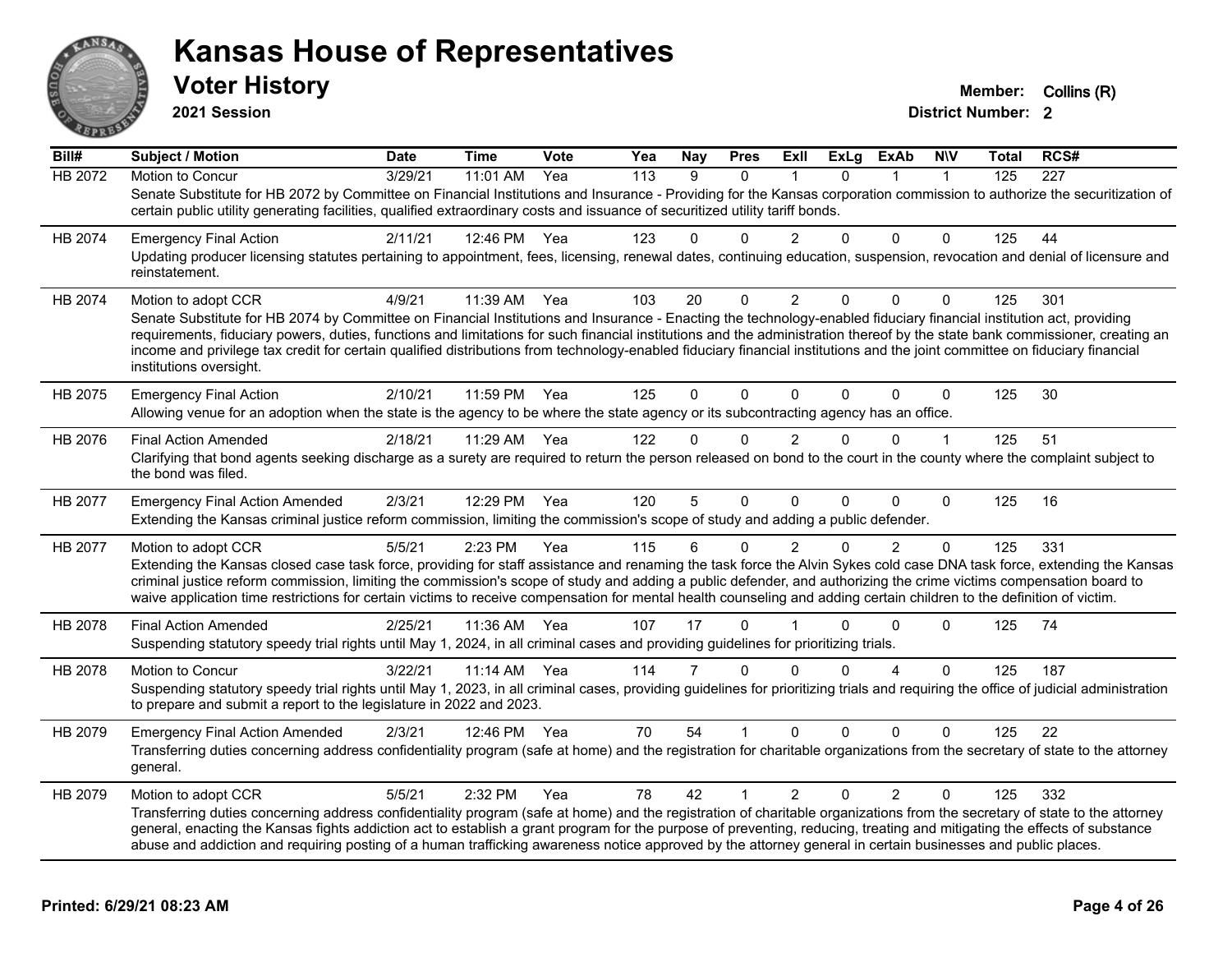

**2021 Session**

| Bill#          | <b>Subject / Motion</b>                                                                                                                                                                                                                                                                                                                                | <b>Date</b> | <b>Time</b> | Vote | Yea | Nay            | <b>Pres</b>  | ExIl           | <b>ExLg</b>  | <b>ExAb</b>    | <b>NIV</b>              | Total | RCS# |
|----------------|--------------------------------------------------------------------------------------------------------------------------------------------------------------------------------------------------------------------------------------------------------------------------------------------------------------------------------------------------------|-------------|-------------|------|-----|----------------|--------------|----------------|--------------|----------------|-------------------------|-------|------|
| <b>HB 2081</b> | <b>Emergency Final Action Amended</b><br>Modifying how certain prior convictions are counted for the special sentencing rule related to possession of a controlled substance and providing concurrent or<br>consecutive sentencing for persons convicted of new crimes while on release for a felony.                                                  | 2/10/21     | 11:59 PM    | Yea  | 69  | 56             | $\Omega$     | $\mathbf{0}$   | $\Omega$     | $\Omega$       | $\Omega$                | 125   | 32   |
| HB 2082        | <b>Emergency Final Action</b><br>Authorizing the crime victims compensation board to waive application time restrictions for a victim of a sexually violent crime to receive compensation for mental health<br>counseling and adding certain children to the definition of victim.                                                                     | 2/3/21      | 12:41 PM    | Yea  | 125 | $\Omega$       | $\Omega$     | $\Omega$       | 0            | $\Omega$       | $\Omega$                | 125   | 21   |
| HB 2085        | <b>Final Action</b><br>Creating the students' right to know act to provide information on postsecondary education options.                                                                                                                                                                                                                             | 3/4/21      | 1:41 PM     | Yea  | 123 | $\mathbf 0$    | $\mathbf 0$  | $\overline{1}$ | $\mathbf{0}$ | $\mathbf{1}$   | $\pmb{0}$               | 125   | 145  |
| <b>HB 2087</b> | <b>Final Action Amended</b><br>Limiting the review of certain rules and regulations by the director of the budget.                                                                                                                                                                                                                                     | 2/18/21     | 11:30 AM    | Yea  | 109 | 13             | $\Omega$     | $\overline{2}$ | $\Omega$     | $\Omega$       | $\mathbf{1}$            | 125   | 52   |
| HB 2088        | <b>Final Action Amended</b><br>Requiring visual observation of an alleged victim of child abuse or neglect as part of an investigation.                                                                                                                                                                                                                | 3/4/21      | 1:42 PM     | Yea  | 121 | $\overline{2}$ | $\mathbf{0}$ | $\mathbf{1}$   | $\mathbf{0}$ | $\mathbf{1}$   | $\mathbf{0}$            | 125   | 146  |
| HB 2089        | <b>Final Action Sub Bill</b><br>Substitute for HB 2089 by Committee on Federal and State Affairs - Standardizing firearm safety education training programs in school districts.                                                                                                                                                                       | 3/18/21     | 11:26 AM    | Yea  | 75  | 47             | $\Omega$     |                | 0            | $\overline{2}$ | $\Omega$                | 125   | 180  |
| HB 2089        | Motion to Concur<br>Substitute for HB 2089 by Committee on Federal and State Affairs - Standardizing firearm safety education training programs in school districts.                                                                                                                                                                                   | 4/8/21      | 9:28 PM     | Yea  | 79  | 44             | $\Omega$     |                | 0            |                | $\mathbf 0$             | 125   | 294  |
| HB 2090        | <b>Emergency Final Action Amended</b><br>Creating a procedure for appointment of acting official when an elected official's military service causes a vacancy.                                                                                                                                                                                         | 2/3/21      | 12:34 PM    | Yea  | 125 | 0              | 0            | 0              | 0            | $\Omega$       | $\Omega$                | 125   | 18   |
| HB 2093        | <b>Final Action Amended</b><br>Increasing criminal penalties for fleeing or attempting to elude a police officer when operating a stolen vehicle, committing certain driving violations or causing a collision<br>involving another driver and making fleeing or attempting to elude a police officer evidence of intent to commit theft of a vehicle. | 2/25/21     | 11:38 AM    | Yea  | 124 | 0              | $\Omega$     |                | 0            | 0              | $\Omega$                | 125   | 75   |
| HB 2094        | <b>Final Action Sub Bill</b><br>Substitute for HB 2094 by Committee on Appropriations - Expanding educational benefits of tuition and fees waiver for spouses and dependents of public safety officers<br>and personnel who are injured or disabled while performing service-related duties.                                                           | 3/17/21     | $11:17$ AM  | Yea  | 117 | 6              | $\Omega$     |                | 0            |                | $\Omega$                | 125   | 174  |
| HB 2096        | <b>Final Action</b><br>Authorizing department of corrections employees, local correctional or detention officers, judicial branch employees, municipal court employees and administrative<br>hearing officers to have identifying information restricted from public access on public websites that identify home addresses or home ownership.         | 2/18/21     | 11:32 AM    | Yea  | 122 | $\Omega$       | $\Omega$     | 2              | $\Omega$     | $\Omega$       | $\overline{\mathbf{1}}$ | 125   | 53   |
| HB 2097        | <b>Final Action</b><br>Decoupling the KIT and KIR workforce training programs from the high performance incentive fund program.                                                                                                                                                                                                                        | 3/3/21      | 11:47 AM    | Yea  | 124 | 0              | $\Omega$     |                | 0            | $\Omega$       | $\mathbf{0}$            | 125   | 120  |
| HB 2101        | <b>Emergency Final Action Amended</b><br>Extending transfers from the expanded lottery act revenues fund to the university engineering initiative.                                                                                                                                                                                                     | 2/25/21     | 12:56 PM    | Yea  | 112 | 12             | $\Omega$     |                | 0            | 0              | $\mathbf 0$             | 125   | 83   |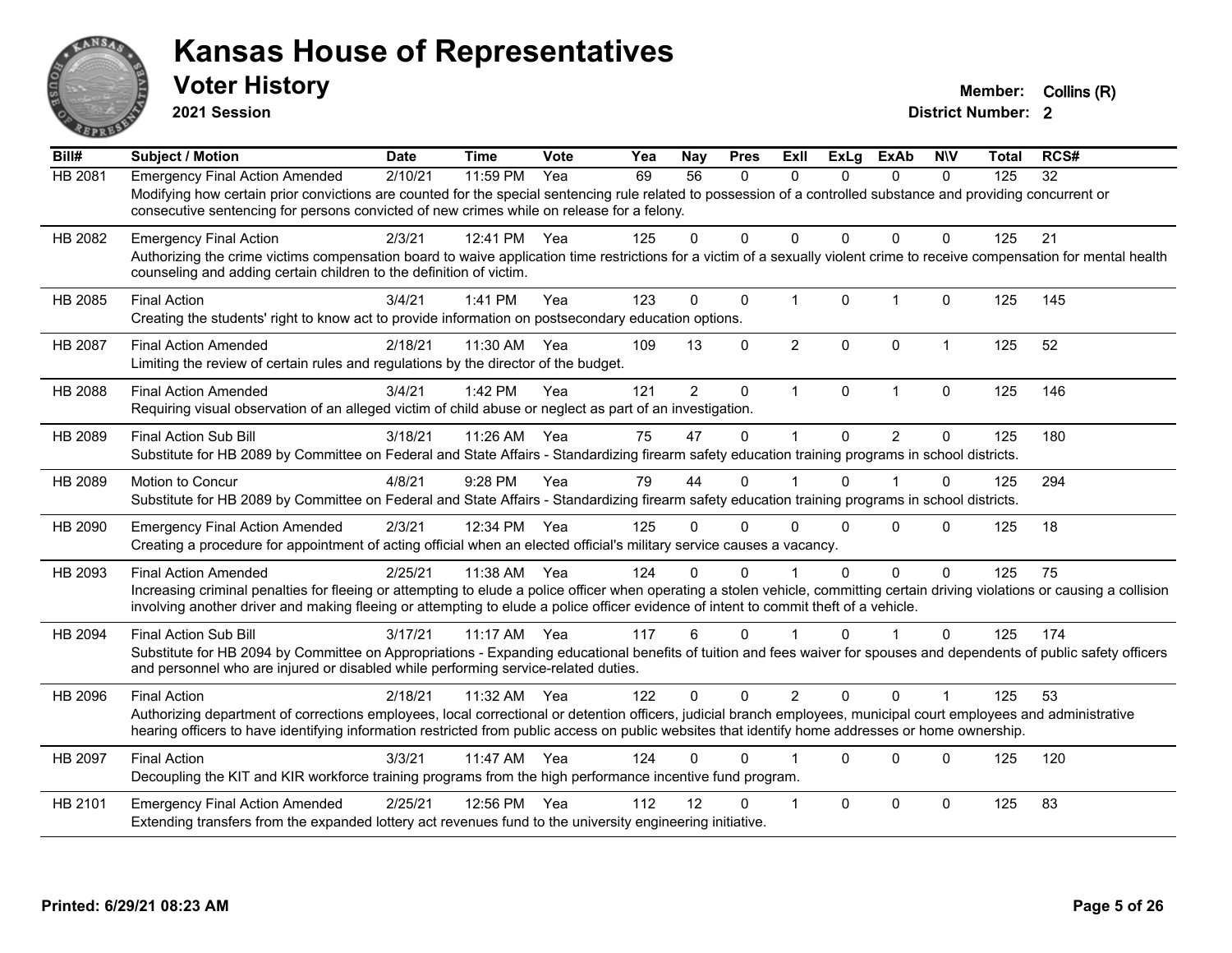

**2021 Session**

| Bill#          | Subject / Motion                                                                                                                                                                                                                                                                                                                                                                                                                                                                                                                                                                                                                                                                                                                                                                                                                                                                                                                                                                                                                                                                                                                                                                                                                                                                                            | <b>Date</b> | <b>Time</b> | <b>Vote</b> | Yea | Nay            | <b>Pres</b> | ExIl           | <b>ExLg</b>  | <b>ExAb</b>  | <b>NIV</b>   | <b>Total</b> | RCS# |
|----------------|-------------------------------------------------------------------------------------------------------------------------------------------------------------------------------------------------------------------------------------------------------------------------------------------------------------------------------------------------------------------------------------------------------------------------------------------------------------------------------------------------------------------------------------------------------------------------------------------------------------------------------------------------------------------------------------------------------------------------------------------------------------------------------------------------------------------------------------------------------------------------------------------------------------------------------------------------------------------------------------------------------------------------------------------------------------------------------------------------------------------------------------------------------------------------------------------------------------------------------------------------------------------------------------------------------------|-------------|-------------|-------------|-----|----------------|-------------|----------------|--------------|--------------|--------------|--------------|------|
| <b>HB 2102</b> | <b>Emergency Final Action</b><br>Updating egg repackaging requirements for retailers.                                                                                                                                                                                                                                                                                                                                                                                                                                                                                                                                                                                                                                                                                                                                                                                                                                                                                                                                                                                                                                                                                                                                                                                                                       | 2/10/21     | 11:59 PM    | Yea         | 123 | $\overline{2}$ | $\mathbf 0$ | $\Omega$       | $\Omega$     | $\mathbf{0}$ | $\mathbf{0}$ | 125          | 25   |
| HB 2102        | Mot to Concur in Conference<br>Senate Substitute for HB 2102 by Committee on Agriculture and Natural Resources - Updating egg repackaging requirements for retailers.                                                                                                                                                                                                                                                                                                                                                                                                                                                                                                                                                                                                                                                                                                                                                                                                                                                                                                                                                                                                                                                                                                                                       | 4/9/21      | 2:22 PM     | Yea         | 122 |                | 0           | $\overline{2}$ | $\Omega$     | $\mathbf 0$  | $\Omega$     | 125          | 303  |
| HB 2103        | <b>Emergency Final Action</b><br>Establishing the Kansas pesticide waste disposal program and permitting up to \$50,000 to be transferred annually from the Kansas agricultural remediation fund to a<br>new Kansas pesticide waste disposal fund.                                                                                                                                                                                                                                                                                                                                                                                                                                                                                                                                                                                                                                                                                                                                                                                                                                                                                                                                                                                                                                                          | 2/11/21     | 12:38 PM    | Yea         | 123 | $\Omega$       | $\Omega$    | $\overline{2}$ | $\Omega$     | $\mathbf 0$  | $\mathbf{0}$ | 125          | 39   |
| HB 2104        | <b>Final Action Amended</b><br>Modifying the sales tax exemption for construction materials by allowing certain educational institutions a sales tax exemption for purchases thereof.                                                                                                                                                                                                                                                                                                                                                                                                                                                                                                                                                                                                                                                                                                                                                                                                                                                                                                                                                                                                                                                                                                                       | 2/18/21     | 11:35 AM    | Yea         | 114 | 8              | 0           | $\overline{c}$ | 0            | 0            |              | 125          | 54   |
| HB 2104        | Motion to Adopt CCR<br>Senate Substitute for HB 2104 by Committee on Assessment ant Taxation - Extending certain budget due dates for schools and notice and hearing requirements when<br>exceeding the revenue neutral rate for property tax purposes, changing time to request full and complete opinion from the state board tax appeals, requiring the state<br>board of tax appeals to serve orders and notices by electronic means if requested by the party, prohibiting valuation increases of certain property in appeals, requiring<br>appraisal directives to require compliance with uniform standards of professional appraisal practice, providing for notice and opportunity to be heard prior to removal<br>from county appraiser eligibility list, providing notification when person no longer holds office of county appraiser, placing the burden of proof on the county appraiser in<br>certain valuation and classification appeal hearings before the district court, requiring appraisal courses for appraisers to be courses approved by the Kansas real estate<br>appraisal board, extending the time a state board of tax appeals member may continue to serve after such member's term expires and authorizing appointment of a<br>member pro tempore under certain conditions. | 4/6/21      | 2:57 PM     | Yea         | 77  | 42             | $\mathbf 0$ |                | 0            | 5            | $\Omega$     | 125          | 262  |
| HB 2106        | <b>Emergency Final Action</b><br>Extending the dates when corporate tax returns are required to be filed.                                                                                                                                                                                                                                                                                                                                                                                                                                                                                                                                                                                                                                                                                                                                                                                                                                                                                                                                                                                                                                                                                                                                                                                                   | 3/4/21      | 4:36 PM     | Yea         | 123 | $\Omega$       | $\mathbf 0$ | $\mathbf{1}$   | $\mathbf{0}$ | $\mathbf{1}$ | $\mathbf 0$  | 125          | 160  |
| HB 2109        | <b>Emergency Final Action</b><br>Increasing the county population threshold for a county to be required to have a lawyer representative, increasing the number of lawyer members and decreasing the<br>number of non-lawyer members on the board of indigents' defense services.                                                                                                                                                                                                                                                                                                                                                                                                                                                                                                                                                                                                                                                                                                                                                                                                                                                                                                                                                                                                                            | 2/11/21     | 12:41 PM    | Yea         | 87  | 36             | $\mathbf 0$ | $\overline{c}$ | $\Omega$     | $\mathbf{0}$ | $\Omega$     | 125          | 41   |
| HB 2112        | <b>Emergency Final Action</b><br>Permitting online advertisement and sales of abandoned property by self-storage rental unit operators; providing for the designation by occupants of an alternate contact<br>and limiting claims for loss or damage of stored property to the property value limit provided in the rental agreement.                                                                                                                                                                                                                                                                                                                                                                                                                                                                                                                                                                                                                                                                                                                                                                                                                                                                                                                                                                       | 2/10/21     | 11:59 PM    | Yea         | 120 | 5              | $\mathbf 0$ | 0              | $\Omega$     | $\mathbf 0$  | $\mathbf{0}$ | 125          | 27   |
| HB 2114        | <b>Emergency Final Action Amended</b><br>Establishing the Kansas senior care task force.                                                                                                                                                                                                                                                                                                                                                                                                                                                                                                                                                                                                                                                                                                                                                                                                                                                                                                                                                                                                                                                                                                                                                                                                                    | 2/18/21     | 12:38 PM    | Yea         | 113 | 8              | $\Omega$    | $\overline{2}$ | $\Omega$     | 1            | $\mathbf{1}$ | 125          | 60   |
| HB 2114        | Motion to adopt CCR<br>Establishing the senior care task force, a definition of financial exploitation and Kansas elder and dependent adult abuse multidisciplinary team coordinator and teams,<br>requiring additional mandatory reporters, increasing investigation days for reports of abuse, neglect and financial exploitation of certain adults and directing the<br>department for children and families to inform certain chief administrative officers of substantiated findings of such reports.                                                                                                                                                                                                                                                                                                                                                                                                                                                                                                                                                                                                                                                                                                                                                                                                  | 4/9/21      | 5:41 PM     | Yea         | 115 |                | $\Omega$    | $\overline{c}$ | 0            | $\mathbf{0}$ |              | 125          | 311  |
| HB 2115        | <b>Final Action Amended</b><br>Establishing the joint committee on child welfare system oversight.                                                                                                                                                                                                                                                                                                                                                                                                                                                                                                                                                                                                                                                                                                                                                                                                                                                                                                                                                                                                                                                                                                                                                                                                          | 2/18/21     | 11:38 AM    | Yea         | 118 |                | $\Omega$    | $\overline{2}$ | $\Omega$     | $\mathbf 0$  | 1            | 125          | 55   |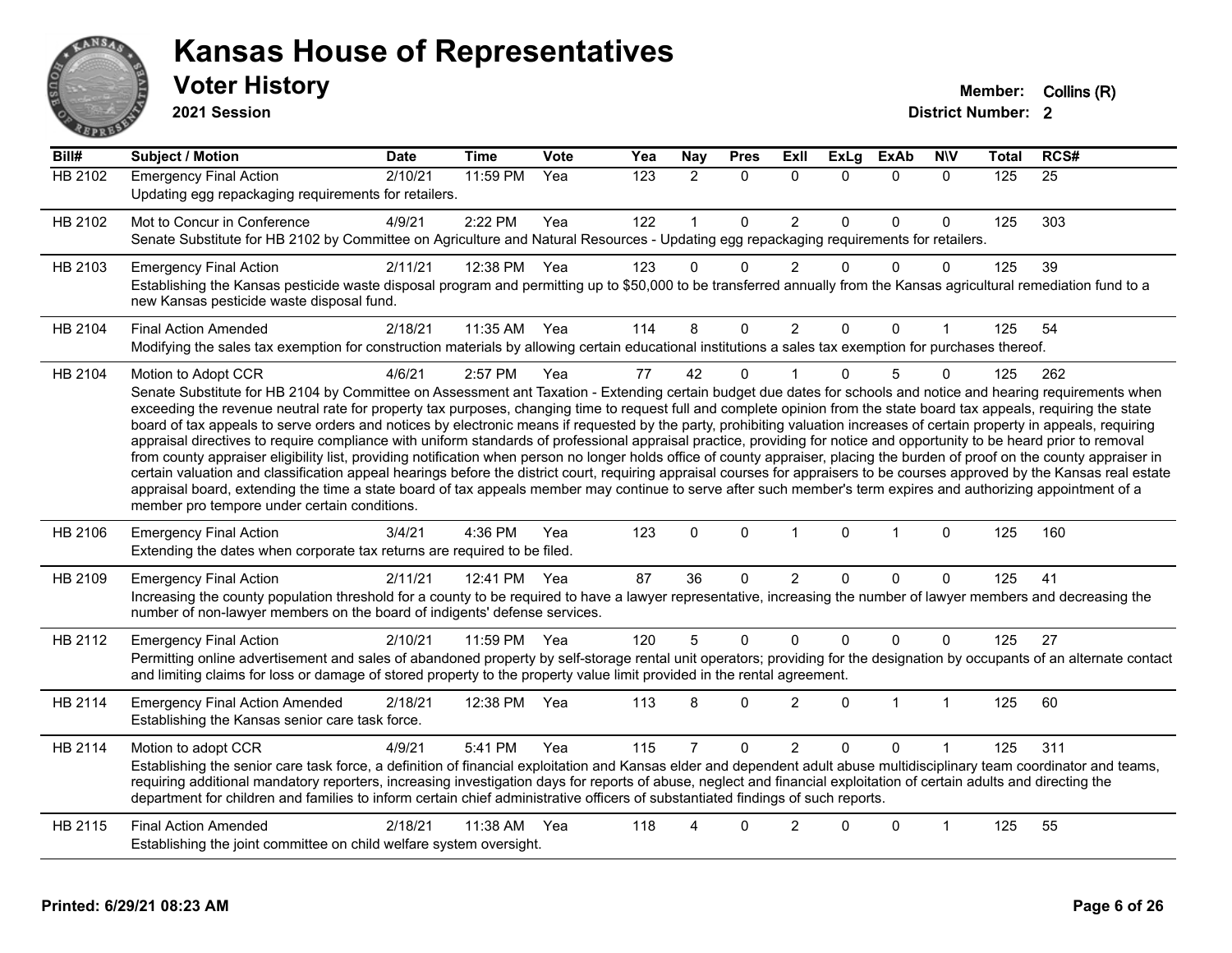

**2021 Session**

| Bill#          | <b>Subject / Motion</b>                                                                                                                                                                                                                                                                                                               | <b>Date</b> | <b>Time</b>  | <b>Vote</b> | Yea              | <b>Nay</b>   | <b>Pres</b>    | <b>ExII</b>    | <b>ExLg</b>  | <b>ExAb</b>    | <b>NIV</b>   | <b>Total</b> | RCS# |
|----------------|---------------------------------------------------------------------------------------------------------------------------------------------------------------------------------------------------------------------------------------------------------------------------------------------------------------------------------------|-------------|--------------|-------------|------------------|--------------|----------------|----------------|--------------|----------------|--------------|--------------|------|
| <b>HB 2116</b> | <b>Emergency Final Action</b>                                                                                                                                                                                                                                                                                                         | 3/4/21      | 4:43 PM      | Yea         | $\overline{123}$ | $\mathbf{0}$ | $\mathbf{0}$   | $\mathbf 1$    | $\Omega$     | 1              | $\mathbf{0}$ | 125          | 165  |
|                | Exempting the caregiver of a child in state out-of-home placement from the child care assistance 20-hour-per-week work requirement.                                                                                                                                                                                                   |             |              |             |                  |              |                |                |              |                |              |              |      |
| HB 2119        | <b>EFA Sub Bill Amended</b>                                                                                                                                                                                                                                                                                                           | 3/30/21     | 7:56 PM      | Yea         | 65               | 58           | $\Omega$       |                | <sup>n</sup> |                | $\mathbf{0}$ | 125          | 255  |
|                | Substitute for HB 2119 by Committee on K-12 Education Budget - Making and concerning appropriations for the department of education for fiscal years ending June 30,                                                                                                                                                                  |             |              |             |                  |              |                |                |              |                |              |              |      |
|                | 2021, June 30, 2022, and June 30, 2023, creating and expanding school choice programs, restricting remote learning and remote enrollment and extending the                                                                                                                                                                            |             |              |             |                  |              |                |                |              |                |              |              |      |
|                | statewide property tax levy for schools.                                                                                                                                                                                                                                                                                              |             |              |             |                  |              |                |                |              |                |              |              |      |
| HB 2120        | <b>Emergency Final Action</b>                                                                                                                                                                                                                                                                                                         | 2/11/21     | 12:50 PM     | Yea         | 110              | 13           | $\mathbf 0$    | $\overline{c}$ | $\mathbf 0$  | 0              | $\mathbf 0$  | 125          | 46   |
|                | Removing the spousal exception from the crime of sexual battery.                                                                                                                                                                                                                                                                      |             |              |             |                  |              |                |                |              |                |              |              |      |
| HB 2121        | <b>Emergency Final Action Amended</b>                                                                                                                                                                                                                                                                                                 | 2/11/21     | 12:43 PM     | Yea         | 101              | 22           | 0              | $\overline{2}$ | $\mathbf 0$  | 0              | $\mathbf 0$  | 125          | 42   |
|                | Adding definitions related to defendants who abscond from supervision in the criminal procedure code and for parole.                                                                                                                                                                                                                  |             |              |             |                  |              |                |                |              |                |              |              |      |
| HB 2121        | Motion to adopt CCR                                                                                                                                                                                                                                                                                                                   | 5/5/21      | 2:39 PM      | Yea         | 121              | $\Omega$     | $\Omega$       | $\overline{c}$ | $\Omega$     | $\overline{2}$ | $\mathbf 0$  | 125          | 333  |
|                | Increasing the criminal penalty for mistreatment of a dependent adult or elder person when the victim is a resident of an adult care home, adding definitions related to                                                                                                                                                              |             |              |             |                  |              |                |                |              |                |              |              |      |
|                | defendants who abscond from supervision in the criminal procedure code and for parole and clarifying that bond agents seeking discharge as a surety are required to                                                                                                                                                                   |             |              |             |                  |              |                |                |              |                |              |              |      |
|                | return the person released on bond to the court in the county where the complaint subject to the bond was filed, requiring the department of corrections to develop                                                                                                                                                                   |             |              |             |                  |              |                |                |              |                |              |              |      |
|                | guidance to be used by parole officers when responding to violations of parole and postrelease supervision and that incentivize compliant behavior, and authorizing<br>court services officers and community corrections officers to provide a certification of identification to offenders for use to obtain a new driver's license. |             |              |             |                  |              |                |                |              |                |              |              |      |
|                |                                                                                                                                                                                                                                                                                                                                       |             |              |             |                  |              |                |                |              |                |              |              |      |
| HB 2124        | <b>Emergency Final Action</b>                                                                                                                                                                                                                                                                                                         | 2/18/21     | 12:39 PM     | Yea         | 121              | $\Omega$     | $\Omega$       | $\overline{c}$ | $\Omega$     |                |              | 125          | 61   |
|                | Clarifying the authority of healing arts school clinics to provide healing arts services.                                                                                                                                                                                                                                             |             |              |             |                  |              |                |                |              |                |              |              |      |
| HB 2125        | <b>Emergency Final Action Amended</b>                                                                                                                                                                                                                                                                                                 | 2/18/21     | 12:46 PM Yea |             | 118              | 3            | $\mathbf{0}$   | $\overline{2}$ | 0            |                |              | 125          | 64   |
|                | Allowing a copy of a will to be filed and admitted to probate and allowing a will or a copy of a will filed within six months after the death of the testator to be admitted to                                                                                                                                                       |             |              |             |                  |              |                |                |              |                |              |              |      |
|                | probate at any time.                                                                                                                                                                                                                                                                                                                  |             |              |             |                  |              |                |                |              |                |              |              |      |
| HB 2126        | <b>Final Action Amended</b>                                                                                                                                                                                                                                                                                                           | 3/4/21      | 1:44 PM      | Yea         | 85               | 37           | $\overline{1}$ | $\mathbf{1}$   | $\mathbf 0$  | $\mathbf 1$    | $\mathbf 0$  | 125          | 147  |
|                | Providing immunity from civil liability for COVID-19 claims for adult care facilities.                                                                                                                                                                                                                                                |             |              |             |                  |              |                |                |              |                |              |              |      |
| HB 2128        | <b>Final Action Amended</b>                                                                                                                                                                                                                                                                                                           | 3/2/21      | 10:32 AM Yea |             | 124              | $\Omega$     | $\Omega$       | $\mathbf{1}$   | $\mathbf{0}$ | $\Omega$       | $\mathbf{0}$ | 125          | 92   |
|                | Clarifying jurisdiction and supervision of offenders in a certified drug abuse treatment program.                                                                                                                                                                                                                                     |             |              |             |                  |              |                |                |              |                |              |              |      |
| HB 2134        | <b>Emergency Final Action</b>                                                                                                                                                                                                                                                                                                         | 2/11/21     | 12:39 PM     | Yea         | 123              | 0            | $\mathbf 0$    | $\overline{2}$ | $\Omega$     | $\mathbf 0$    | $\Omega$     | 125          | 40   |
|                | Updating the national association of insurance commissioners credit for reinsurance model law and codifying the credit for reinsurance model regulation.                                                                                                                                                                              |             |              |             |                  |              |                |                |              |                |              |              |      |
| HB 2134        | Motion to adopt CCR                                                                                                                                                                                                                                                                                                                   | 5/7/21      | 6:51 PM      | Yea         | 107              | 9            | $\Omega$       |                | $\Omega$     | 6              | 2            | 125          | 352  |
|                | Making appropriations for the Kansas state department of education for FY 2021, FY 2022 and FY 2023; requiring a Kansas foster care children annual academic report                                                                                                                                                                   |             |              |             |                  |              |                |                |              |                |              |              |      |
|                | card; authorizing limited remote learning; providing the criteria for identification of students eligible to receive at-risk programs and services; requiring boards of                                                                                                                                                               |             |              |             |                  |              |                |                |              |                |              |              |      |
|                | education to allocate sufficient school district moneys to improve student academic performance; authorizing school districts to pay tuition and fees for concurrent and                                                                                                                                                              |             |              |             |                  |              |                |                |              |                |              |              |      |
|                | dual enrollment programs; expanding student eligibility under the tax credit for low income students scholarship program; extending the high-density at-risk weighting;                                                                                                                                                               |             |              |             |                  |              |                |                |              |                |              |              |      |
|                | providing ACT college entrance exams and workkeys assessments to certain nonpublic school students.                                                                                                                                                                                                                                   |             |              |             |                  |              |                |                |              |                |              |              |      |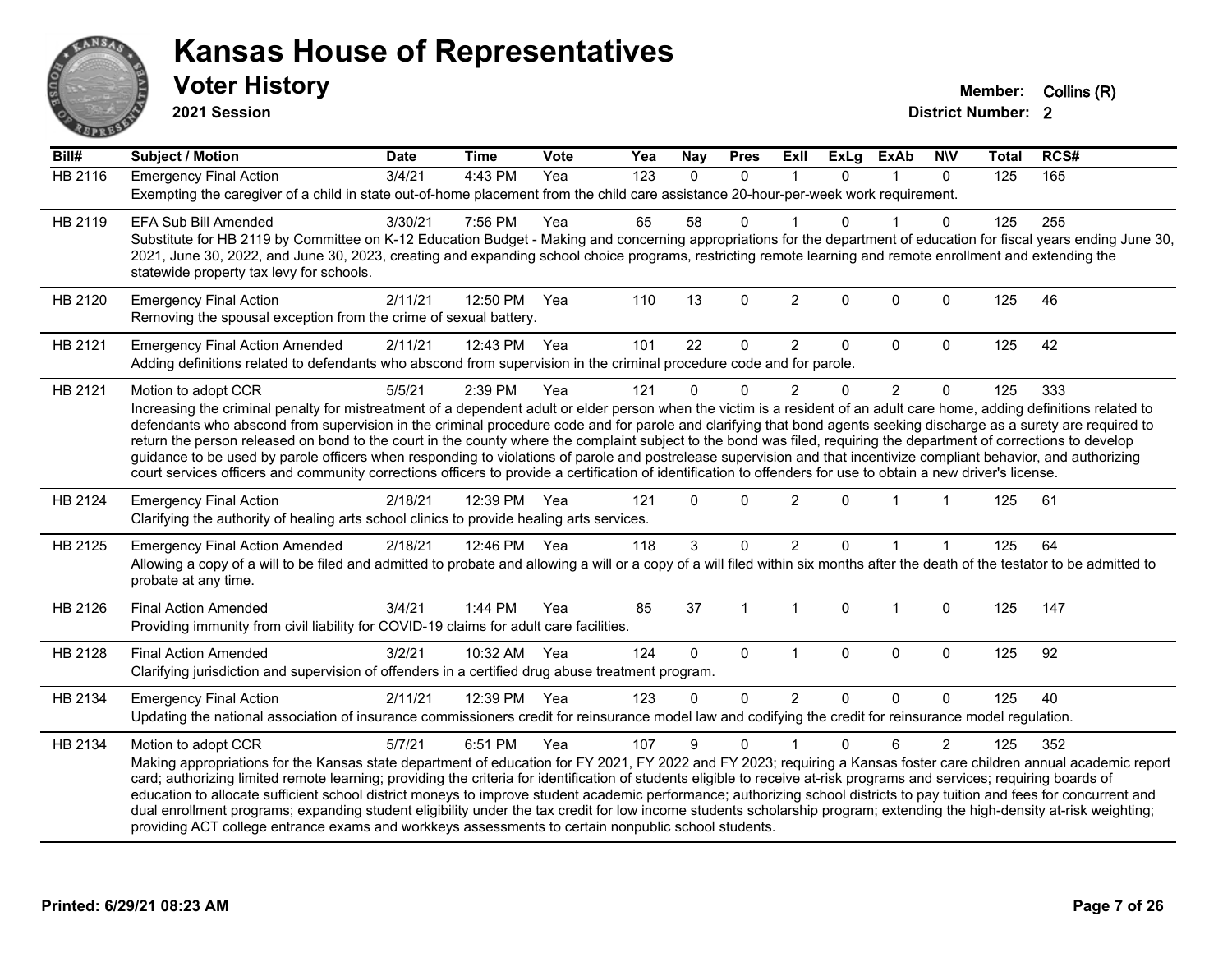

**2021 Session**

| Bill#          | <b>Subject / Motion</b>                                                                                                                                                                                                           | <b>Date</b> | <b>Time</b> | Vote | Yea | Nay      | <b>Pres</b> | ExIl           | <b>ExLg</b>  | <b>ExAb</b>  | <b>NIV</b>     | <b>Total</b> | RCS# |
|----------------|-----------------------------------------------------------------------------------------------------------------------------------------------------------------------------------------------------------------------------------|-------------|-------------|------|-----|----------|-------------|----------------|--------------|--------------|----------------|--------------|------|
| <b>HB 2136</b> | <b>Final Action Amended</b>                                                                                                                                                                                                       | 2/25/21     | 11:40 AM    | Yea  | 124 | $\Omega$ | $\Omega$    |                | <sup>n</sup> | $\Omega$     | $\Omega$       | 125          | 76   |
|                | Updating certain statutes relating to the regulation of the business of insurance; granting the commissioner of insurance certain investigative powers.                                                                           |             |             |      |     |          |             |                |              |              |                |              |      |
| HB 2137        | <b>Final Action Amended</b>                                                                                                                                                                                                       | 3/2/21      | 10:33 AM    | Yea  | 122 | 2        | $\Omega$    |                | U            | 0            | $\Omega$       | 125          | 93   |
|                | Authorizing certain licensees under the Kansas liquor control act and the club and drinking establishment act to sell and serve cereal malt beverages.                                                                            |             |             |      |     |          |             |                |              |              |                |              |      |
| HB 2137        | Motion to adopt CCR                                                                                                                                                                                                               | 5/7/21      | 4:41 PM     | Nay  | 101 | 18       | 0           |                | U            | 5            | $\Omega$       | 125          | 351  |
|                | Making amendments regarding licensure to sell alcoholic liquor and cereal malt beverages, authorizing transfers of bulk alcoholic liquor by certain licensees and                                                                 |             |             |      |     |          |             |                |              |              |                |              |      |
|                | authorizing the sale of alcoholic liquor and cereal malt beverages on specified days and times and subject to certain conditions by licensees under the Kansas liquor<br>control act and the club and drinking establishment act. |             |             |      |     |          |             |                |              |              |                |              |      |
|                |                                                                                                                                                                                                                                   |             |             |      |     |          |             |                |              |              |                |              |      |
| HB 2138        | <b>Final Action</b>                                                                                                                                                                                                               | 3/3/21      | 11:48 AM    | Yea  | 120 | 4        | $\Omega$    |                | $\Omega$     | $\Omega$     | $\Omega$       | 125          | 121  |
|                | Club and drinking establishment liquor license eligibility; spouse is a law enforcement officer in another county.                                                                                                                |             |             |      |     |          |             |                |              |              |                |              |      |
| HB 2143        | <b>Emergency Final Action</b>                                                                                                                                                                                                     | 3/4/21      | 4:39 PM     | Yea  | 119 | Δ        | $\Omega$    |                | $\Omega$     | $\mathbf{1}$ | $\Omega$       | 125          | 162  |
|                | Making exemption permanent for certain cash rebates on sales or leases of new motor vehicles for sales tax purposes.                                                                                                              |             |             |      |     |          |             |                |              |              |                |              |      |
| HB 2143        | Motion to adopt CCR                                                                                                                                                                                                               | 4/9/21      | 6:16 PM     | Yea  | 118 | 3        | 0           | $\overline{2}$ | 0            | 0            | $\overline{2}$ | 125          | 315  |
|                | Making exemption permanent for certain cash rebates on sales or leases of new motor vehicles for sales tax purposes.                                                                                                              |             |             |      |     |          |             |                |              |              |                |              |      |
| HB 2145        | <b>Final Action</b>                                                                                                                                                                                                               | 3/2/21      | 10:35 AM    | Yea  | 124 | $\Omega$ | $\Omega$    |                | 0            | $\Omega$     | $\Omega$       | 125          | 94   |
|                | Exempting the retail sale of electricity by public utilities for electric vehicle charging stations from the jurisdiction of the state corporation commission.                                                                    |             |             |      |     |          |             |                |              |              |                |              |      |
| HB 2150        | <b>Final Action Amended</b>                                                                                                                                                                                                       | 3/25/21     | 11:18 AM    | Yea  | 118 | 4        | 0           |                | n            | 2            | <sup>0</sup>   | 125          | 209  |
|                | Creating a definition of financial exploitation, requiring additional mandatory reporters and increasing investigation days in the abuse, neglect and financial exploitation of                                                   |             |             |      |     |          |             |                |              |              |                |              |      |
|                | certain adults.                                                                                                                                                                                                                   |             |             |      |     |          |             |                |              |              |                |              |      |
| HB 2151        | <b>Emergency Final Action</b>                                                                                                                                                                                                     | 2/18/21     | 12:44 PM    | Yea  | 121 | $\Omega$ | $\Omega$    | $\overline{2}$ | $\Omega$     | 1            |                | 125          | 63   |
|                | Creating Kansas elder and dependent adult abuse multidisciplinary teams and a coordinator.                                                                                                                                        |             |             |      |     |          |             |                |              |              |                |              |      |
| HB 2153        | <b>Final Action</b>                                                                                                                                                                                                               | 3/3/21      | 11:50 AM    | Yea  | 124 | $\Omega$ | 0           |                | $\Omega$     | 0            | $\mathbf{0}$   | 125          | 122  |
|                | Increasing the criminal penalty for mistreatment of a dependent adult or elder person when the victim is a resident of an adult care home.                                                                                        |             |             |      |     |          |             |                |              |              |                |              |      |
| HB 2155        | <b>Emergency Final Action</b>                                                                                                                                                                                                     | 2/18/21     | 12:43 PM    | Yea  | 85  | 36       | $\Omega$    | $\overline{2}$ | 0            |              |                | 125          | 62   |
|                | Providing for department of health and environment response operations for water and soil pollutant release, discharge or escape.                                                                                                 |             |             |      |     |          |             |                |              |              |                |              |      |
| HB 2158        | <b>Final Action</b>                                                                                                                                                                                                               | 2/18/21     | 11:40 AM    | Yea  | 121 |          | $\Omega$    | $\mathfrak{p}$ | 0            | 0            |                | 125          | 56   |
|                | Making permanent provisions for the advisory committee on trauma and the statewide trauma system regional council to conduct closed meetings and keep privileged                                                                  |             |             |      |     |          |             |                |              |              |                |              |      |
|                | records regarding trauma cases.                                                                                                                                                                                                   |             |             |      |     |          |             |                |              |              |                |              |      |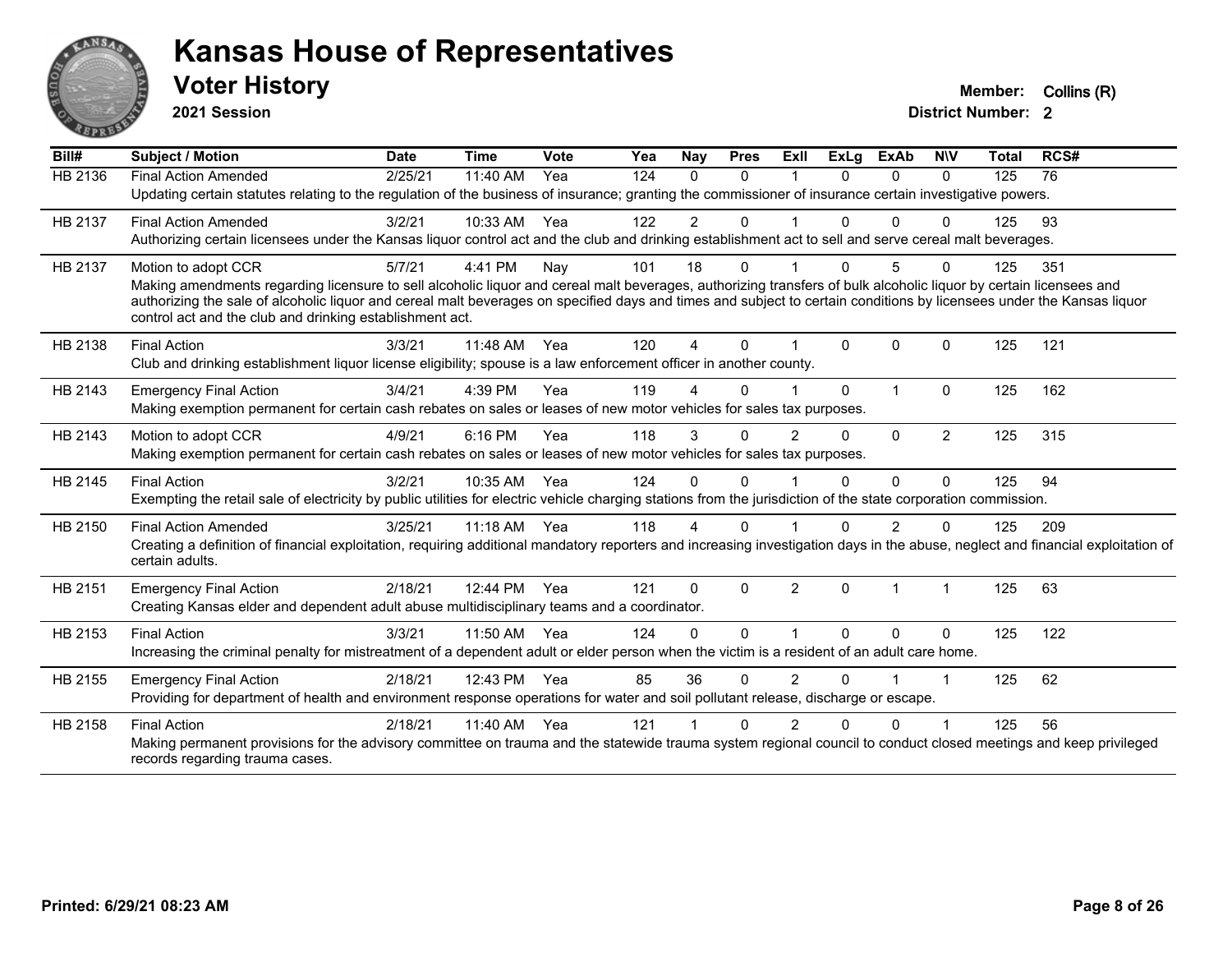

**2021 Session**

| $\overline{Bill#}$ | <b>Subject / Motion</b>                                                                                                                                                                                                                                                                                                                                                                                                                                                                                                                                                                                                                                                                                                                                                                               | <b>Date</b> | <b>Time</b>  | <b>Vote</b> | Yea | <b>Nay</b> | <b>Pres</b> | ExII           | ExLg         | <b>ExAb</b>    | <b>NIV</b>   | Total | RCS# |
|--------------------|-------------------------------------------------------------------------------------------------------------------------------------------------------------------------------------------------------------------------------------------------------------------------------------------------------------------------------------------------------------------------------------------------------------------------------------------------------------------------------------------------------------------------------------------------------------------------------------------------------------------------------------------------------------------------------------------------------------------------------------------------------------------------------------------------------|-------------|--------------|-------------|-----|------------|-------------|----------------|--------------|----------------|--------------|-------|------|
| <b>HB 2158</b>     | Motion to adopt CCR                                                                                                                                                                                                                                                                                                                                                                                                                                                                                                                                                                                                                                                                                                                                                                                   | 5/5/21      | 2:45 PM      | Yea         | 121 | $\Omega$   | $\Omega$    | $\mathcal{P}$  | $\Omega$     | $\mathcal{P}$  | $\Omega$     | 125   | 334  |
|                    | Establishing the joint committee on child welfare system oversight, providing certain exceptions to the confidentiality of state child death review board documents,<br>requiring visual observation of an alleged victim of child abuse or neglect as part of an investigation, exempting the caregiver of a child in state out-of-home placement<br>from the child care assistance 20-hour-per-week work requirement, permitting the secretary for children and families to license certain family foster homes where a<br>former foster care youth with certain juvenile adjudications resides making permanent provisions for the advisory committee on trauma and the statewide trauma system<br>regional council to conduct closed meetings and keep privileged records regarding trauma cases. |             |              |             |     |            |             |                |              |                |              |       |      |
| HB 2162            | <b>Final Action</b>                                                                                                                                                                                                                                                                                                                                                                                                                                                                                                                                                                                                                                                                                                                                                                                   | 3/2/21      | 10:25 AM     | Yea         | 123 | $\Omega$   | 1           | $\mathbf 1$    | $\Omega$     | $\mathbf{0}$   | $\mathbf{0}$ | 125   | 88   |
|                    | Amending and repealing reapportionment census data laws to conform with 2019 amendments to the Kansas constitution and to remove certain obsolete provisions.                                                                                                                                                                                                                                                                                                                                                                                                                                                                                                                                                                                                                                         |             |              |             |     |            |             |                |              |                |              |       |      |
| HB 2165            | <b>Emergency Final Action Amended</b><br>Providing for all vehicles more than 35 years old to qualify as an antique vehicle.                                                                                                                                                                                                                                                                                                                                                                                                                                                                                                                                                                                                                                                                          | 2/11/21     | 12:44 PM     | Yea         | 114 | 9          | $\Omega$    | $\overline{2}$ | $\Omega$     | $\Omega$       | $\mathbf 0$  | 125   | 43   |
| HB 2165            | <b>Motion to Concur</b><br>Providing for all vehicles more than 35 years old to qualify as an antique vehicle.                                                                                                                                                                                                                                                                                                                                                                                                                                                                                                                                                                                                                                                                                        | 4/7/21      | 10:26 AM     | Yea         | 117 | 5          | $\pmb{0}$   | $\mathbf{1}$   | $\mathbf 0$  | $\overline{2}$ | $\mathbf 0$  | 125   | 265  |
| HB 2166            | Final Action Sub Bill Amended                                                                                                                                                                                                                                                                                                                                                                                                                                                                                                                                                                                                                                                                                                                                                                         | 3/2/21      | 10:38 AM     | Yea         | 124 | 0          | 0           |                | 0            | $\Omega$       | $\Omega$     | 125   | 95   |
|                    | Substitute for HB 2166 by Committee on Transportation - Providing for the Braden's hope for childhood cancer, proud educator and alpha kappa alpha distinctive license<br>plates and providing distinctive license plates for current and veteran members of the United States army, navy, marine corps, air force, coast guard and space force and<br>modifying the requirements to begin production on distinctive license plates.                                                                                                                                                                                                                                                                                                                                                                  |             |              |             |     |            |             |                |              |                |              |       |      |
| HB 2166            | Motion to Adopt CCR                                                                                                                                                                                                                                                                                                                                                                                                                                                                                                                                                                                                                                                                                                                                                                                   | 4/8/21      | 5:31 PM      | Yea         | 81  | 41         | $\Omega$    |                | $\Omega$     | $\overline{2}$ | $\Omega$     | 125   | 289  |
|                    | Substitute for HB 2166 by Committee on Transportation - Providing for the Braden's hope for childhood cancer, proud educator, delta sigma theta, Gadsden flag, love,<br>Chloe foundation and alpha kappa alpha distinctive license plates and providing distinctive license plates for current and veteran members of the United States army,<br>navy, marine corps, air force, coast guard and space force, modifying the requirements to begin production on distinctive license plates, requiring reporting by<br>sponsoring organizations of distinctive license plates, allowing certain license plates issued by the division of vehicles to be personalized license plates and establishing<br>a fee on firefighter distinctive license plates.                                                |             |              |             |     |            |             |                |              |                |              |       |      |
| HB 2166            | Consideration of Veto                                                                                                                                                                                                                                                                                                                                                                                                                                                                                                                                                                                                                                                                                                                                                                                 | 5/3/21      | 11:39 AM     | Yea         | 86  | 37         | $\mathbf 0$ | $\mathbf{0}$   | $\Omega$     | $\mathbf 1$    | $\mathbf{1}$ | 125   | 317  |
|                    | Substitute for HB 2166 by Committee on Transportation - Providing for the Braden's hope for childhood cancer, proud educator, delta sigma theta, Gadsden flag, love,<br>Chloe foundation and alpha kappa alpha distinctive license plates and providing distinctive license plates for current and veteran members of the United States army,<br>navy, marine corps, air force, coast guard and space force, modifying the requirements to begin production on distinctive license plates, requiring reporting by<br>sponsoring organizations of distinctive license plates, allowing certain license plates issued by the division of vehicles to be personalized license plates and establishing<br>a fee on firefighter distinctive license plates.                                                |             |              |             |     |            |             |                |              |                |              |       |      |
| HB 2167            | <b>Emergency Final Action</b><br>Permitting concrete mixer trucks and requiring dump trucks to display license plates on the front of vehicles.                                                                                                                                                                                                                                                                                                                                                                                                                                                                                                                                                                                                                                                       | 2/10/21     | 11:59 PM     | Yea         | 125 | $\Omega$   | 0           | $\Omega$       | 0            | 0              | $\mathbf 0$  | 125   | 34   |
| HB 2167            | Motion to Concur<br>Permitting concrete mixer trucks and requiring dump trucks to display license plates on the front of vehicles.                                                                                                                                                                                                                                                                                                                                                                                                                                                                                                                                                                                                                                                                    | 4/7/21      | 10:28 AM     | Yea         | 122 | $\Omega$   | 0           | 1              | $\mathbf{0}$ | $\overline{2}$ | $\mathbf 0$  | 125   | 266  |
| HB 2172            | <b>Final Action Amended</b>                                                                                                                                                                                                                                                                                                                                                                                                                                                                                                                                                                                                                                                                                                                                                                           | 2/18/21     | 11:41 AM Yea |             | 122 | U          | 0           | $\overline{2}$ | $\Omega$     | $\Omega$       |              | 125   | 57   |
|                    | Modifying water usage calculations and fees for multi-year flex accounts and permitting alternative base average water use calculations and prorated terms.                                                                                                                                                                                                                                                                                                                                                                                                                                                                                                                                                                                                                                           |             |              |             |     |            |             |                |              |                |              |       |      |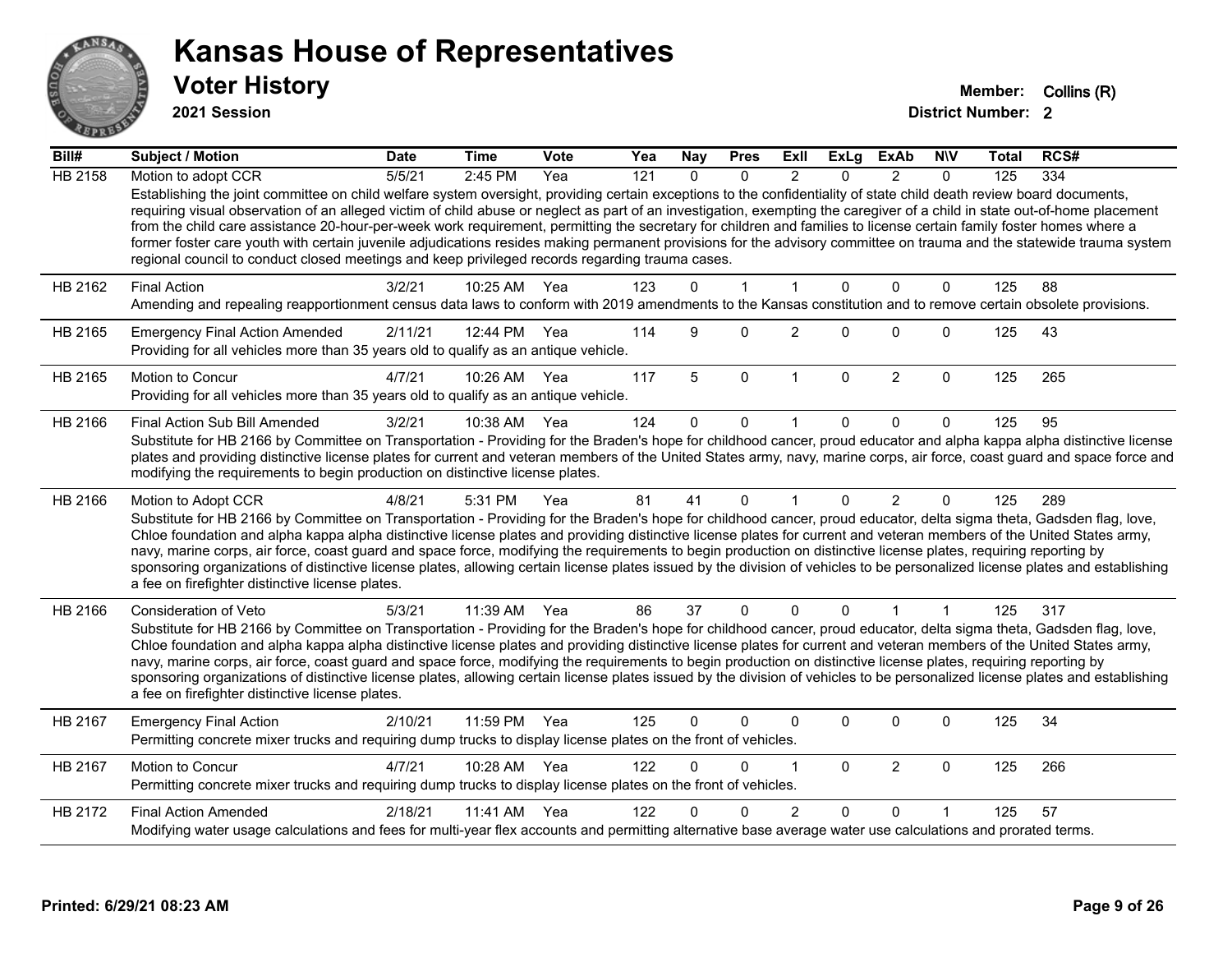

**2021 Session**

| Bill#   | <b>Subject / Motion</b>                                                                                                                                                                                                                                                                                                                                                                                                                                                                                                                                                                                                                                                                                                                                                                                                                                                                                    | <b>Date</b> | <b>Time</b> | <b>Vote</b> | Yea              | <b>Nay</b>     | <b>Pres</b> | ExIl           | <b>ExLg</b> | <b>ExAb</b>    | <b>NIV</b>   | <b>Total</b> | RCS# |
|---------|------------------------------------------------------------------------------------------------------------------------------------------------------------------------------------------------------------------------------------------------------------------------------------------------------------------------------------------------------------------------------------------------------------------------------------------------------------------------------------------------------------------------------------------------------------------------------------------------------------------------------------------------------------------------------------------------------------------------------------------------------------------------------------------------------------------------------------------------------------------------------------------------------------|-------------|-------------|-------------|------------------|----------------|-------------|----------------|-------------|----------------|--------------|--------------|------|
| HB 2175 | <b>Emergency Final Action</b><br>Creating the Dwayne Peaslee technical training center district.                                                                                                                                                                                                                                                                                                                                                                                                                                                                                                                                                                                                                                                                                                                                                                                                           | 2/25/21     | 12:52 PM    | Yea         | $\overline{122}$ | $\overline{2}$ | $\Omega$    | $\mathbf 1$    | $\Omega$    | $\Omega$       | $\Omega$     | 125          | 81   |
| HB 2176 | <b>Emergency Final Action Amended</b><br>Clarify the vacation or exclusion of territory from city boundaries or release of easements.                                                                                                                                                                                                                                                                                                                                                                                                                                                                                                                                                                                                                                                                                                                                                                      | 3/25/21     | 12:22 PM    | Yea         | 120              | $\overline{2}$ | 0           | $\mathbf{1}$   | $\mathbf 0$ | $\overline{2}$ | $\mathbf 0$  | 125          | 224  |
| HB 2178 | <b>Final Action</b><br>Vacating certain blocks in the original town plat set aside for a college and a park in the city of Americus and vesting fee simple title in the city.                                                                                                                                                                                                                                                                                                                                                                                                                                                                                                                                                                                                                                                                                                                              | 2/18/21     | 11:42 AM    | Yea         | 121              | 1              | $\Omega$    | $\overline{2}$ | $\Omega$    | $\Omega$       | $\mathbf{1}$ | 125          | 58   |
| HB 2178 | <b>Motion to Concur</b><br>Providing for the vacation or exclusion of territory or easements by cities, including certain blocks in the original town plat set aside for a college and a park in the<br>city of Americus.                                                                                                                                                                                                                                                                                                                                                                                                                                                                                                                                                                                                                                                                                  | 3/30/21     | 3:05 PM     | Yea         | 121              | $\overline{2}$ | 0           |                | $\Omega$    | $\Omega$       | $\mathbf 1$  | 125          | 250  |
| HB 2183 | <b>Final Action Amended</b><br>Prohibiting the governor, the executive branch and the judicial branch from altering election laws or procedures and limiting the authority of the secretary of state to enter<br>into consent decrees with any court absent the approval of the legislative coordinating council.                                                                                                                                                                                                                                                                                                                                                                                                                                                                                                                                                                                          | 3/3/21      | 11:53 AM    | Yea         | 84               | 39             |             |                | 0           | 0              | $\Omega$     | 125          | 123  |
| HB 2183 | Motion to adopt CCR<br>Creating the transparency in revenues underwriting elections act; prohibiting the receipt and expenditure of private moneys by election officials; directing the secretary of<br>state to publish certain registered voter totals; relating to advance voting ballots by requiring signed statements for delivery of such ballots on behalf of a voter; limiting<br>the number of such ballots that can be delivered; prohibiting the altering or backdating of the mailing date on such ballots; requiring a matching signature on such<br>ballots; removing the secretary of state's authority to provide additional time for receipt of such ballots; prohibiting candidates for office from engaging in certain conduct<br>related to advance voting ballots; creating the crime of false representation of an election official; and, expanding the crime of electioneering.   | 4/8/21      | 10:11 PM    | Yea         | 80               | 42             | $\Omega$    |                | $\Omega$    | $\overline{2}$ | $\mathbf{0}$ | 125          | 296  |
| HB 2183 | Consideration of Veto<br>Creating the transparency in revenues underwriting elections act; prohibiting the receipt and expenditure of private moneys by election officials; directing the secretary of<br>state to publish certain registered voter totals; relating to advance voting ballots by requiring signed statements for delivery of such ballots on behalf of a voter; limiting<br>the number of such ballots that can be delivered; prohibiting the altering or backdating of the mailing date on such ballots; requiring a matching signature on such<br>ballots; removing the secretary of state's authority to provide additional time for receipt of such ballots; prohibiting candidates for office from engaging in certain conduct<br>related to advance voting ballots; creating the crime of false representation of an election official; and, expanding the crime of electioneering. | 5/3/21      | 12:01 PM    | Yea         | 85               | 38             | O           |                |             |                |              | 125          | 319  |
| HB 2187 | <b>Final Action</b><br>Enacting the first-time home buyer savings account act.                                                                                                                                                                                                                                                                                                                                                                                                                                                                                                                                                                                                                                                                                                                                                                                                                             | 2/18/21     | 11:44 AM    | Yea         | 119              | 3              | $\Omega$    | $\overline{2}$ | $\Omega$    | $\Omega$       | 1            | 125          | 59   |
| HB 2187 | Motion to Concur<br>Enacting the first-time home buyer savings account act.                                                                                                                                                                                                                                                                                                                                                                                                                                                                                                                                                                                                                                                                                                                                                                                                                                | 5/5/21      | 2:47 PM     | Yea         | 119              | $\overline{a}$ | 0           | $\overline{2}$ | $\Omega$    | $\overline{2}$ | $\mathbf 0$  | 125          | 335  |
| HB 2191 | <b>Final Action</b><br>Increasing criminal penalties for the crimes of riot and incitement to riot when the crime occurs in a correctional facility.                                                                                                                                                                                                                                                                                                                                                                                                                                                                                                                                                                                                                                                                                                                                                       | 2/24/21     | 11:20 AM    | Yea         | 123              | $\Omega$       | 0           | 1              | $\Omega$    | $\mathbf{1}$   | $\mathbf 0$  | 125          | 67   |
| HB 2192 | <b>Final Action</b><br>Authorizing court services officers and community corrections officers to provide a certification of identification to offenders for use to obtain a new driver's license.                                                                                                                                                                                                                                                                                                                                                                                                                                                                                                                                                                                                                                                                                                          | 2/25/21     | 11:41 AM    | Yea         | 124              | 0              | U           |                | 0           | $\Omega$       | 0            | 125          | 77   |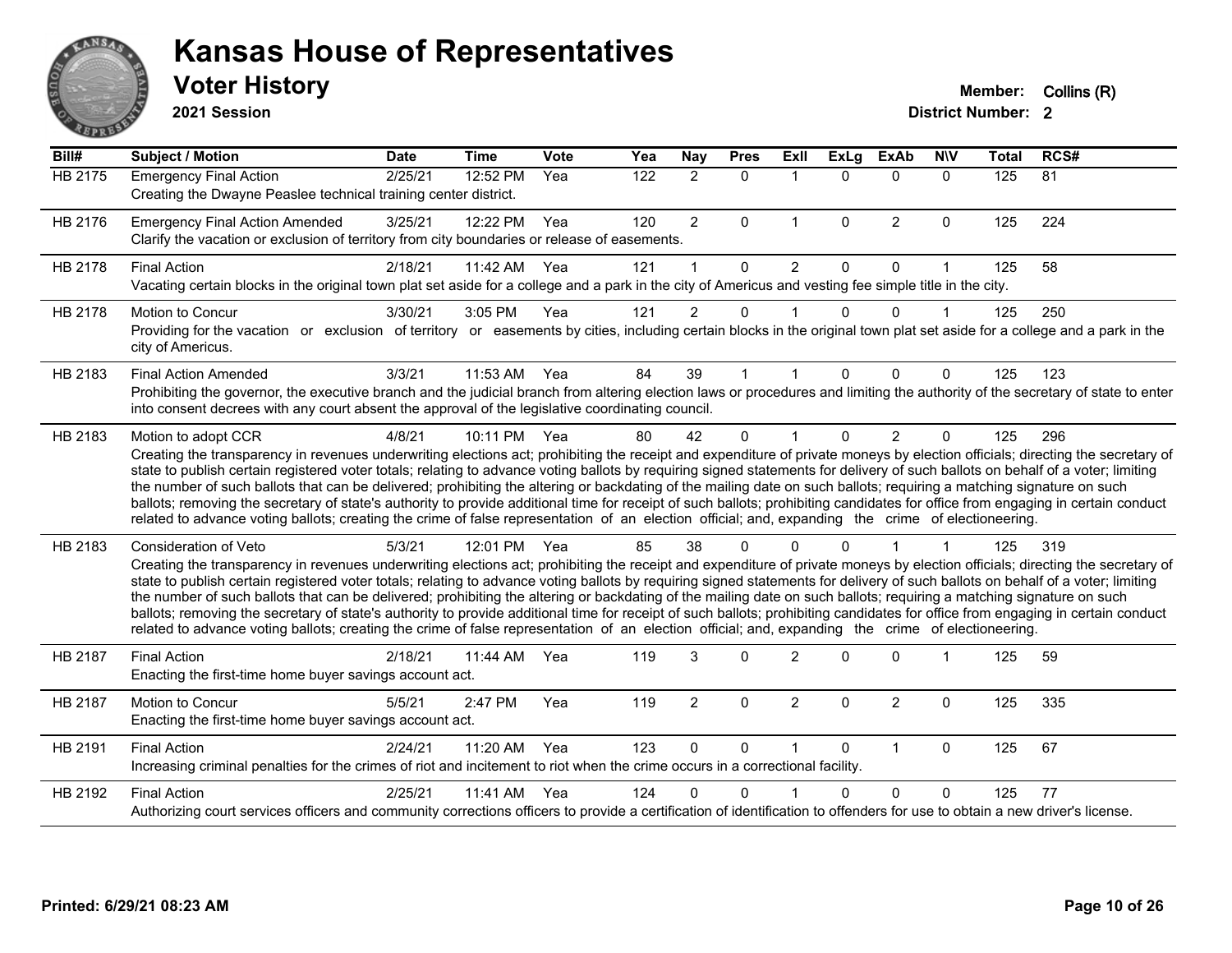

**2021 Session**

| Bill#          | <b>Subject / Motion</b>                                                                                                                                                                                                                                                                                                                                                                                                                                                                                                                                                                                                                                                                                                                                                                                                                                                                                                                                                                                                                                                                                                                           | <b>Date</b> | <b>Time</b>  | <b>Vote</b> | Yea             | Nay             | <b>Pres</b>  | ExII           | <b>ExLg</b>  | ExAb           | <b>NIV</b>   | Total | RCS# |
|----------------|---------------------------------------------------------------------------------------------------------------------------------------------------------------------------------------------------------------------------------------------------------------------------------------------------------------------------------------------------------------------------------------------------------------------------------------------------------------------------------------------------------------------------------------------------------------------------------------------------------------------------------------------------------------------------------------------------------------------------------------------------------------------------------------------------------------------------------------------------------------------------------------------------------------------------------------------------------------------------------------------------------------------------------------------------------------------------------------------------------------------------------------------------|-------------|--------------|-------------|-----------------|-----------------|--------------|----------------|--------------|----------------|--------------|-------|------|
| HB 2196        | Final Action Sub Bill Amended                                                                                                                                                                                                                                                                                                                                                                                                                                                                                                                                                                                                                                                                                                                                                                                                                                                                                                                                                                                                                                                                                                                     | 3/4/21      | 1:47 PM      | Yea         | $\overline{87}$ | $\overline{36}$ | $\Omega$     |                | $\Omega$     |                | $\Omega$     | 125   | 148  |
|                | Substitute for HB 2196 by Commerce, Labor and Economic Development - Changing provisions of the employment security law including creation of the unemployment<br>compensation modernization and improvement council, development of a new unemployment insurance information technology system, provision of tax information to<br>claimants, publication of trust fund data, the maximum benefit period, the charging of employer accounts for benefits paid, employer contribution rate determination and<br>schedules, abolishment of the employment security interest assessment fund, crediting of employer accounts for fraudulent or erroneous payments, appropriation of<br>federal COVID-19 moneys to the unemployment insurance trust fund, transfers from the state general fund to the unemployment insurance trust fund for improper<br>benefit payments, emergency expansion of the employment security board of review, providing for the my reemployment plan program and workforce training program<br>availability to claimants, changes to the shared work compensation program and other unemployment trust fund provisions. |             |              |             |                 |                 |              |                |              |                |              |       |      |
| HB 2196        | Motion to adopt CCR                                                                                                                                                                                                                                                                                                                                                                                                                                                                                                                                                                                                                                                                                                                                                                                                                                                                                                                                                                                                                                                                                                                               | 4/9/21      | 5:58 PM      | Yea         | 122             |                 | $\Omega$     | 2              |              | 0              |              | 125   | 314  |
|                | Senate Substitute for HB 2196 by Committee on Commerce - Changing provisions of the employment security law including creation of the unemployment<br>compensation modernization and improvement council, development of a new unemployment insurance information technology system, provision of tax information to                                                                                                                                                                                                                                                                                                                                                                                                                                                                                                                                                                                                                                                                                                                                                                                                                              |             |              |             |                 |                 |              |                |              |                |              |       |      |
|                | claimants, publication of trust fund data, the maximum benefit period, the charging of employer accounts for benefits paid, employer contribution rate determination and                                                                                                                                                                                                                                                                                                                                                                                                                                                                                                                                                                                                                                                                                                                                                                                                                                                                                                                                                                          |             |              |             |                 |                 |              |                |              |                |              |       |      |
|                | schedules, crediting of employer accounts for fraudulent or erroneous payments, transfer of federal COVID-19 moneys to the unemployment insurance trust fund,                                                                                                                                                                                                                                                                                                                                                                                                                                                                                                                                                                                                                                                                                                                                                                                                                                                                                                                                                                                     |             |              |             |                 |                 |              |                |              |                |              |       |      |
|                | emergency expansion of the employment security board of review, providing for the my reemployment plan program and workforce training program availability to<br>claimants, changes to the shared work compensation program and other unemployment trust fund provisions.                                                                                                                                                                                                                                                                                                                                                                                                                                                                                                                                                                                                                                                                                                                                                                                                                                                                         |             |              |             |                 |                 |              |                |              |                |              |       |      |
|                |                                                                                                                                                                                                                                                                                                                                                                                                                                                                                                                                                                                                                                                                                                                                                                                                                                                                                                                                                                                                                                                                                                                                                   |             |              |             |                 |                 |              |                |              |                |              |       |      |
| HB 2201        | <b>Final Action Amended</b><br>Decreasing the Eisenhower legacy transportation program alternate delivery project threshold, authorizing usage of federal stimulus funds and KDOT bonding authority.                                                                                                                                                                                                                                                                                                                                                                                                                                                                                                                                                                                                                                                                                                                                                                                                                                                                                                                                              | 3/2/21      | 10:40 AM     | Yea         | 118             | 6               | $\Omega$     |                | $\Omega$     | $\Omega$       | $\mathbf{0}$ | 125   | 96   |
|                |                                                                                                                                                                                                                                                                                                                                                                                                                                                                                                                                                                                                                                                                                                                                                                                                                                                                                                                                                                                                                                                                                                                                                   |             |              |             |                 |                 |              |                |              |                |              |       |      |
| HB 2201        | Mot to Concur in Conference<br>Senate Substitute for HB 2201 by Committee on Transportation - Decreasing the Eisenhower legacy transportation program alternate delivery project threshold,                                                                                                                                                                                                                                                                                                                                                                                                                                                                                                                                                                                                                                                                                                                                                                                                                                                                                                                                                       | 4/8/21      | 5:00 PM      | Yea         | 95              | 27              | $\mathbf{0}$ |                | $\Omega$     | $\overline{2}$ | 0            | 125   | 285  |
|                | authorizing the usage of federal stimulus funds and KDOT bonding authority.                                                                                                                                                                                                                                                                                                                                                                                                                                                                                                                                                                                                                                                                                                                                                                                                                                                                                                                                                                                                                                                                       |             |              |             |                 |                 |              |                |              |                |              |       |      |
| HB 2203        | <b>Final Action</b>                                                                                                                                                                                                                                                                                                                                                                                                                                                                                                                                                                                                                                                                                                                                                                                                                                                                                                                                                                                                                                                                                                                               | 3/2/21      | 10:42 AM Yea |             | 122             | $\overline{2}$  | $\mathbf 0$  |                | $\Omega$     | $\Omega$       | $\mathbf{0}$ | 125   | 97   |
|                | Establishing the asbestos remediation fund for fees collected as part of the Kansas asbestos control program.                                                                                                                                                                                                                                                                                                                                                                                                                                                                                                                                                                                                                                                                                                                                                                                                                                                                                                                                                                                                                                     |             |              |             |                 |                 |              |                |              |                |              |       |      |
| HB 2203        | Motion to Concur                                                                                                                                                                                                                                                                                                                                                                                                                                                                                                                                                                                                                                                                                                                                                                                                                                                                                                                                                                                                                                                                                                                                  | 4/8/21      | 7:45 PM      | Yea         | 121             |                 |              | 1              | $\mathbf{0}$ | $\mathbf{1}$   | $\mathbf 0$  | 125   | 290  |
|                | Establishing the asbestos remediation fund for fees collected as part of the Kansas asbestos control program.                                                                                                                                                                                                                                                                                                                                                                                                                                                                                                                                                                                                                                                                                                                                                                                                                                                                                                                                                                                                                                     |             |              |             |                 |                 |              |                |              |                |              |       |      |
| HB 2208        | <b>Final Action Amended</b>                                                                                                                                                                                                                                                                                                                                                                                                                                                                                                                                                                                                                                                                                                                                                                                                                                                                                                                                                                                                                                                                                                                       | 3/3/21      | 11:55 AM     | Yea         | 124             | $\Omega$        | $\Omega$     | 1              | $\Omega$     | $\Omega$       | $\Omega$     | 125   | 124  |
|                | Authorizing telemedicine waivers for out-of-state healthcare providers, reducing certain requirements for licensure by the behavioral sciences regulatory board and                                                                                                                                                                                                                                                                                                                                                                                                                                                                                                                                                                                                                                                                                                                                                                                                                                                                                                                                                                               |             |              |             |                 |                 |              |                |              |                |              |       |      |
|                | expanding out-of-state temporary permits to practice behavioral sciences professions.                                                                                                                                                                                                                                                                                                                                                                                                                                                                                                                                                                                                                                                                                                                                                                                                                                                                                                                                                                                                                                                             |             |              |             |                 |                 |              |                |              |                |              |       |      |
| <b>HB 2208</b> | Motion to adopt CCR                                                                                                                                                                                                                                                                                                                                                                                                                                                                                                                                                                                                                                                                                                                                                                                                                                                                                                                                                                                                                                                                                                                               | 4/9/21      | 5:44 PM      | Yea         | 120             | $\overline{2}$  | $\mathbf 0$  | $\overline{2}$ | $\Omega$     | $\Omega$       |              | 125   | 312  |
|                | Senate Substitute for HB 2208 by Committee on Public Health and Welfare - Establishing certification and funding for certified community behavioral health clinics,<br>enacting the rural emergency hospital act to provide for the licensure of rural emergency hospitals, authorizing telemedicine waivers for out-of-state healthcare                                                                                                                                                                                                                                                                                                                                                                                                                                                                                                                                                                                                                                                                                                                                                                                                          |             |              |             |                 |                 |              |                |              |                |              |       |      |
|                | providers, reducing certain requirements for licensure by the behavioral sciences regulatory board and expanding out-of-state temporary permits to practice behavioral                                                                                                                                                                                                                                                                                                                                                                                                                                                                                                                                                                                                                                                                                                                                                                                                                                                                                                                                                                            |             |              |             |                 |                 |              |                |              |                |              |       |      |
|                | sciences professions.                                                                                                                                                                                                                                                                                                                                                                                                                                                                                                                                                                                                                                                                                                                                                                                                                                                                                                                                                                                                                                                                                                                             |             |              |             |                 |                 |              |                |              |                |              |       |      |
| HB 2209        | <b>Final Action Amended</b>                                                                                                                                                                                                                                                                                                                                                                                                                                                                                                                                                                                                                                                                                                                                                                                                                                                                                                                                                                                                                                                                                                                       | 3/3/21      | 11:57 AM     | Yea         | 121             | 3               | $\mathbf{0}$ | 1              | $\Omega$     | $\Omega$       | $\mathbf{0}$ | 125   | 125  |
|                | Enacting the psychology interjurisdictional compact to provide for interjurisdictional authorization to practice telepsychology and temporary in-person, face-to-face<br>psychology.                                                                                                                                                                                                                                                                                                                                                                                                                                                                                                                                                                                                                                                                                                                                                                                                                                                                                                                                                              |             |              |             |                 |                 |              |                |              |                |              |       |      |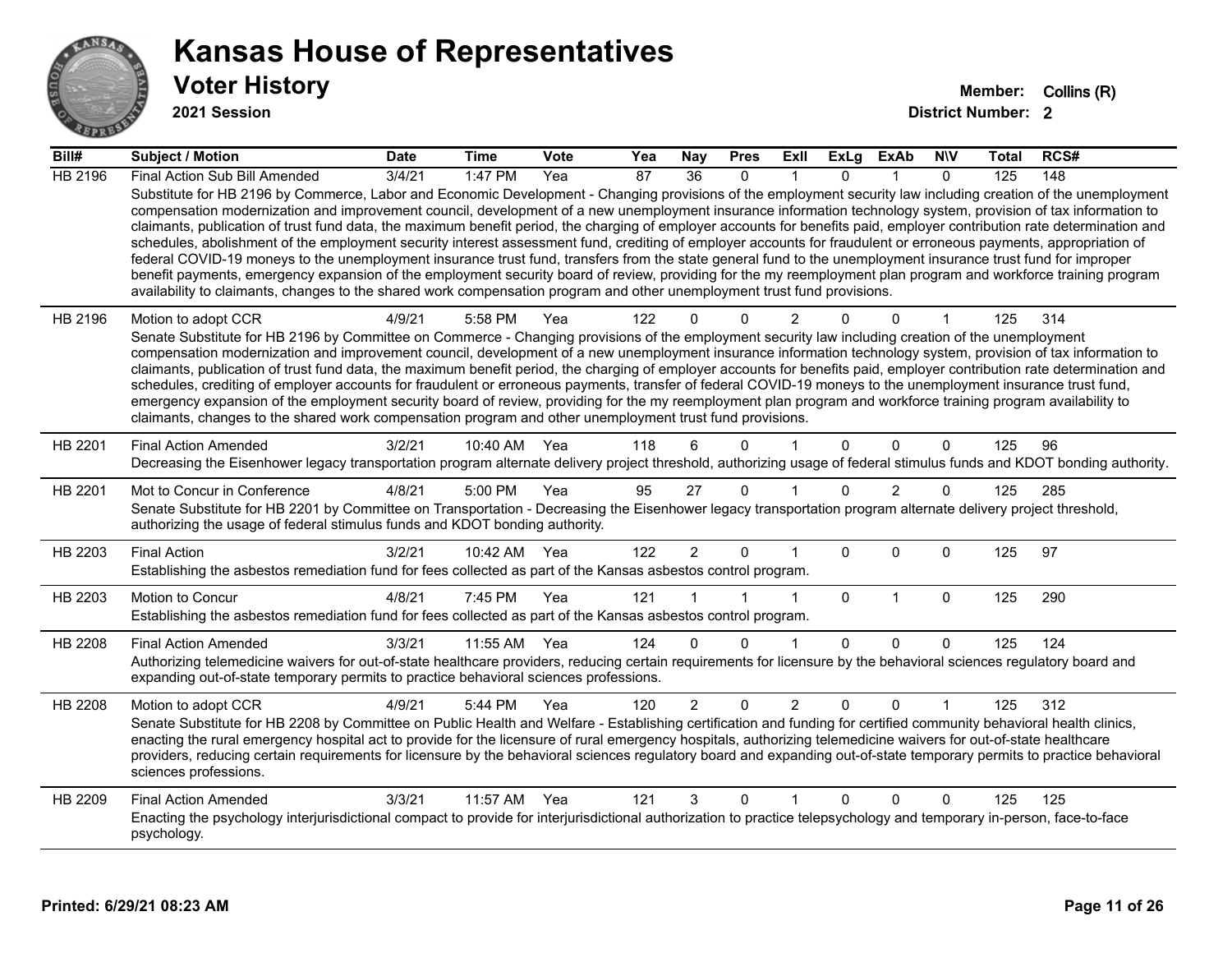

**2021 Session**

| Bill#          | <b>Subject / Motion</b>                                                                                                                                                      | <b>Date</b> | <b>Time</b> | <b>Vote</b> | Yea | Nay            | <b>Pres</b>  | Exll           | <b>ExLg</b> | <b>ExAb</b>    | <b>NIV</b>   | Total | RCS# |
|----------------|------------------------------------------------------------------------------------------------------------------------------------------------------------------------------|-------------|-------------|-------------|-----|----------------|--------------|----------------|-------------|----------------|--------------|-------|------|
| HB 2212        | <b>Final Action</b>                                                                                                                                                          | 3/2/21      | 10:43 AM    | Yea         | 122 | $\overline{2}$ | $\mathbf{0}$ | 1              | $\Omega$    | $\Omega$       | $\Omega$     | 125   | 98   |
|                | Eliminating Kansas residency requirements for various liquor licenses.                                                                                                       |             |             |             |     |                |              |                |             |                |              |       |      |
| HB 2214        | <b>Final Action</b>                                                                                                                                                          | 3/2/21      | 10:45 AM    | Yea         | 124 | $\Omega$       | $\Omega$     | 1              | $\Omega$    | $\Omega$       | $\Omega$     | 125   | 99   |
|                | Authorizing the secretary of administration on behalf of the department of corrections to convey land in Mitchell county to the city of Beloit.                              |             |             |             |     |                |              |                |             |                |              |       |      |
| HB 2218        | <b>Final Action</b>                                                                                                                                                          | 3/4/21      | 1:49 PM     | Yea         | 123 | 0              | $\Omega$     |                | $\Omega$    |                | 0            | 125   | 149  |
|                | Updating membership and requirements of the Kansas state employees health care commission to include a current and retired state employee enrolled in the state              |             |             |             |     |                |              |                |             |                |              |       |      |
|                | healthcare benefits program group health insurance medical plan.                                                                                                             |             |             |             |     |                |              |                |             |                |              |       |      |
| HB 2218        | Motion to adopt CCR                                                                                                                                                          | 4/9/21      | 2:33 PM     | Yea         | 123 | $\pmb{0}$      | $\mathbf 0$  | $\overline{2}$ | $\Omega$    | $\mathbf 0$    | 0            | 125   | 306  |
|                | Updating the membership and responsibilities of the Kansas state employees health care commission and requiring the commission to make certain reports and                   |             |             |             |     |                |              |                |             |                |              |       |      |
|                | recommendations to the legislature.                                                                                                                                          |             |             |             |     |                |              |                |             |                |              |       |      |
| HB 2219        | <b>Final Action</b>                                                                                                                                                          | 3/16/21     | 11:13 AM    | Yea         | 123 |                | $\mathbf 0$  |                | $\Omega$    | $\Omega$       | $\Omega$     | 125   | 168  |
|                | Enacting the Kansas targeted employment act to provide tax credits for the employment of persons with developmental disabilities.                                            |             |             |             |     |                |              |                |             |                |              |       |      |
| HB 2224        | <b>Final Action Amended</b>                                                                                                                                                  | 3/4/21      | 1:50 PM     | Yea         | 117 | 6              | $\Omega$     |                | U           |                | $\Omega$     | 125   | 150  |
|                | Expanding the definition of "infectious disease" in certain statutes related to crimes in which bodily fluids may have been transmitted from one person to another.          |             |             |             |     |                |              |                |             |                |              |       |      |
| <b>HB 2224</b> | Mot to Concur in Conference                                                                                                                                                  | 5/7/21      | 4:21 PM     | Yea         | 112 | 7              | $\Omega$     |                | $\Omega$    | 5              | $\Omega$     | 125   | 350  |
|                | Expanding the definition of "infectious disease" in certain statutes related to crimes in which bodily fluids may have been transmitted from one person to another.          |             |             |             |     |                |              |                |             |                |              |       |      |
| <b>HB 2227</b> | <b>Final Action Amended</b>                                                                                                                                                  | 3/4/21      | 1:53 PM     | Yea         | 113 | 10             | $\Omega$     |                | $\Omega$    |                | $\Omega$     | 125   | 151  |
|                | Providing immunity from civil liability for COVID-19 claims for certain covered facilities, including adult care homes, community mental health centers, crisis intervention |             |             |             |     |                |              |                |             |                |              |       |      |
|                | centers, community service providers and community developmental disability organizations.                                                                                   |             |             |             |     |                |              |                |             |                |              |       |      |
| <b>HB 2228</b> | <b>Final Action Amended</b>                                                                                                                                                  | 3/3/21      | 11:58 AM    | Yea         | 124 | $\Omega$       | $\mathbf{0}$ | 1              | $\Omega$    | $\mathbf{0}$   | $\Omega$     | 125   | 126  |
|                | Requiring law enforcement agencies to adopt a policy regarding submission of sexual assault evidence kits and allowing evidence collection at child advocacy centers or      |             |             |             |     |                |              |                |             |                |              |       |      |
|                | other facilities.                                                                                                                                                            |             |             |             |     |                |              |                |             |                |              |       |      |
| HB 2231        | <b>Emergency Final Action</b>                                                                                                                                                | 3/4/21      | 4:35 PM     | Nay         | 78  | 45             | $\mathbf{0}$ | 1              | $\Omega$    | $\overline{1}$ | $\mathbf{0}$ | 125   | 159  |
|                | Amending the definition of the crime of conducting a pyramid promotional scheme, providing for an exemption and defining key terms.                                          |             |             |             |     |                |              |                |             |                |              |       |      |
| HB 2234        | <b>Final Action</b>                                                                                                                                                          | 3/3/21      | 12:00 PM    | Yea         | 123 |                | $\Omega$     |                | $\Omega$    | $\Omega$       | $\Omega$     | 125   | 127  |
|                | Requiring medical directors of emergency medical services to provide medical oversight of such services and emergency medical service providers.                             |             |             |             |     |                |              |                |             |                |              |       |      |
| HB 2236        | <b>Final Action Amended</b>                                                                                                                                                  | 3/18/21     | 11:27 AM    | Yea         | 122 | $\mathbf 0$    | 0            |                | $\Omega$    | $\overline{2}$ | 0            | 125   | 181  |
|                | Authorizing exclusion of the sales comparison approach in mortgage financing appraisals of certain unique residential real property in rural counties.                       |             |             |             |     |                |              |                |             |                |              |       |      |
|                | <b>Final Action</b>                                                                                                                                                          | 2/24/21     | 11:22 AM    |             | 107 | 16             | $\Omega$     |                | $\Omega$    | 1              | $\Omega$     | 125   | 68   |
| HB 2237        | Extending the eligible time period for the rural opportunity zone loan repayment program and income tax credit.                                                              |             |             | Yea         |     |                |              |                |             |                |              |       |      |
|                |                                                                                                                                                                              |             |             |             |     |                |              |                |             |                |              |       |      |
| HB 2238        | <b>Final Action</b>                                                                                                                                                          | 3/2/21      | 10:47 AM    | Yea         | 124 | U              | 0            |                | $\Omega$    | $\mathbf{0}$   | $\Omega$     | 125   | 100  |
|                | Eliminating the dollar limitation for acceptance of gifts by donors to school districts or cities, or both, for library purposes.                                            |             |             |             |     |                |              |                |             |                |              |       |      |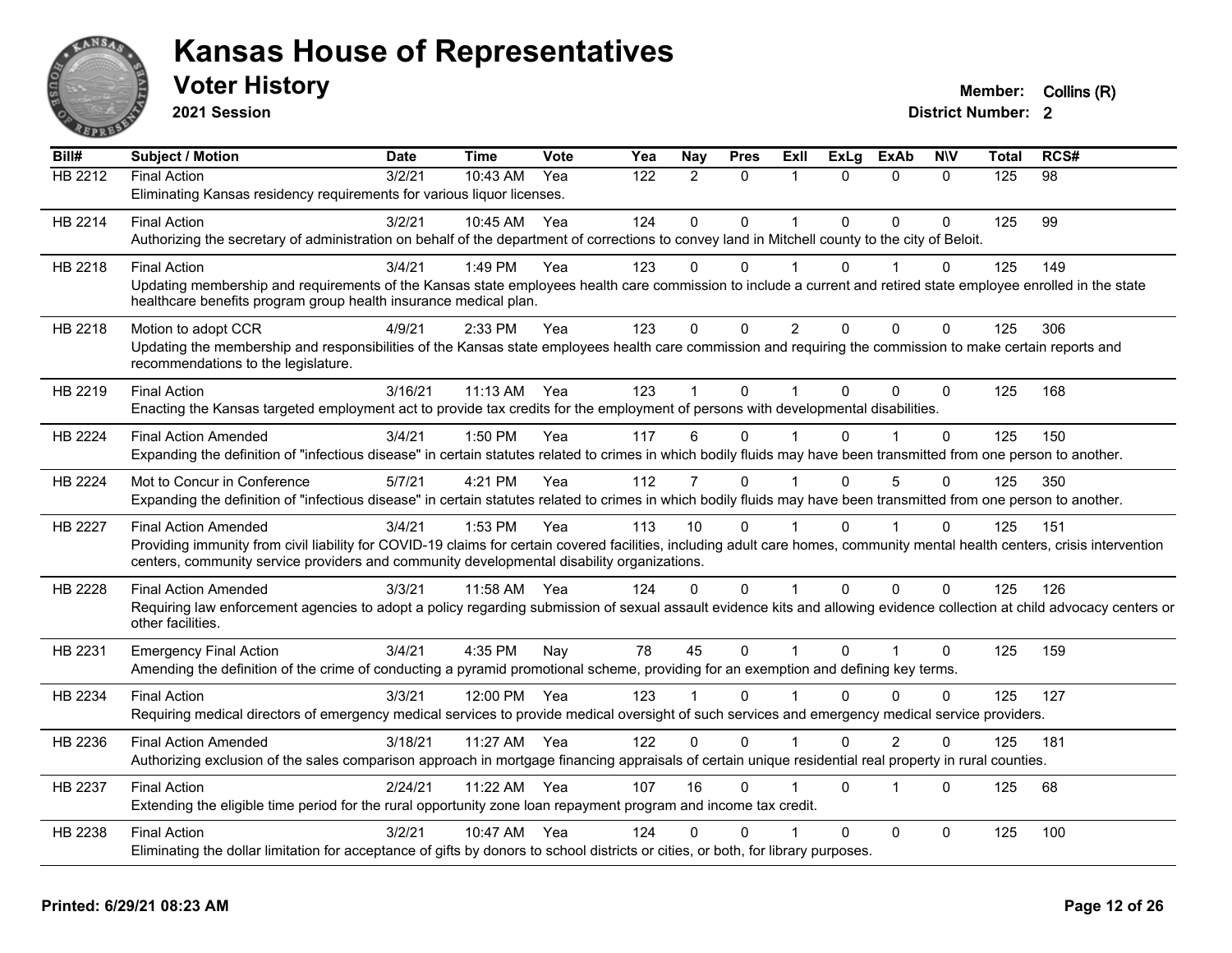

**2021 Session**

#### **Voter History Member:** Collins (R)

| Bill#   | Subject / Motion                                                                                                                                                                                                                                                                                                                                                                                         | <b>Date</b> | <b>Time</b>  | <b>Vote</b> | Yea | <b>Nay</b>     | <b>Pres</b>  | <b>Exll</b>  | <b>ExLg</b>  | <b>ExAb</b>    | <b>N\V</b>   | <b>Total</b> | RCS# |
|---------|----------------------------------------------------------------------------------------------------------------------------------------------------------------------------------------------------------------------------------------------------------------------------------------------------------------------------------------------------------------------------------------------------------|-------------|--------------|-------------|-----|----------------|--------------|--------------|--------------|----------------|--------------|--------------|------|
| HB 2239 | <b>Emergency Final Action Amended</b><br>Extending the Kansas corporate income tax net operating loss carryforward.                                                                                                                                                                                                                                                                                      | 3/4/21      | 4:33 PM      | Yea         | 123 | $\mathbf{0}$   | $\mathbf{0}$ | 1            | $\Omega$     | $\mathbf{1}$   | $\mathbf{0}$ | 125          | 158  |
| HB 2243 | <b>Final Action</b><br>Adjusting the frequency of the KPERS actuarial experience study.                                                                                                                                                                                                                                                                                                                  | 2/25/21     | $11:43$ AM   | Yea         | 123 | $\overline{1}$ | $\Omega$     | $\mathbf{1}$ | $\Omega$     | $\mathbf{0}$   | $\Omega$     | 125          | 78   |
| HB 2243 | Motion to adopt CCR<br>Adjusting the frequency of the KPERS actuarial experience study, providing a moratorium on KPERS death and long-term disability employer contributions, allowing the<br>extension of certain DROP periods and conforming certain KPERS provisions with the federal CARES act.                                                                                                     | 4/8/21      | 5:11 PM      | Yea         | 122 | $\mathbf 0$    | 0            | 1            | $\mathbf 0$  | $\overline{2}$ | $\mathbf 0$  | 125          | 288  |
| HB 2244 | <b>Emergency Final Action Amended</b><br>Establishing requirements for the effective disposal of industrial hemp and requiring industrial hemp processors to register with the state fire marshal.                                                                                                                                                                                                       | 2/25/21     | 12:49 PM     | Yea         | 97  | 27             | $\mathbf 0$  | 1            | $\mathbf{0}$ | $\mathbf{0}$   | $\mathbf 0$  | 125          | 79   |
| HB 2244 | Motion to adopt CCR<br>Establishing requirements for the effective disposal of industrial hemp and requiring industrial hemp processors to register with the state fire marshal.                                                                                                                                                                                                                         | 4/8/21      | 9:32 PM      | Nay         | 101 | 22             | $\Omega$     | 1            | $\Omega$     |                | $\Omega$     | 125          | 295  |
| HB 2245 | <b>Final Action</b><br>Permitting the division of vehicles to collect emergency contact information for registration purposes and permitting law enforcement agencies to use such information in<br>the case of an emergency.                                                                                                                                                                            | 3/4/21      | 1:54 PM      | Yea         | 123 | $\Omega$       | 0            |              | $\Omega$     |                | $\Omega$     | 125          | 152  |
| HB 2245 | Motion to Concur<br>Permitting the division of vehicles to collect emergency contact information for registration purposes and permitting law enforcement agencies to use such information in<br>the case of an emergency.                                                                                                                                                                               | 4/7/21      | 10:30 AM     | Yea         | 122 | $\Omega$       | $\mathbf 0$  | $\mathbf{1}$ | $\mathbf{0}$ | $\overline{2}$ | 0            | 125          | 267  |
| HB 2247 | <b>Final Action Amended</b><br>Designating a portion of K-67 highway as the COII Trenton J Brinkman memorial highway, designating bridges on U.S. highway 54 as the Max Zimmerman memorial<br>bridge and the Jack Taylor memorial bridge, designating a bridge on U.S. highway 77 as the PFC Loren H Larson bridge and designating a bridge on U.S. highway 166<br>as the Tyler A Juden memorial bridge. | 3/2/21      | 10:48 AM Yea |             | 124 | $\Omega$       | $\Omega$     | 1            | $\Omega$     | $\Omega$       | $\mathbf{0}$ | 125          | 101  |
| HB 2247 | Motion to Concur<br>Designating a portion of K-67 highway as the COII Trenton J Brinkman memorial highway, designating bridges on U.S. highway 54 as the Max Zimmerman memorial<br>bridge and the Jack Taylor memorial bridge, designating a bridge on U.S. highway 77 as the PFC Loren H Larson bridge and designating a bridge on U.S. highway 166<br>as the Tyler A Juden memorial bridge.            | 4/7/21      | 10:23 AM Yea |             | 122 | $\Omega$       | $\Omega$     |              | $\Omega$     | 2              | $\Omega$     | 125          | 264  |
| HB 2248 | <b>Final Action</b><br>Increasing state financial assistance to local health departments under specified circumstances.                                                                                                                                                                                                                                                                                  | 3/17/21     | 11:19 AM Yea |             | 111 | 12             | $\Omega$     | $\mathbf{1}$ | $\Omega$     | $\overline{1}$ | 0            | 125          | 175  |
| HB 2252 | <b>Final Action Amended</b><br>Creating fulfillment house licenses to authorize storage and shipping services provided to winery special order shipping licensees.                                                                                                                                                                                                                                       | 3/2/21      | 10:50 AM     | Yea         | 122 | $\overline{2}$ | $\Omega$     | 1            | 0            | $\Omega$       | $\mathbf 0$  | 125          | 102  |
| HB 2254 | <b>Final Action Amended</b><br>Increasing the monetary cap on irrevocable prearranged funeral agreements to \$10,000.                                                                                                                                                                                                                                                                                    | 2/24/21     | 11:23 AM     | Yea         | 123 | $\Omega$       | $\Omega$     | $\mathbf{1}$ | $\mathbf{0}$ | $\mathbf{1}$   | $\Omega$     | 125          | 69   |
| HB 2254 | Mot to Concur in Conference<br>Increasing the monetary cap on irrevocable prearranged funeral agreements to \$10,000.                                                                                                                                                                                                                                                                                    | 4/8/21      | 7:48 PM      | Yea         | 122 |                | $\Omega$     | 1            | 0            | 1              | $\mathbf 0$  | 125          | 291  |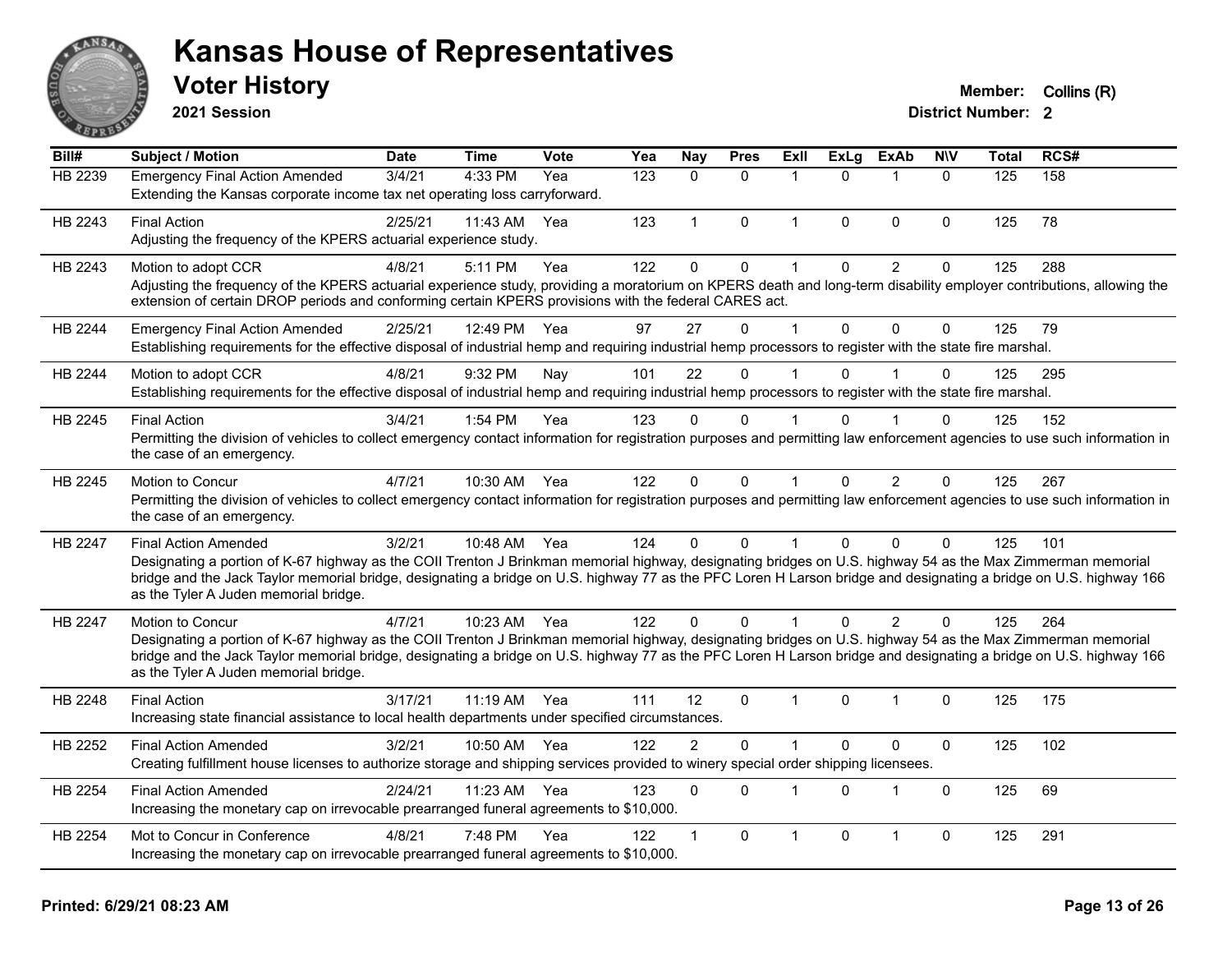

**2021 Session**

| Bill#          | <b>Subject / Motion</b>                                                                                                                                                                                     | <b>Date</b> | <b>Time</b>  | Vote | Yea | Nay            | <b>Pres</b>  | ExII           | <b>ExLg</b> | <b>ExAb</b>    | <b>NIV</b>   | <b>Total</b> | RCS# |
|----------------|-------------------------------------------------------------------------------------------------------------------------------------------------------------------------------------------------------------|-------------|--------------|------|-----|----------------|--------------|----------------|-------------|----------------|--------------|--------------|------|
| <b>HB 2259</b> | <b>Final Action Amended</b>                                                                                                                                                                                 | 3/2/21      | 10:53 AM     | Yea  | 75  | 49             | 0            | 1              | $\Omega$    | $\mathbf{0}$   | $\mathbf{0}$ | 125          | 103  |
|                | Permitting the use of expedited partner therapy to treat a sexually transmitted disease.                                                                                                                    |             |              |      |     |                |              |                |             |                |              |              |      |
| HB 2262        | <b>Final Action Amended</b>                                                                                                                                                                                 | 2/24/21     | 11:25 AM     | Yea  | 122 |                | 0            |                | $\Omega$    | 1              | $\mathbf 0$  | 125          | 70   |
|                | Eliminating the requirement to provide a permit to cremate in certain circumstances and authorizing electronic permits to cremate.                                                                          |             |              |      |     |                |              |                |             |                |              |              |      |
| HB 2264        | <b>Final Action</b>                                                                                                                                                                                         | 3/2/21      | 10:56 AM     | Yea  | 95  | 29             | $\Omega$     |                | $\Omega$    | $\Omega$       | $\Omega$     | 125          | 104  |
|                | Permitting student athletes at postsecondary educational institutions to receive compensation for the use of their name, image, likeness rights or athletic reputation.                                     |             |              |      |     |                |              |                |             |                |              |              |      |
| HB 2270        | <b>Final Action</b>                                                                                                                                                                                         | 3/2/21      | 10:58 AM     | Yea  | 123 |                | $\Omega$     |                | $\Omega$    | $\Omega$       | $\Omega$     | 125          | 105  |
|                | Modifying the distribution of the levy on fire insurance business premiums to the state fire marshal fee fund, the emergency medical services operating fund and the fire<br>service training program fund. |             |              |      |     |                |              |                |             |                |              |              |      |
| HB 2275        | <b>Final Action</b>                                                                                                                                                                                         | 3/2/21      | 10:27 AM     | Yea  | 124 | $\Omega$       | $\Omega$     | $\overline{1}$ | $\Omega$    | $\Omega$       | $\mathbf{0}$ | 125          | 89   |
|                | Requiring the department of corrections to develop guidance to be used by parole officers when responding to violations of parole and postrelease supervision and that                                      |             |              |      |     |                |              |                |             |                |              |              |      |
|                | incentivize compliant behavior.                                                                                                                                                                             |             |              |      |     |                |              |                |             |                |              |              |      |
| HB 2277        | <b>Emergency Final Action Amended</b>                                                                                                                                                                       | 2/25/21     | 12:51 PM     | Yea  | 116 | 8              | 0            | $\mathbf{1}$   | 0           | $\mathbf{0}$   | $\mathbf 0$  | 125          | 80   |
|                | Clarifying the definition of possession in the Kansas criminal code.                                                                                                                                        |             |              |      |     |                |              |                |             |                |              |              |      |
| HB 2279        | <b>Final Action Amended</b>                                                                                                                                                                                 | 3/3/21      | 12:02 PM     | Yea  | 122 | $\overline{2}$ | $\Omega$     | $\mathbf{1}$   | $\Omega$    | $\mathbf{0}$   | $\Omega$     | 125          | 128  |
|                | Enacting the physical therapy licensure compact and authorizing criminal history record checks.                                                                                                             |             |              |      |     |                |              |                |             |                |              |              |      |
| HB 2280        | <b>Final Action Amended</b>                                                                                                                                                                                 | 3/3/21      | 12:03 PM Yea |      | 116 | 8              | $\mathbf 0$  | $\mathbf{1}$   | 0           | $\mathbf 0$    | $\mathbf 0$  | 125          | 129  |
|                | Updating statutes relating to the powers, duties and functions of the state board of pharmacy.                                                                                                              |             |              |      |     |                |              |                |             |                |              |              |      |
| HB 2287        | <b>Final Action</b>                                                                                                                                                                                         | 3/16/21     | 11:15 AM     | Yea  | 115 | 9              | 0            | $\mathbf{1}$   | $\Omega$    | $\Omega$       | $\mathbf 0$  | 125          | 169  |
|                | Establishing the Kansas promise scholarship act to provide scholarships to students who attend postsecondary educational programs that correspond to high-need                                              |             |              |      |     |                |              |                |             |                |              |              |      |
|                | career fields.                                                                                                                                                                                              |             |              |      |     |                |              |                |             |                |              |              |      |
| HB 2292        | <b>Final Action</b>                                                                                                                                                                                         | 3/2/21      | 10:28 AM     | Yea  | 124 | $\Omega$       | $\mathbf{0}$ | -1             | $\Omega$    | $\Omega$       | $\mathbf{0}$ | 125          | 90   |
|                | Creating exemptions in the open records act for cyber security assessments, plans and vulnerabilities.                                                                                                      |             |              |      |     |                |              |                |             |                |              |              |      |
| HB 2295        | <b>Final Action</b>                                                                                                                                                                                         | 3/4/21      | 1:56 PM      | Yea  | 122 |                | 0            | $\overline{1}$ | $\mathbf 0$ | $\overline{1}$ | $\mathbf 0$  | 125          | 153  |
|                | Exempting municipal motor grader vehicle operators from Kansas uniform commercial drivers' license act requirements.                                                                                        |             |              |      |     |                |              |                |             |                |              |              |      |
| HB 2297        | <b>Final Action</b>                                                                                                                                                                                         | 3/2/21      | 10:59 AM     | Yea  | 124 | $\Omega$       | $\Omega$     | $\mathbf 1$    | $\Omega$    | $\Omega$       | $\mathbf 0$  | 125          | 106  |
|                | Concerning requirements of publication of certain documents by the secretary of state; relating to session laws, the Kansas register, proposed amendments to the                                            |             |              |      |     |                |              |                |             |                |              |              |      |
|                | constitution of the state of Kansas, and Kansas administrative rules and regulations and guidance documents.                                                                                                |             |              |      |     |                |              |                |             |                |              |              |      |
| <b>HB 2298</b> | <b>Final Action</b>                                                                                                                                                                                         | 3/2/21      | 11:01 AM     | Yea  | 120 |                | $\Omega$     |                | $\Omega$    | $\Omega$       | $\mathbf{0}$ | 125          | 107  |
|                | Changing requirements for service of process on nonresident drivers and clarifying service of process on certain business entities.                                                                         |             |              |      |     |                |              |                |             |                |              |              |      |
| HB 2313        | <b>Final Action</b>                                                                                                                                                                                         | 3/4/21      | 1:32 PM      | Yea  | 123 | 0              | $\mathbf{0}$ |                | ი           |                | $\mathbf{0}$ | 125          | 142  |
|                | Allowing Kansas national guard and reservist members who are in good standing to receive a property tax exemption for up to two motor vehicles.                                                             |             |              |      |     |                |              |                |             |                |              |              |      |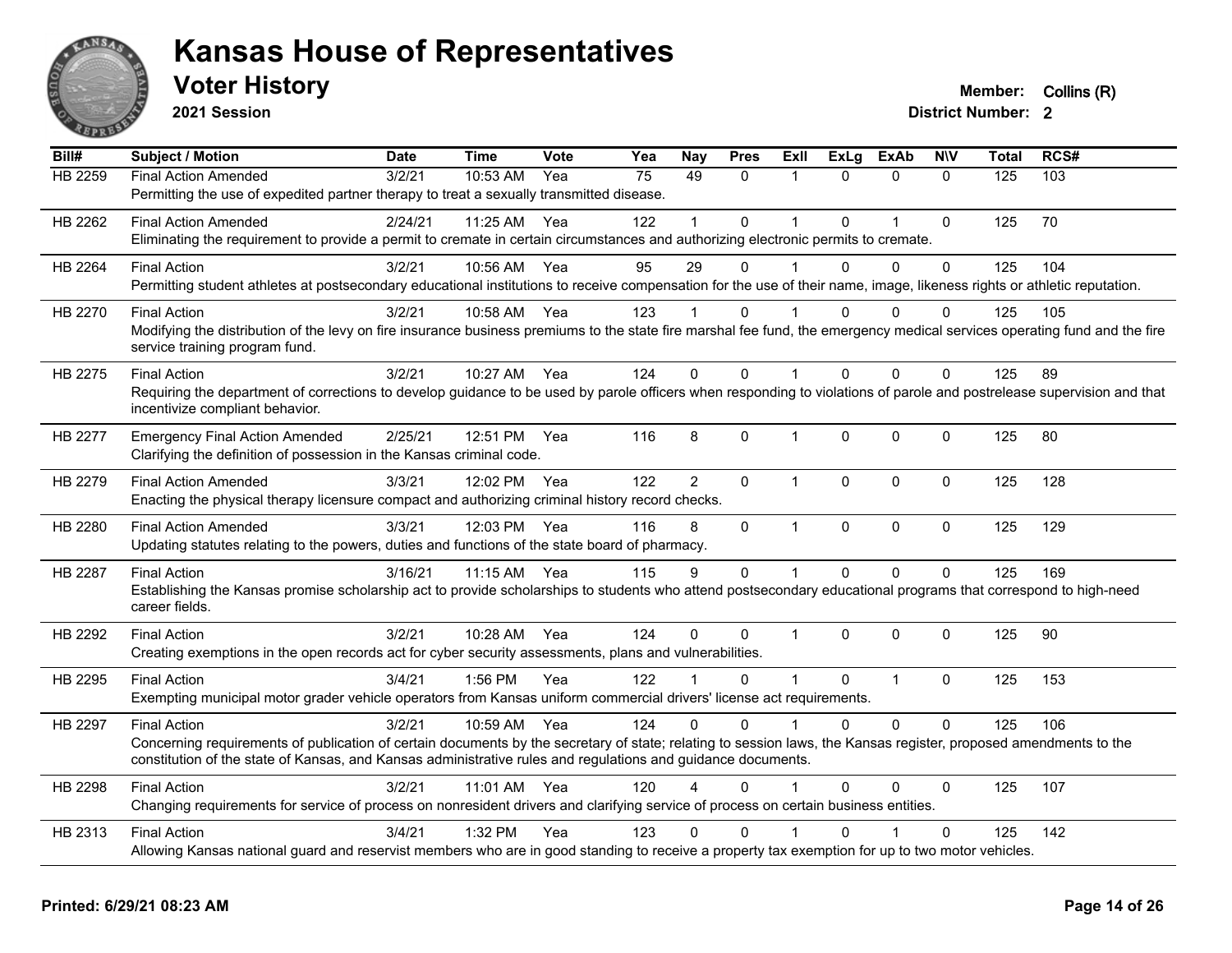

**2021 Session**

| Bill#          | <b>Subject / Motion</b>                                                                                                                                                                                                                                                                                                                                                                                                                                                                                                                                                                                                                                                                                                   | <b>Date</b> | <b>Time</b>  | Vote | Yea | <b>Nay</b>     | <b>Pres</b>  | Exll         | <b>ExLg</b> | <b>ExAb</b>    | <b>NIV</b>   | Total | RCS# |
|----------------|---------------------------------------------------------------------------------------------------------------------------------------------------------------------------------------------------------------------------------------------------------------------------------------------------------------------------------------------------------------------------------------------------------------------------------------------------------------------------------------------------------------------------------------------------------------------------------------------------------------------------------------------------------------------------------------------------------------------------|-------------|--------------|------|-----|----------------|--------------|--------------|-------------|----------------|--------------|-------|------|
| <b>HB 2313</b> | Motion to adopt CCR                                                                                                                                                                                                                                                                                                                                                                                                                                                                                                                                                                                                                                                                                                       | 5/7/21      | 11:59 PM     | Yea  | 108 | 3              | $\Omega$     |              | 0           | 13             | $\mathbf{0}$ | 125   | 355  |
|                | Senate Substitute for HB 2313 by Committee on Assessment and Taxation - Providing for reimbursement of property taxes for certain business shutdowns or<br>restrictions, allowing Kansas national guard and reservist members who are in good standing to receive a property tax exemption for up to two motor vehicles,<br>authorizing continuation of the statewide levy for schools and the exemption of a portion of residential property from such levy, authorizing appointment by the governor<br>of a member pro tempore when a vacancy on the state board of tax appeals exists and directing post audit study of the impact of non-profit and governmental entities<br>competing against for-profit businesses. |             |              |      |     |                |              |              |             |                |              |       |      |
| HB 2315        | <b>Emergency Final Action</b><br>Providing a tax credit for contributions to technical colleges.                                                                                                                                                                                                                                                                                                                                                                                                                                                                                                                                                                                                                          | 3/4/21      | 4:41 PM      | Yea  | 119 | 4              | $\Omega$     | $\mathbf{1}$ | $\mathbf 0$ | $\mathbf{1}$   | $\mathbf 0$  | 125   | 164  |
| HB 2316        | <b>Final Action</b><br>Eliminating the prohibition of a surcharge when purchases are made with a credit or debit card.                                                                                                                                                                                                                                                                                                                                                                                                                                                                                                                                                                                                    | 3/30/21     | 10:34 AM     | Yea  | 90  | 34             | $\Omega$     | $\mathbf{1}$ | 0           | $\Omega$       | $\Omega$     | 125   | 234  |
| HB 2321        | <b>Final Action Amended</b><br>Requiring electric public utilities to notify cities prior to construction of urban electric transmission lines.                                                                                                                                                                                                                                                                                                                                                                                                                                                                                                                                                                           | 3/2/21      | 11:03 AM     | Yea  | 122 | $\overline{2}$ | 0            | $\mathbf{1}$ | 0           | $\mathbf 0$    | $\mathbf 0$  | 125   | 108  |
| HB 2329        | <b>Final Action Amended</b><br>Updating the entities who are subject to the pipeline safety program of the state corporation commission.                                                                                                                                                                                                                                                                                                                                                                                                                                                                                                                                                                                  | 3/24/21     | $11:14$ AM   | Yea  | 121 |                | $\Omega$     | $\mathbf{1}$ | $\Omega$    | $\overline{2}$ | $\mathbf 0$  | 125   | 200  |
| HB 2332        | <b>Final Action Amended</b><br>Requiring identification of the sender on third party solicitations to registered voters to file an application for an advance voting ballot.                                                                                                                                                                                                                                                                                                                                                                                                                                                                                                                                              | 3/3/21      | 12:05 PM Yea |      | 86  | 38             | 0            | 1            | $\Omega$    | $\mathbf 0$    | $\mathbf 0$  | 125   | 130  |
| HB 2332        | Motion to adopt CCR<br>Prohibiting the modification of election laws other than by legislative process, requiring county election officials to maintain residential and mailing addresses for<br>registered voters, requiring identification of the sender on third party solicitations to registered voters to file an application for an advance voting ballot and prohibiting<br>such solicitations by nonresidents of this state, expanding the crime of election tampering and providing for the appointment of elected officials when vacancy is due to<br>military service.                                                                                                                                        | 4/8/21      | 10:21 PM Yea |      | 83  | 38             | 0            | 1            | $\Omega$    | 3              | 0            | 125   | 297  |
| HB 2332        | Consideration of Veto<br>Prohibiting the modification of election laws other than by legislative process, requiring county election officials to maintain residential and mailing addresses for<br>registered voters, requiring identification of the sender on third party solicitations to registered voters to file an application for an advance voting ballot and prohibiting<br>such solicitations by nonresidents of this state, expanding the crime of election tampering and providing for the appointment of elected officials when vacancy is due to<br>military service.                                                                                                                                      | 5/3/21      | 11:45 AM     | Yea  | 86  | 37             | 0            | 0            | 0           | 1              | 1            | 125   | 318  |
| HB 2339        | <b>Final Action Amended</b><br>Expanding the crime of election tampering to include changing or altering votes cast, manipulating computer hardware or software or vote tabulation methods or<br>producing false vote totals.                                                                                                                                                                                                                                                                                                                                                                                                                                                                                             | 3/17/21     | 11:21 AM     | Yea  | 122 |                | 0            |              | 0           |                | $\Omega$     | 125   | 176  |
| HB 2361        | <b>Final Action</b><br>Authorizing the supreme court to adopt rules establishing specialty courts, creating the specialty court funding advisory committee and the specialty court resources<br>fund.                                                                                                                                                                                                                                                                                                                                                                                                                                                                                                                     | 3/3/21      | 12:07 PM Yea |      | 122 |                | $\mathbf{1}$ | $\mathbf 1$  | $\Omega$    | $\Omega$       | $\Omega$     | 125   | 131  |
| HB 2362        | <b>Final Action</b><br>Modifying the elements of and making changes to the criminal penalties of abuse of a child.                                                                                                                                                                                                                                                                                                                                                                                                                                                                                                                                                                                                        | 3/3/21      | 12:08 PM     | Yea  | 124 | 0              | $\Omega$     |              | $\Omega$    | 0              | 0            | 125   | 132  |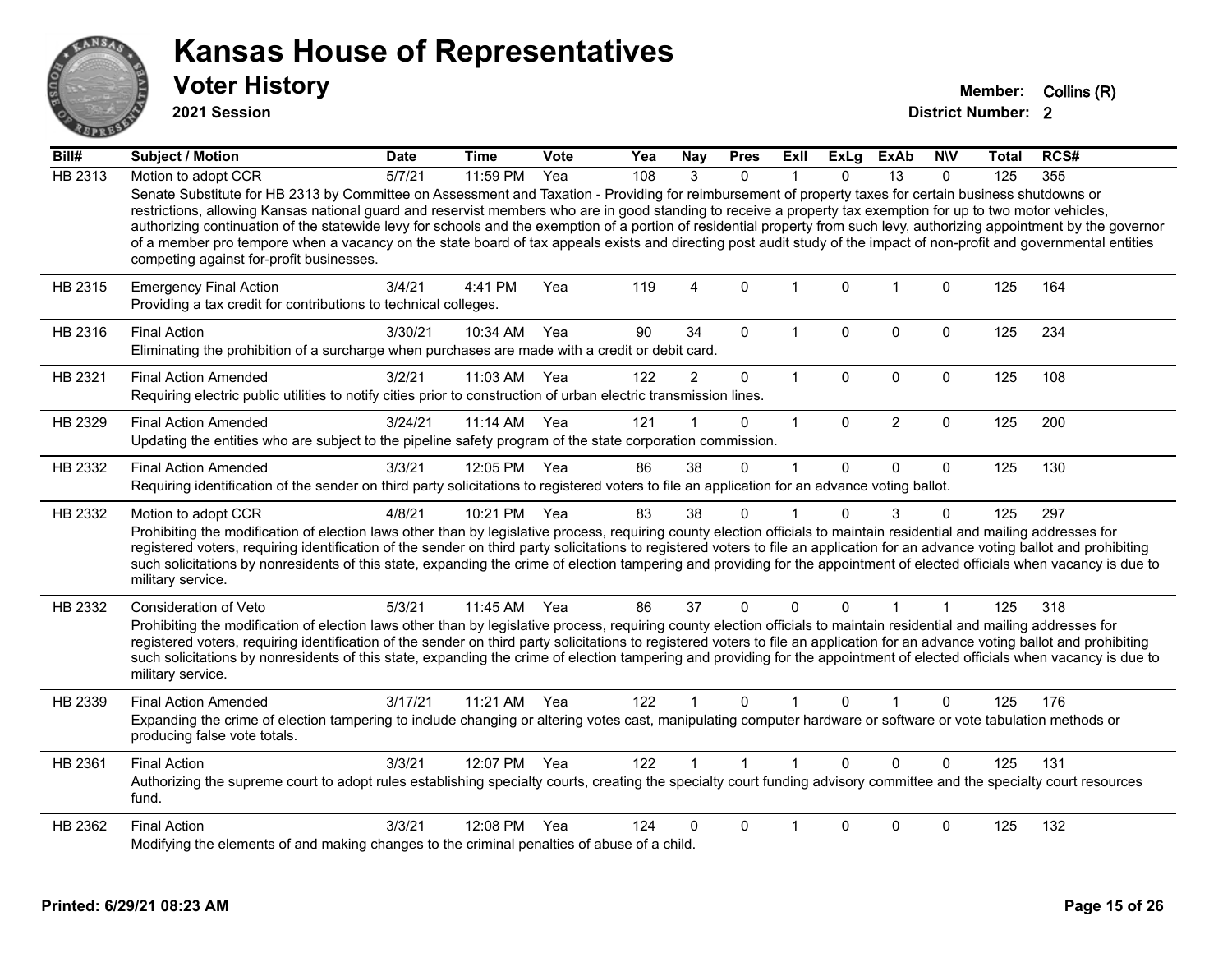

**2021 Session**

| Bill#   | <b>Subject / Motion</b>                                                                                                                                                                                                                                                                                                                                                                                                                                                                                                                                                                                             | <b>Date</b> | <b>Time</b>  | Vote  | Yea | Nay            | <b>Pres</b>  | ExII         | <b>ExLg</b>  | <b>ExAb</b>  | <b>NIV</b>   | Total | RCS# |
|---------|---------------------------------------------------------------------------------------------------------------------------------------------------------------------------------------------------------------------------------------------------------------------------------------------------------------------------------------------------------------------------------------------------------------------------------------------------------------------------------------------------------------------------------------------------------------------------------------------------------------------|-------------|--------------|-------|-----|----------------|--------------|--------------|--------------|--------------|--------------|-------|------|
| HB 2363 | <b>Final Action Amended</b><br>Increasing the maximum rate paid to appointed counsel.                                                                                                                                                                                                                                                                                                                                                                                                                                                                                                                               | 3/30/21     | 10:36 AM     | Yea   | 116 | 8              | $\Omega$     | $\mathbf 1$  | $\Omega$     | $\Omega$     | $\Omega$     | 125   | 235  |
| HB 2366 | <b>Emergency Final Action</b><br>Requiring prosecutors to disclose their intent to introduce testimony from a jailhouse witness and to forward information to the Kansas bureau of investigation.                                                                                                                                                                                                                                                                                                                                                                                                                   | 4/8/21      | 11:33 AM     | Yea   | 123 | $\mathbf 0$    | $\mathbf 0$  | $\mathbf{1}$ | $\mathbf 0$  | $\mathbf{1}$ | $\mathbf{0}$ | 125   | 279  |
| HB 2367 | <b>Final Action</b><br>Authorizing the state corporation commission to regulate certain transmission line wire stringing activities.                                                                                                                                                                                                                                                                                                                                                                                                                                                                                | 3/2/21      | 11:04 AM Yea |       | 124 | $\Omega$       | $\Omega$     |              | $\Omega$     | $\Omega$     | $\Omega$     | 125   | 109  |
| HB 2374 | <b>Final Action</b><br>Authorizing the Kansas sentencing commission to change risk assessment cut-off levels for participation in the certified drug abuse treatment program.                                                                                                                                                                                                                                                                                                                                                                                                                                       | 3/2/21      | 11:06 AM     | Yea   | 124 | $\Omega$       | $\mathbf{0}$ | 1            | $\mathbf{0}$ | $\mathbf 0$  | $\mathbf{0}$ | 125   | 110  |
| HB 2377 | <b>Final Action Amended</b><br>Revising the laws concerning driving under the influence, including authorizing reinstatement of a driver's license for certain persons with an ignition interlock device<br>restriction, requiring persons with an ignition interlock device restriction to complete the ignition interlock device program before driving privileges are fully reinstated,<br>providing for reduced ignition interlock device program costs for certain persons and modifying the criminal penalties for driving a commercial motor vehicle under the<br>influence and driving under the influence. | 3/3/21      | 12:10 PM Yea |       | 101 | 23             | $\Omega$     |              |              | $\Omega$     | $\Omega$     | 125   | 133  |
| HB 2379 | <b>Final Action Amended</b><br>Enacting the peer-to-peer vehicle sharing act to provide insurance, liability, recordkeeping and consumer protection requirements for peer-to-peer vehicle sharing.                                                                                                                                                                                                                                                                                                                                                                                                                  | 3/4/21      | 1:58 PM      | Yea   | 123 | $\mathbf{0}$   | $\Omega$     | 1            | $\Omega$     | 1            | $\Omega$     | 125   | 154  |
| HB 2380 | <b>Final Action Amended</b><br>Amending healthcare stabilization fund minimum professional liability insurance coverage requirements and the membership of the board of governors of such fund.                                                                                                                                                                                                                                                                                                                                                                                                                     | 3/30/21     | 10:37 AM     | Yea   | 104 | 20             | $\Omega$     |              | <sup>n</sup> | $\Omega$     | $\Omega$     | 125   | 236  |
| HB 2387 | <b>Final Action Amended</b><br>Revising laws relating to operating an aircraft under the influence, including prescribing criminal and administrative penalties and providing for testing of blood, breath,<br>urine or other bodily substances, and preliminary screening tests of breath or oral fluid.                                                                                                                                                                                                                                                                                                           | 3/2/21      | 11:08 AM     | Nay   | 101 | 23             | $\mathbf{0}$ |              | $\Omega$     | $\Omega$     | $\Omega$     | 125   | 111  |
| HB 2390 | <b>Final Action</b><br>Making permanent certain exceptions to the disclosure of public records under the open records act.                                                                                                                                                                                                                                                                                                                                                                                                                                                                                          | 3/2/21      | 10:30 AM     | - Yea | 124 | $\Omega$       | $\Omega$     |              | $\Omega$     | $\mathbf{0}$ | $\Omega$     | 125   | 91   |
| HB 2390 | Motion to adopt CCR<br>Making permanent certain exceptions to the disclosure of public records under the open records act, creating exemptions in the open records act for cyber security<br>assessments, plans and vulnerabilities, prohibiting the filing of certain liens or claims against real or personal property and providing for criminal penalties and<br>authorizing local correctional or detention officers and administrative hearing officers to have identifying information restricted from public access on public websites that<br>identify home addresses or home ownership.                   | 4/9/21      | 10:20 AM     | Yea   | 121 | $\overline{2}$ | $\mathbf{0}$ | 2            | $\Omega$     | $\Omega$     | $\mathbf{0}$ | 125   | 300  |
| HB 2391 | <b>Final Action Amended</b><br>Changing the secretary of state's business filings provisions including instituting biennial business report filings and making other changes to business filing provisions,<br>information requirements and fees, removing exemptions from the open records act for tax records no longer kept by the secretary of state, permitting the public<br>recording of UCC filings with improperly included social security numbers and repealing certain obsolete statutes including blanket music license filing provisions.                                                             | 3/2/21      | 11:10 AM     | Yea   | 121 | 3              | $\Omega$     |              | $\Omega$     | $\Omega$     | 0            | 125   | 112  |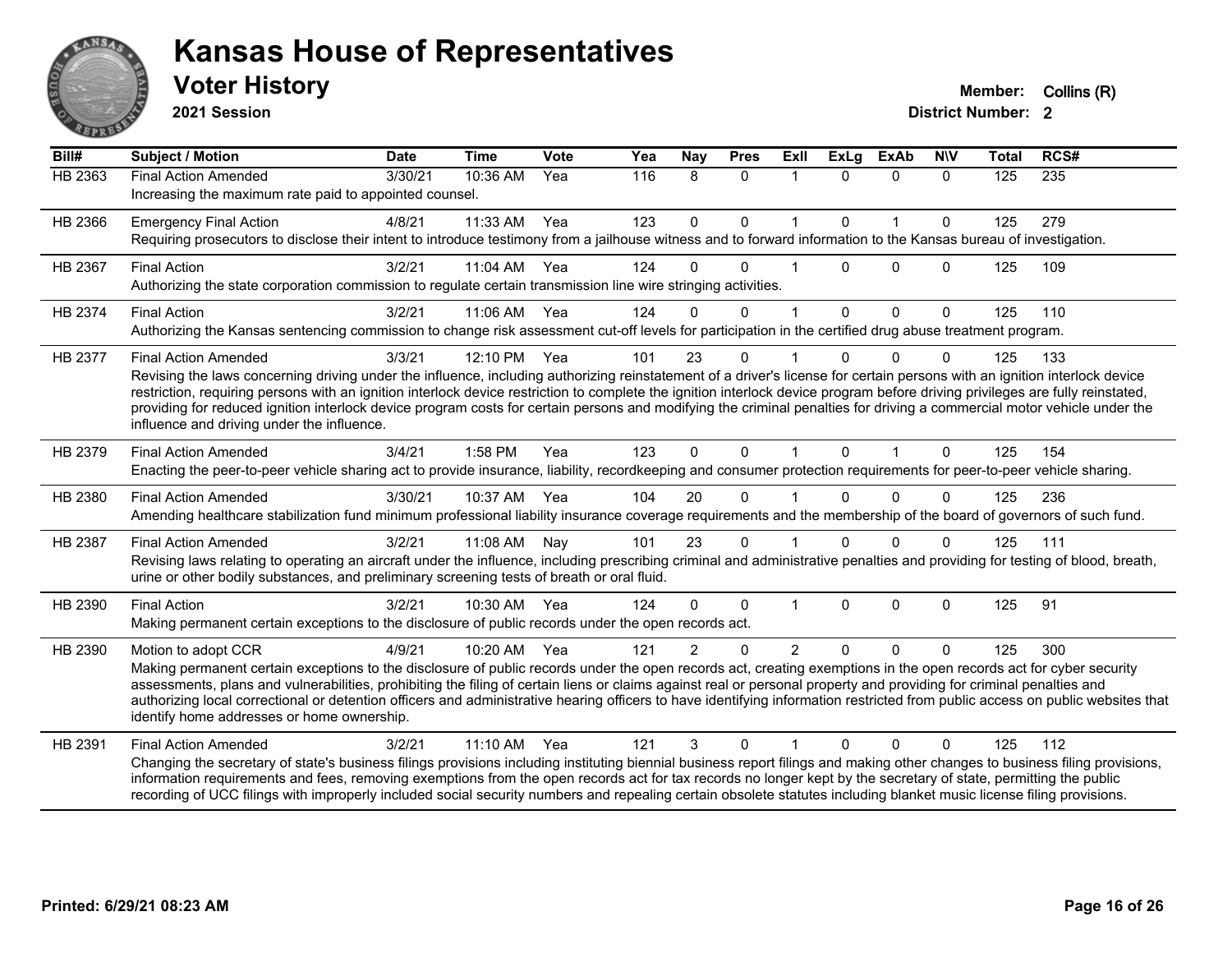**2021 Session**

**Voter History Member:** Collins (R)

| Bill#   | <b>Subject / Motion</b>                                                                                                                                                                                                                                                                                                                                                                                                                                      | <b>Date</b> | <b>Time</b> | <b>Vote</b> | Yea              | <b>Nay</b>   | <b>Pres</b>    | Exll           | ExLg         | ExAb           | <b>NIV</b>  | <b>Total</b> | RCS# |
|---------|--------------------------------------------------------------------------------------------------------------------------------------------------------------------------------------------------------------------------------------------------------------------------------------------------------------------------------------------------------------------------------------------------------------------------------------------------------------|-------------|-------------|-------------|------------------|--------------|----------------|----------------|--------------|----------------|-------------|--------------|------|
| HB 2391 | Mot to Concur in Conference                                                                                                                                                                                                                                                                                                                                                                                                                                  | 4/8/21      | 7:51 PM     | Yea         | $\overline{123}$ | $\Omega$     | $\Omega$       | 1              | $\Omega$     |                | $\Omega$    | 125          | 292  |
|         | Changing the secretary of state's business filings provisions, including instituting biennial business report filings, authorizing the secretary of state to contract with private<br>entities for printing and binding services, changing publication and price requirements for publications of the secretary of state and repealing certain obsolete statutes<br>including blanket music license filing provisions.                                       |             |             |             |                  |              |                |                |              |                |             |              |      |
| HB 2397 | EFA Sub Bill Amended<br>Appropriations for FY 2021, FY 2022, FY 2023 and FY 2024 for various state agencies.                                                                                                                                                                                                                                                                                                                                                 | 3/30/21     | 8:00 PM     | Yea         | 71               | 52           | $\Omega$       | 1              | $\Omega$     | $\mathbf{1}$   | $\mathbf 0$ | 125          | 257  |
| HB 2397 | Motion to Concur<br>Senate Substitute for Substitute for HB 2397 by Committee on Ways and Means - Reconciling conflicting amendments to certain statutes.                                                                                                                                                                                                                                                                                                    | 5/7/21      | 11:57 AM    | Yea         | 116              | 3            | $\mathbf{1}$   | $\mathbf 1$    | 0            | 3              | 1           | 125          | 348  |
| HB 2401 | <b>Final Action Amended</b>                                                                                                                                                                                                                                                                                                                                                                                                                                  | 3/23/21     | 11:13 AM    | Yea         | 123              |              | $\Omega$       | $\overline{2}$ | $\Omega$     | $\Omega$       | $\mathbf 0$ | 125          | 189  |
|         | Authorizing the secretary of corrections to enter agreements for public-private partnerships for projects for new or renovated buildings at correctional institutions for<br>education, skills-building and spiritual needs programs; establishing a nonprofit corporation to receive gifts, donations, grants and other moneys and engage in<br>fundraising projects for funding such projects for education, skills-building and spiritual needs programs. |             |             |             |                  |              |                |                |              |                |             |              |      |
| HB 2401 | Motion to Concur                                                                                                                                                                                                                                                                                                                                                                                                                                             | 4/8/21      | $5:04$ PM   | Yea         | 120              | 2            | 0              |                | <sup>0</sup> | $\overline{2}$ | $\Omega$    | 125          | 286  |
|         | Authorizing the secretary of corrections to enter agreements for public-private partnerships for projects for new or renovated buildings at correctional institutions for<br>education, skills-building and spiritual needs programs; establishing a nonprofit corporation to receive gifts, donations, grants and other moneys and engage in<br>fundraising projects for funding such projects for education, skills-building and spiritual needs programs. |             |             |             |                  |              |                |                |              |                |             |              |      |
| HB 2405 | <b>Emergency Final Action Amended</b><br>Authorizing the issuance of \$1,000,000,000 of pension obligation bonds to finance a portion of the unfunded actuarial liability of KPERS.                                                                                                                                                                                                                                                                          | 3/4/21      | 4:38 PM     | Yea         | 117              | 6            | $\Omega$       |                | 0            | 1              | 0           | 125          | 161  |
| HB 2405 | Motion to adopt CCR<br>Authorizing the issuance of \$500,000,000 of pension obligation bonds to finance a portion of the unfunded actuarial liability of KPERS.                                                                                                                                                                                                                                                                                              | 4/9/21      | 5:48 PM     | Yea         | 112              | 10           | $\Omega$       | $\overline{2}$ | $\Omega$     | 0              | 1           | 125          | 313  |
| HB 2406 | <b>Final Action Amended</b><br>Sunday start time for the sale of alcoholic liquor and cereal malt beverage in retail stores changed from 12 noon to 10 a.m.                                                                                                                                                                                                                                                                                                  | 3/24/21     | 11:17 AM    | Yea         | 80               | 42           | $\Omega$       |                | <sup>0</sup> | $\overline{2}$ | $\Omega$    | 125          | 201  |
| HB 2408 | <b>Final Action Amended</b><br>Authorizing the state historical society to convey certain real property to the lowa Tribe of Kansas and Nebraska.                                                                                                                                                                                                                                                                                                            | 3/30/21     | 10:38 AM    | Yea         | 124              | $\mathbf{0}$ | $\Omega$       |                | $\mathbf{0}$ | $\Omega$       | $\mathbf 0$ | 125          | 237  |
| HB 2412 | <b>Final Action Amended</b>                                                                                                                                                                                                                                                                                                                                                                                                                                  | 3/30/21     | 10:40 AM    | Yea         | 81               | 43           | $\Omega$       | 1              | $\Omega$     | $\Omega$       | $\Omega$    | 125          | 238  |
|         | Enacting the Kansas fights addiction act to establish a grant program for the purpose of preventing, reducing, treating and mitigating the effects of substance abuse and<br>addiction.                                                                                                                                                                                                                                                                      |             |             |             |                  |              |                |                |              |                |             |              |      |
| HB 2416 | <b>Final Action Amended</b>                                                                                                                                                                                                                                                                                                                                                                                                                                  | 3/4/21      | 2:05 PM     | Yea         | 81               | 40           | $\overline{2}$ |                | $\Omega$     |                | $\Omega$    | 125          | 155  |
|         | Modifying the procedure for declaring and extending a state of disaster emergency, limiting powers granted to the governor during a state of disaster emergency,<br>authorizing the legislative coordinating council and the legislature to take certain action related to a state of disaster emergency and prohibiting the governor or the state<br>board of education from closing private schools during a state of disaster emergency.                  |             |             |             |                  |              |                |                |              |                |             |              |      |
| HB 2417 | <b>Final Action</b>                                                                                                                                                                                                                                                                                                                                                                                                                                          | 3/30/21     | 10:41 AM    | Yea         | 106              | 18           | $\Omega$       | 1              | $\Omega$     | $\Omega$       | 0           | 125          | 239  |
|         | Allowing clubs and drinking establishments to sell beer and cereal malt beverage for consumption off the licensed premises.                                                                                                                                                                                                                                                                                                                                  |             |             |             |                  |              |                |                |              |                |             |              |      |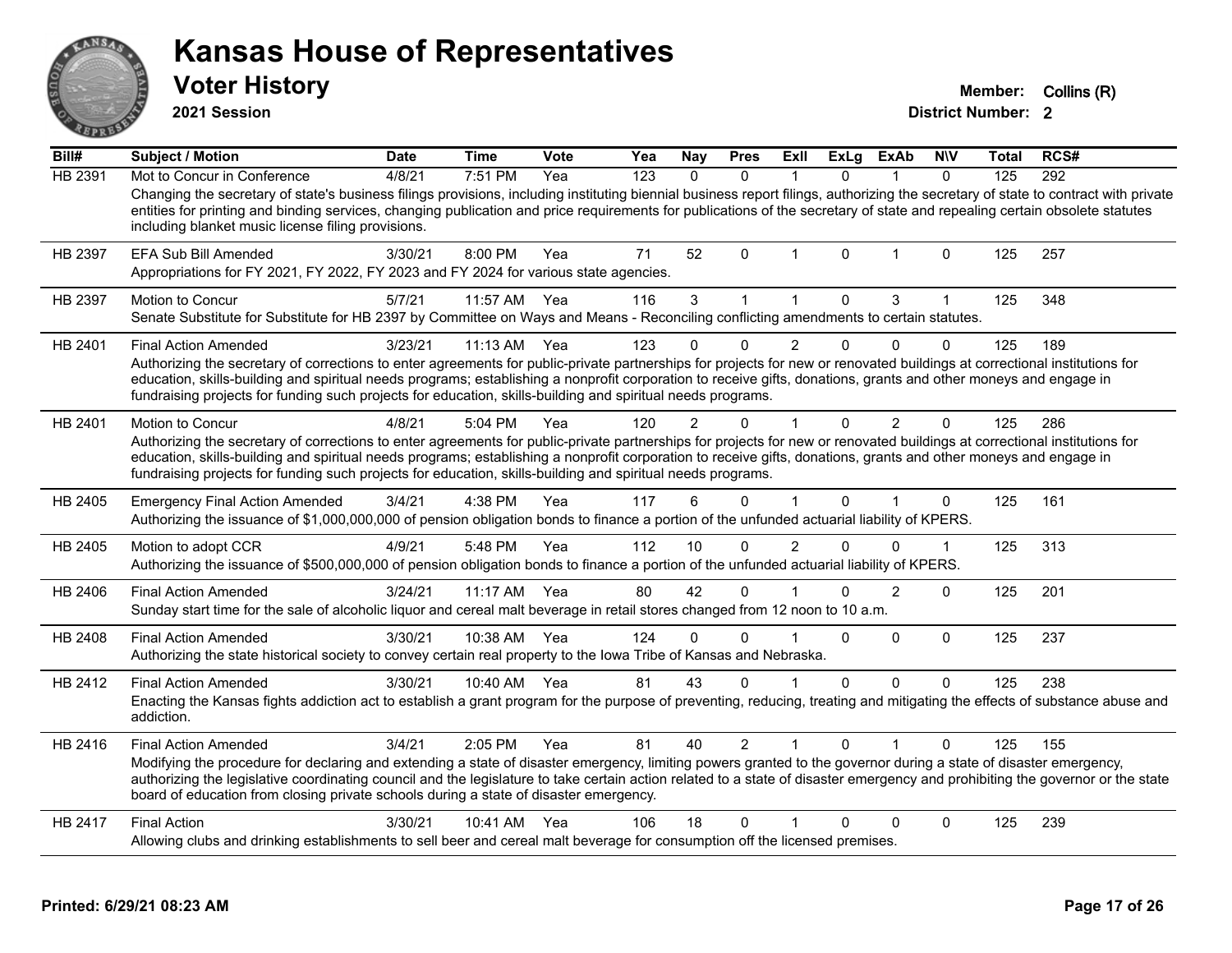

**2021 Session**

| Bill#           | <b>Subject / Motion</b>                                                                                                                                                                                                                                                                                                   | <b>Date</b> | <b>Time</b>  | Vote | Yea              | Nay               | <b>Pres</b>  | Exll           | ExLg     | <b>ExAb</b>    | <b>NIV</b>  | Total | RCS# |
|-----------------|---------------------------------------------------------------------------------------------------------------------------------------------------------------------------------------------------------------------------------------------------------------------------------------------------------------------------|-------------|--------------|------|------------------|-------------------|--------------|----------------|----------|----------------|-------------|-------|------|
| <b>HB 2448</b>  | <b>Emergency Final Action</b>                                                                                                                                                                                                                                                                                             | 3/30/21     | 7:57 PM      | Yea  | $\overline{119}$ | $\mathbf{\Delta}$ | $\Omega$     |                | $\Omega$ |                | $\Omega$    | 125   | 256  |
|                 | Permitting the secretary for children and families to license certain family foster homes where a former foster care youth with juvenile adjudications resides.                                                                                                                                                           |             |              |      |                  |                   |              |                |          |                |             |       |      |
| <b>HCR 5001</b> | <b>Emergency Final Action Amended</b>                                                                                                                                                                                                                                                                                     | 1/21/21     | 12:56 PM     | Yea  | 117              | 5                 | $\Omega$     | $\mathbf{0}$   | 0        | 3              | 0           | 125   | 5    |
|                 | Adopting joint rules for the House of Representatives and Senate for the 2021-2022 biennium.                                                                                                                                                                                                                              |             |              |      |                  |                   |              |                |          |                |             |       |      |
| <b>HCR 5003</b> | <b>EFA Amend and Debate</b>                                                                                                                                                                                                                                                                                               | 1/22/21     | 11:30 AM     | Yea  | 86               | 38                | 0            | 0              | 0        | 1              | 0           | 125   | 10   |
|                 | Amending the bill of rights of the constitution of the state of Kansas to reserve to the people the right to regulate abortion through their elected state representatives and<br>senators.                                                                                                                               |             |              |      |                  |                   |              |                |          |                |             |       |      |
| <b>HCR 5013</b> | <b>Final Action</b>                                                                                                                                                                                                                                                                                                       | 3/18/21     | 11:29 AM     | Yea  | 84               | 38                | $\mathbf 0$  | $\mathbf{1}$   | $\Omega$ | 2              | $\mathbf 0$ | 125   | 182  |
|                 | Urging congress to propose the "keep nine" amendment to the United States constitution to prohibit expanding the number of justices on the United States supreme<br>court.                                                                                                                                                |             |              |      |                  |                   |              |                |          |                |             |       |      |
| <b>HCR 5015</b> | <b>Final Action Amended</b>                                                                                                                                                                                                                                                                                               | 3/24/21     | 11:25 AM Yea |      | 84               | 38                | $\Omega$     | $\mathbf{1}$   | $\Omega$ | $\overline{2}$ | 0           | 125   | 202  |
|                 | Urging the United States Congress to reject the For the People Act of 2021.                                                                                                                                                                                                                                               |             |              |      |                  |                   |              |                |          |                |             |       |      |
| HR 6004         | <b>Emergency Final Action Amended</b>                                                                                                                                                                                                                                                                                     | 1/21/21     | 12:54 PM     | Yea  | 110              | 12                | $\mathbf 0$  | $\mathbf 0$    | 0        | 3              | $\pmb{0}$   | 125   | 4    |
|                 | Adopting permanent rules of the House of Representatives for the 2021-2022 biennium.                                                                                                                                                                                                                                      |             |              |      |                  |                   |              |                |          |                |             |       |      |
| HR 6009         | <b>Final Action</b>                                                                                                                                                                                                                                                                                                       | 3/25/21     | 11:16 AM     | Yea  | 84               | 38                | $\mathbf 0$  | $\mathbf{1}$   | $\Omega$ | 2              | $\Omega$    | 125   | 208  |
|                 | Disapproving executive reorganization order no. 47 that relates to the newly named Kansas department of human services.                                                                                                                                                                                                   |             |              |      |                  |                   |              |                |          |                |             |       |      |
| HR 6015         | <b>Emergency Final Action</b>                                                                                                                                                                                                                                                                                             | 3/30/21     | 7:48 PM      | Yea  | 84               | 39                | 0            |                | $\Omega$ |                | 0           | 125   | 254  |
|                 | Urging the legislative coordinating council to revoke an executive order issued by the governor related to mandating face coverings if such an executive order is issued<br>while the legislature is adjourned.                                                                                                           |             |              |      |                  |                   |              |                |          |                |             |       |      |
| HR 6018         | Motion to Adopt                                                                                                                                                                                                                                                                                                           | 5/26/21     | 12:42 PM     | Yea  | 83               | 27                | $\mathbf{1}$ | $\mathbf{1}$   | $\Omega$ | $\overline{7}$ | 6           | 125   | 359  |
|                 | Condemning the recent attacks on the State of Israel.                                                                                                                                                                                                                                                                     |             |              |      |                  |                   |              |                |          |                |             |       |      |
| <b>SB 13</b>    | <b>Emergency Final Action Amended</b>                                                                                                                                                                                                                                                                                     | 3/4/21      | 4:32 PM      | Yea  | 120              | 3                 | $\Omega$     | $\mathbf{1}$   | $\Omega$ | $\mathbf{1}$   | 0           | 125   | 157  |
|                 | Establishing notice and public hearing requirements prior to approval by a governing body to exceed its revenue neutral rate for property tax purposes and discontinuing                                                                                                                                                  |             |              |      |                  |                   |              |                |          |                |             |       |      |
|                 | the city and county tax lid, prohibiting valuation increase of real property solely as the result of normal repair, replacement or maintenance of existing structure,<br>establishing a payment plan for the payment of delinquent or nondelinquent property taxes and establishing the taxpayer notification costs fund. |             |              |      |                  |                   |              |                |          |                |             |       |      |
|                 |                                                                                                                                                                                                                                                                                                                           |             |              |      |                  |                   |              |                |          |                |             |       |      |
| <b>SB 14</b>    | <b>Final Action</b>                                                                                                                                                                                                                                                                                                       | 1/21/21     | 1:00 PM      | Yea  | 119              | 3                 | $\Omega$     | $\Omega$       | $\Omega$ | 3              | 0           | 125   | 6    |
|                 | Extending certain provisions of the governmental response to the COVID-19 pandemic in Kansas and providing certain relief related to health, welfare, property and<br>economic security during this public health emergency.                                                                                              |             |              |      |                  |                   |              |                |          |                |             |       |      |
| <b>SB 15</b>    | <b>Emergency Final Action</b>                                                                                                                                                                                                                                                                                             | 2/11/21     | 12:36 PM Yea |      | 122              | $\mathbf{1}$      | $\Omega$     | $\overline{2}$ | $\Omega$ | $\Omega$       | $\Omega$    | 125   | 38   |
|                 | Enacting the Kansas economic recovery loan deposit program, updating field of membership requirements of credit unions and allowing privilege tax deductions on<br>agricultural real estate loans and single family residence loans.                                                                                      |             |              |      |                  |                   |              |                |          |                |             |       |      |
| <b>SB 16</b>    | <b>Final Action</b>                                                                                                                                                                                                                                                                                                       | 4/6/21      | $9:19$ AM    | Yea  | 117              | 0                 | $\mathbf{0}$ |                | $\Omega$ | $\overline{7}$ | 0           | 125   | 260  |
|                 | Removing the requirement that certain entities submit certain reports to the division of post audit.                                                                                                                                                                                                                      |             |              |      |                  |                   |              |                |          |                |             |       |      |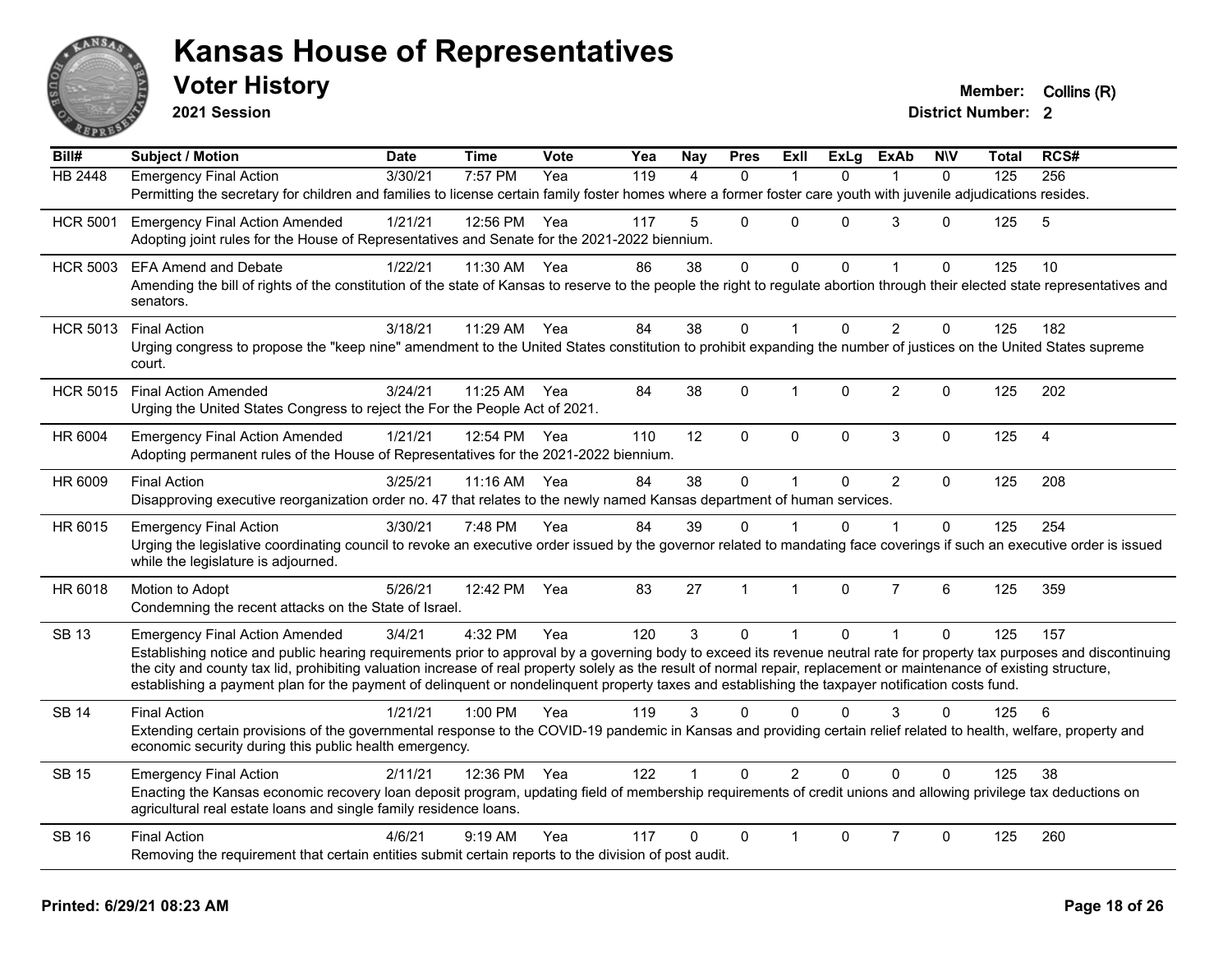

**2021 Session**

| Bill#        | Subject / Motion                                                                                                                                                                                                                                                                                                                                                                                                                                                                                                                                                                                                         | <b>Date</b> | <b>Time</b>  | <b>Vote</b> | Yea | <b>Nay</b>   | <b>Pres</b> | Exll           | <b>ExLg</b>  | <b>ExAb</b>    | <b>NIV</b>     | <b>Total</b> | RCS# |
|--------------|--------------------------------------------------------------------------------------------------------------------------------------------------------------------------------------------------------------------------------------------------------------------------------------------------------------------------------------------------------------------------------------------------------------------------------------------------------------------------------------------------------------------------------------------------------------------------------------------------------------------------|-------------|--------------|-------------|-----|--------------|-------------|----------------|--------------|----------------|----------------|--------------|------|
| <b>SB 21</b> | <b>Emergency Final Action Amended</b><br>Approving election for sales tax authority for Cherokee county.                                                                                                                                                                                                                                                                                                                                                                                                                                                                                                                 | 3/4/21      | 4:40 PM      | Yea         | 119 | 4            | $\Omega$    | $\mathbf{1}$   | $\Omega$     | $\mathbf{1}$   | $\mathbf{0}$   | 125          | 163  |
| <b>SB 24</b> | <b>Final Action Amended</b><br>Prohibiting municipalities from imposing restrictions on customer's use of energy based upon source of energy.                                                                                                                                                                                                                                                                                                                                                                                                                                                                            | 3/24/21     | 11:27 AM     | Yea         | 93  | 29           | 0           | $\mathbf{1}$   | 0            | 2              | $\mathbf 0$    | 125          | 203  |
| SB 26        | <b>Final Action Sub Bill</b><br>House Substitute for SB 26 by Committee on Transportation - Designating a portion of K-7 as the Senator Bud Burke memorial highway and designating a portion of<br>United States highway 77 as the CPL Allen E Oatney and SP4 Gene A Myers memorial highway.                                                                                                                                                                                                                                                                                                                             | 3/23/21     | 11:14 AM     | Yea         | 123 | $\Omega$     | $\Omega$    | $\overline{c}$ | $\Omega$     | $\mathbf{0}$   | $\mathbf 0$    | 125          | 190  |
| <b>SB 26</b> | Motion to adopt CCR<br>House Substitute for SB 26 by Committee on Transportation - Updating motor carrier laws and the regulation of motor carriers by the state corporation commission.                                                                                                                                                                                                                                                                                                                                                                                                                                 | 4/8/21      | 2:17 PM      | Yea         | 123 | $\Omega$     | 0           | 1              | $\Omega$     | $\overline{1}$ | $\mathbf{0}$   | 125          | 280  |
| <b>SB 27</b> | <b>Final Action</b><br>Amending the Kansas storage tank act to extend the sunsets of certain funds and to increase certain liability and reimbursement amounts.                                                                                                                                                                                                                                                                                                                                                                                                                                                          | 2/24/21     | 11:27 AM     | Yea         | 123 | $\Omega$     | $\Omega$    |                | $\Omega$     |                | 0              | 125          | 71   |
| SB 29        | <b>Emergency Final Action Amended</b><br>Updating the version of risk-based capital instructions in effect.                                                                                                                                                                                                                                                                                                                                                                                                                                                                                                              | 2/25/21     | 12:57 PM     | Yea         | 124 | 0            | 0           | 1              | $\mathbf{0}$ | $\Omega$       | 0              | 125          | 84   |
| <b>SB 29</b> | Motion to Adopt CCR<br>Providing for short-term, limited-duration health plans.                                                                                                                                                                                                                                                                                                                                                                                                                                                                                                                                          | 5/7/21      | 11:53 AM     | Yea         | 68  | 51           | 0           | $\mathbf{1}$   | $\mathbf{0}$ | $\mathbf{3}$   | $\overline{c}$ | 125          | 347  |
| SB 29        | Consideration of Veto<br>Providing for short-term, limited-duration health plans.                                                                                                                                                                                                                                                                                                                                                                                                                                                                                                                                        | 5/26/21     | 11:53 AM     | Yea         | 67  | 48           | 0           | $\mathbf{1}$   | $\pmb{0}$    | $\overline{7}$ | $\overline{2}$ | 125          | 357  |
| SB 33        | <b>Final Action</b><br>Providing for display show licenses under the vehicle dealers and manufacturers licensing act.                                                                                                                                                                                                                                                                                                                                                                                                                                                                                                    | 3/2/21      | $11:12$ AM   | Yea         | 124 | $\mathbf{0}$ | $\Omega$    | $\mathbf{1}$   | $\mathbf{0}$ | $\mathbf{0}$   | $\mathbf 0$    | 125          | 113  |
| SB 36        | <b>Final Action Amended</b><br>Requiring the Kansas highway patrol to make multiple vehicle checks within a set time period for certain salvage vehicle pools and allowing salvage vehicle pools and<br>dealers to apply for ownership documents for vehicles that are disclaimed by insurance companies.                                                                                                                                                                                                                                                                                                                | 3/24/21     | 11:28 AM     | Yea         | 116 | 6            | $\mathbf 0$ | 1              | $\Omega$     | $\mathcal{P}$  | $\Omega$       | 125          | 204  |
| <b>SB 36</b> | Motion to adopt CCR<br>Requiring the Kansas highway patrol to make multiple vehicle checks within a set time period for certain salvage vehicle pools and allowing salvage vehicle pools and<br>dealers to apply for ownership documents for vehicles that are disclaimed by insurance companies, prohibiting the towing vehicles outside the state of Kansas without<br>prior consent, requiring an interstate search of registered owners and lienholders prior to sale of vehicles less than 15 years old and requiring publication in the<br>newspaper seven days prior to sale of vehicles and property at auction. | 4/8/21      | 10:35 AM     | Yea         | 118 | 4            | $\Omega$    | 1              | $\Omega$     | $\overline{1}$ | $\mathbf 1$    | 125          | 273  |
| <b>SB 37</b> | <b>Final Action</b><br>Updating producer licensing statutes pertaining to appointment, examinations, fees, licensing, renewal dates, continuing education, suspension, revocation and denial of<br>licensure and reinstatement.                                                                                                                                                                                                                                                                                                                                                                                          | 3/25/21     | 11:19 AM Yea |             | 109 | 13           | $\Omega$    | 1              | $\Omega$     | $\overline{2}$ | $\Omega$       | 125          | 210  |
| <b>SB 38</b> | <b>Emergency Final Action Amended</b><br>Establishing the Kansas pesticide waste disposal program and permitting up to \$50,000 to be transferred annually from the Kansas agricultural remediation fund to a<br>new Kansas pesticide waste disposal fund.                                                                                                                                                                                                                                                                                                                                                               | 3/25/21     | 12:13 PM     | Yea         | 121 | $\mathbf{1}$ | 0           | 1              | 0            | $\overline{2}$ | 0              | 125          | 216  |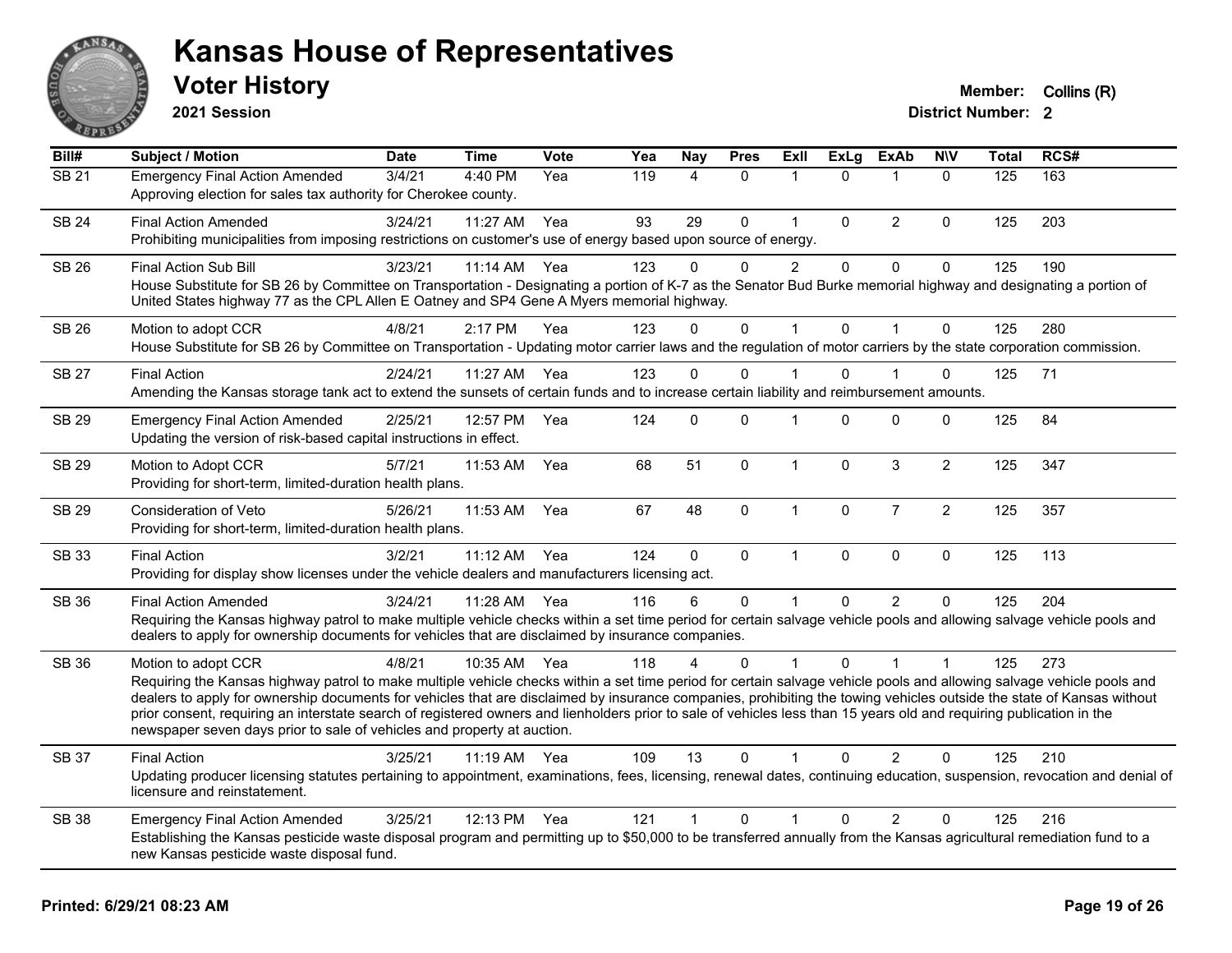# ANS Ě

#### **Kansas House of Representatives**

**2021 Session**

| Bill#        | <b>Subject / Motion</b>                                                                                                                                                                                                                                                                                                                                                                                                                                                                                                                                                                                                                                                                                                                                                                                                                                                                                                                                                                                                                                                                                          | <b>Date</b> | <b>Time</b> | Vote | Yea | Nay | <b>Pres</b>  | ExII         | <b>ExLg</b>  | <b>ExAb</b>  | <b>N\V</b>   | <b>Total</b> | RCS# |
|--------------|------------------------------------------------------------------------------------------------------------------------------------------------------------------------------------------------------------------------------------------------------------------------------------------------------------------------------------------------------------------------------------------------------------------------------------------------------------------------------------------------------------------------------------------------------------------------------------------------------------------------------------------------------------------------------------------------------------------------------------------------------------------------------------------------------------------------------------------------------------------------------------------------------------------------------------------------------------------------------------------------------------------------------------------------------------------------------------------------------------------|-------------|-------------|------|-----|-----|--------------|--------------|--------------|--------------|--------------|--------------|------|
| <b>SB 38</b> | Motion to adopt CCR<br>Establishing the Kansas pesticide waste disposal program and implementing the provisions of 2011 executive reorganization order No. 40 relating to the Kansas<br>department of agriculture's division of conservation.                                                                                                                                                                                                                                                                                                                                                                                                                                                                                                                                                                                                                                                                                                                                                                                                                                                                    | 4/8/21      | 2:19 PM     | Yea  | 120 | 3   | $\mathbf{0}$ | $\mathbf{1}$ | $\Omega$     | $\mathbf 1$  | $\mathbf{0}$ | 125          | 281  |
| SB 39        | <b>Emergency Final Action Amended</b><br>Changing Kansas department of agriculture division of animal health license, permit and registration renewal deadlines and allowing the animal health commissioner to<br>recover the actual cost of official calfhood vaccination tags.                                                                                                                                                                                                                                                                                                                                                                                                                                                                                                                                                                                                                                                                                                                                                                                                                                 | 2/25/21     | 12:54 PM    | Yea  | 117 | 7   | $\mathbf 0$  | $\mathbf 1$  | $\mathbf{0}$ | $\mathbf{0}$ | 0            | 125          | 82   |
| <b>SB 40</b> | <b>Emergency Final Action Amended</b><br>Updating provisions related to the Kansas department of agriculture division of conservation.                                                                                                                                                                                                                                                                                                                                                                                                                                                                                                                                                                                                                                                                                                                                                                                                                                                                                                                                                                           | 2/25/21     | 12:59 PM    | Yea  | 123 |     | $\Omega$     | 1            | $\Omega$     | $\mathbf{0}$ | $\Omega$     | 125          | 85   |
| <b>SB 40</b> | Motion to adopt CCR<br>Prescribing powers, duties and functions of the board of education of each school district, the governing body of each community college and the governing body of<br>each technical college related to the COVID-19 health emergency, adding the vice president of the senate to the legislative coordinating council, modifying the<br>procedure for the declaration and extension of a state of disaster emergency under the Kansas emergency management act, prohibiting certain actions by the governor<br>related to the COVID-19 health emergency and revoking all executive orders related to such emergency on March 31, 2021, establishing judicial review for certain<br>executive orders issued during a state of disaster emergency and certain actions taken by a local unit of government during a state of local disaster emergency,<br>authorizing the legislature or the legislative coordinating council to revoke certain orders issued by the secretary of health and environment and limiting powers granted<br>to local health officers related to certain orders. | 3/16/21     | 12:40 PM    | Yea  | 118 | 5   | $\Omega$     |              | 0            | $\Omega$     |              | 125          | 171  |
| SB 47        | <b>Emergency Final Action Amended</b><br>Enacting the Kansas taxpayer protection act, requiring the signature and tax identification number of paid tax return preparers on income tax returns and authorizing<br>actions to enjoin paid tax return preparers from engaging in certain conduct.                                                                                                                                                                                                                                                                                                                                                                                                                                                                                                                                                                                                                                                                                                                                                                                                                  | 3/4/21      | 4:29 PM     | Yea  | 115 | 8   | $\Omega$     |              | $\Omega$     |              | $\Omega$     | 125          | 156  |
| SB 47        | Motion to adopt CCR<br>Enacting the Kansas taxpayer protection act requiring the signature and tax identification number of paid tax return preparers on income tax returns and authorizing<br>actions to enjoin paid tax return preparers from engaging in certain conduct, exempting compensation attributable as a result of identity fraud, extending the dates when<br>corporate returns are required to be filed, providing conformity with the federal return due date for returns other than corporate returns, providing a temporary withholding<br>option for certain teleworking employees, establishing the Eisenhower foundation contribution credit and the friends of cedar crest association contribution credit,<br>extending the time period and expanding eligibility for the single city port authority credit, extending the time period for eligibility in the loan repayment program and<br>income tax credit related to rural opportunity zones and defining rural opportunity zone on the basis of population.                                                                          | 5/4/21      | 11:26 AM    | Yea  | 107 | 14  | 0            |              | $\Omega$     | 3            | 0            | 125          | 328  |
| <b>SB 50</b> | <b>Final Action Amended</b><br>Requiring marketplace facilitators to collect and remit sales, compensating use and transient guest taxes and prepaid wireless 911 fees, removing clickthrough nexus<br>provisions, providing for addition and subtraction modifications for the treatment of global intangible low-taxed income, business interest, capital contributions, FDIC<br>premiums and business meals, expanding the expense deduction for income taxpayers and calculating the deduction amount, providing the ability to elect to itemize for<br>individuals, providing an exemption of unemployment compensation income attributable as a result of identity fraud, removing the line for reporting compensating use<br>tax from individual tax returns, extending the dates when corporate tax returns are required to be filed, increasing the Kansas standard deduction and providing for an<br>extension of the corporate net operating loss carryforward period.                                                                                                                                | 3/30/21     | 10:46 AM    | Yea  | 81  | 43  | 0            |              |              | $\Omega$     | $\Omega$     | 125          | 240  |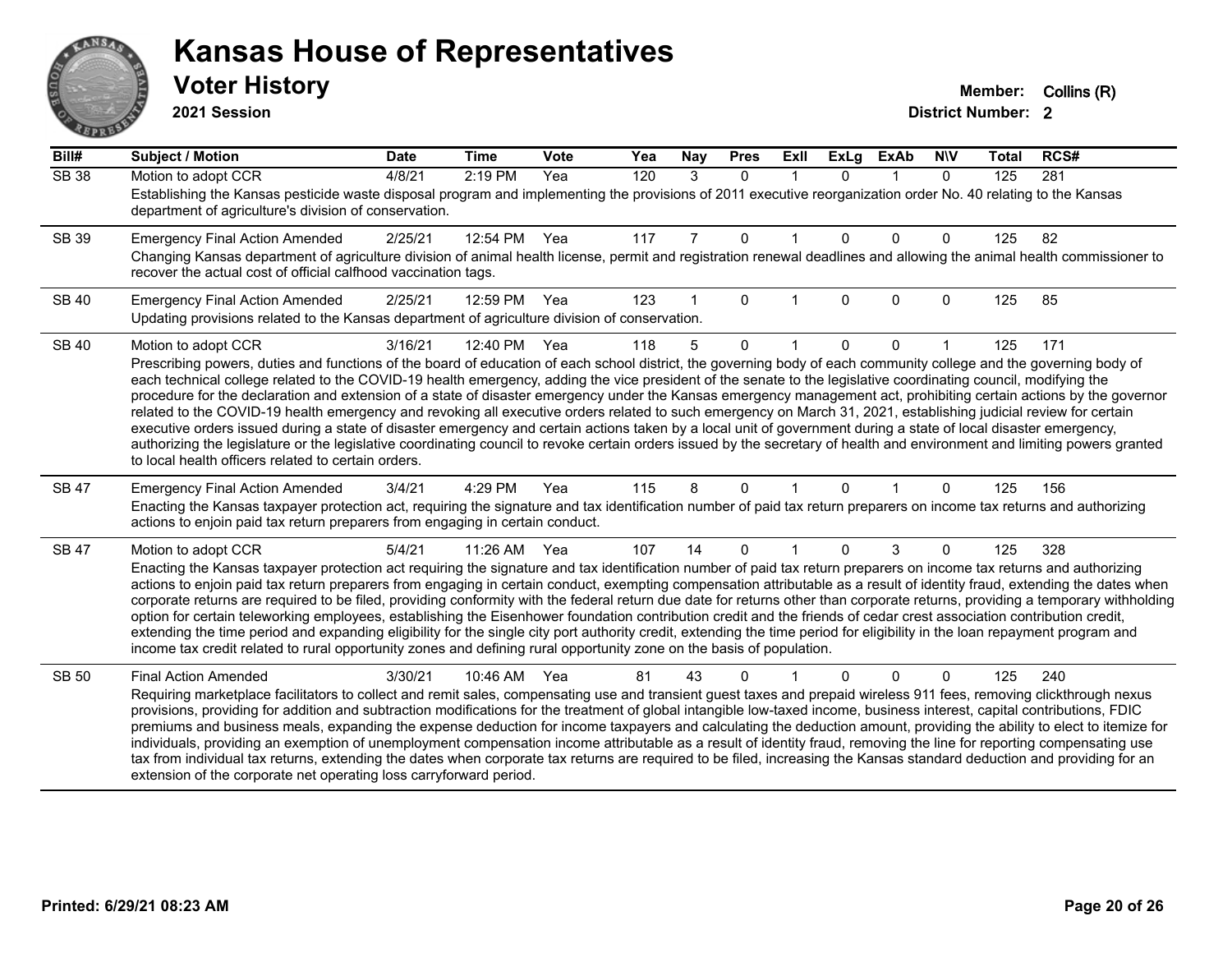

**2021 Session**

| Bill#        | <b>Subject / Motion</b>                                                                                                                                                                                                                                                                                                                                                                                                                                                                                                                                                                                                                                                                                                                                                                                                                                                                                                                            | <b>Date</b> | <b>Time</b> | Vote | Yea | Nay            | <b>Pres</b> | ExII                 | <b>ExLg</b> | <b>ExAb</b>    | <b>NIV</b>     | <b>Total</b> | RCS# |
|--------------|----------------------------------------------------------------------------------------------------------------------------------------------------------------------------------------------------------------------------------------------------------------------------------------------------------------------------------------------------------------------------------------------------------------------------------------------------------------------------------------------------------------------------------------------------------------------------------------------------------------------------------------------------------------------------------------------------------------------------------------------------------------------------------------------------------------------------------------------------------------------------------------------------------------------------------------------------|-------------|-------------|------|-----|----------------|-------------|----------------------|-------------|----------------|----------------|--------------|------|
| <b>SB 50</b> | <b>Consideration of Veto</b>                                                                                                                                                                                                                                                                                                                                                                                                                                                                                                                                                                                                                                                                                                                                                                                                                                                                                                                       | 5/3/21      | 12:47 PM    | Yea  | 84  | 39             | 0           | $\mathbf{0}$         | $\Omega$    |                | 1              | 125          | 321  |
|              | Requiring marketplace facilitators to collect and remit sales, compensating use and transient guest taxes and prepaid wireless 911 fees, removing clickthrough nexus<br>provisions, providing for addition and subtraction modifications for the treatment of global intangible low-taxed income, business interest, capital contributions, FDIC<br>premiums and business meals, expanding the expense deduction for income taxpayers and calculating the deduction amount, providing the ability to elect to itemize for<br>individuals, providing an exemption of unemployment compensation income attributable as a result of identity fraud, removing the line for reporting compensating use<br>tax from individual tax returns, extending the dates when corporate tax returns are required to be filed, increasing the Kansas standard deduction and providing for an<br>extension of the corporate net operating loss carryforward period. |             |             |      |     |                |             |                      |             |                |                |              |      |
| SB 52        | <b>Emergency Final Action</b><br>Creating the Sedgwick county urban area nuisance abatement act.                                                                                                                                                                                                                                                                                                                                                                                                                                                                                                                                                                                                                                                                                                                                                                                                                                                   | 3/25/21     | 12:18 PM    | Yea  | 80  | 42             | $\Omega$    | $\mathbf 1$          | $\Omega$    | $\overline{c}$ | 0              | 125          | 220  |
| <b>SB 55</b> | <b>Final Action Amended</b><br>Clarifying the authority of healing arts school clinics to provide healing arts services.                                                                                                                                                                                                                                                                                                                                                                                                                                                                                                                                                                                                                                                                                                                                                                                                                           | 3/24/21     | 11:29 AM    | Yea  | 122 | $\Omega$       | $\Omega$    | $\mathbf{1}$         | $\mathbf 0$ | 2              | $\mathbf 0$    | 125          | 205  |
| <b>SB 55</b> | Motion to Adopt CCR                                                                                                                                                                                                                                                                                                                                                                                                                                                                                                                                                                                                                                                                                                                                                                                                                                                                                                                                | 4/8/21      | 11:43 PM    | Yea  | 76  | 43             | $\Omega$    |                      | $\Omega$    | 3              | $\overline{2}$ | 125          | 298  |
|              | Creating the fairness in women's sports act to require that female student athletic teams only include members who are biologically female.                                                                                                                                                                                                                                                                                                                                                                                                                                                                                                                                                                                                                                                                                                                                                                                                        |             |             |      |     |                |             |                      |             |                |                |              |      |
| <b>SB 58</b> | <b>Final Action Amended</b>                                                                                                                                                                                                                                                                                                                                                                                                                                                                                                                                                                                                                                                                                                                                                                                                                                                                                                                        | 3/25/21     | 11:20 AM    | Yea  | 122 | $\Omega$       | $\Omega$    | 1                    | $\Omega$    | 2              | $\Omega$       | 125          | 211  |
|              | Prohibiting the filing of certain liens or claims against real or personal property and providing for criminal penalties.                                                                                                                                                                                                                                                                                                                                                                                                                                                                                                                                                                                                                                                                                                                                                                                                                          |             |             |      |     |                |             |                      |             |                |                |              |      |
| SB 60        | <b>Final Action Amended</b>                                                                                                                                                                                                                                                                                                                                                                                                                                                                                                                                                                                                                                                                                                                                                                                                                                                                                                                        | 3/30/21     | 10:48 AM    | Yea  | 113 | 11             | $\Omega$    |                      | $\Omega$    | $\Omega$       | $\mathbf{0}$   | 125          | 241  |
|              | Defining proximate result for purposes of determining when a crime is committed partly within this state and amending the crimes of criminal sodomy and sexual battery<br>to make certain conduct unlawful when the victim's consent was obtained through a knowing misrepresentation.                                                                                                                                                                                                                                                                                                                                                                                                                                                                                                                                                                                                                                                             |             |             |      |     |                |             |                      |             |                |                |              |      |
| SB 60        | Motion to adopt CCR                                                                                                                                                                                                                                                                                                                                                                                                                                                                                                                                                                                                                                                                                                                                                                                                                                                                                                                                | 5/4/21      | 11:05 AM    | Yea  | 118 | 3              | $\Omega$    | 1                    | $\Omega$    | 3              | $\Omega$       | 125          | 327  |
|              | Creating the crime of sexual extortion and requiring an offender to register under the Kansas offender registration act, prohibiting a court from requiring psychiatric or<br>psychological examinations of an alleged victim of any crime, increasing criminal penalties for fleeing or attempting to elude a police officer when operating a stolen<br>vehicle, committing certain driving violations or causing a collision involving another driver, defining proximate result for purposes of determining when a crime is<br>committed partly within this state, removing the spousal exception from the crime of sexual battery and making fleeing or attempting to elude a police officer evidence of<br>intent to commit theft of a vehicle.                                                                                                                                                                                               |             |             |      |     |                |             |                      |             |                |                |              |      |
| SB 63        | Final Action Sub Bill                                                                                                                                                                                                                                                                                                                                                                                                                                                                                                                                                                                                                                                                                                                                                                                                                                                                                                                              | 3/23/21     | 11:19 AM    | Yea  | 77  | 46             | $\Omega$    | $\overline{2}$       | 0           | $\Omega$       | $\Omega$       | 125          | 191  |
|              | House Substitute for SB 63 by Committee on K-12 Education Budget - Enacting the back to school act to require school districts to provide a full-time, in person<br>attendance option for all students beginning March 31, 2021, for school year 2020-2021.                                                                                                                                                                                                                                                                                                                                                                                                                                                                                                                                                                                                                                                                                        |             |             |      |     |                |             |                      |             |                |                |              |      |
| SB 64        | <b>Final Action</b>                                                                                                                                                                                                                                                                                                                                                                                                                                                                                                                                                                                                                                                                                                                                                                                                                                                                                                                                | 3/24/21     | $11:12$ AM  | Yea  | 120 | $\overline{2}$ | $\Omega$    | $\blacktriangleleft$ | $\Omega$    | $\overline{2}$ | $\Omega$       | 125          | 199  |
|              | Amending the private and out-of-state postsecondary educational institution act to clarify the state board of regents' authority and provide additional student<br>protections and institutional accountability.                                                                                                                                                                                                                                                                                                                                                                                                                                                                                                                                                                                                                                                                                                                                   |             |             |      |     |                |             |                      |             |                |                |              |      |
| SB 65        | <b>Emergency Final Action Amended</b>                                                                                                                                                                                                                                                                                                                                                                                                                                                                                                                                                                                                                                                                                                                                                                                                                                                                                                              | 3/25/21     | 12:16 PM    | Yea  | 121 |                | $\Omega$    | 1                    | $\Omega$    | $\mathfrak{p}$ | $\Omega$       | 125          | 219  |
|              | Enhancing the high performance incentive program by decoupling the KIT and KIR workforce training programs and by providing for the transferability of the tax credit.                                                                                                                                                                                                                                                                                                                                                                                                                                                                                                                                                                                                                                                                                                                                                                             |             |             |      |     |                |             |                      |             |                |                |              |      |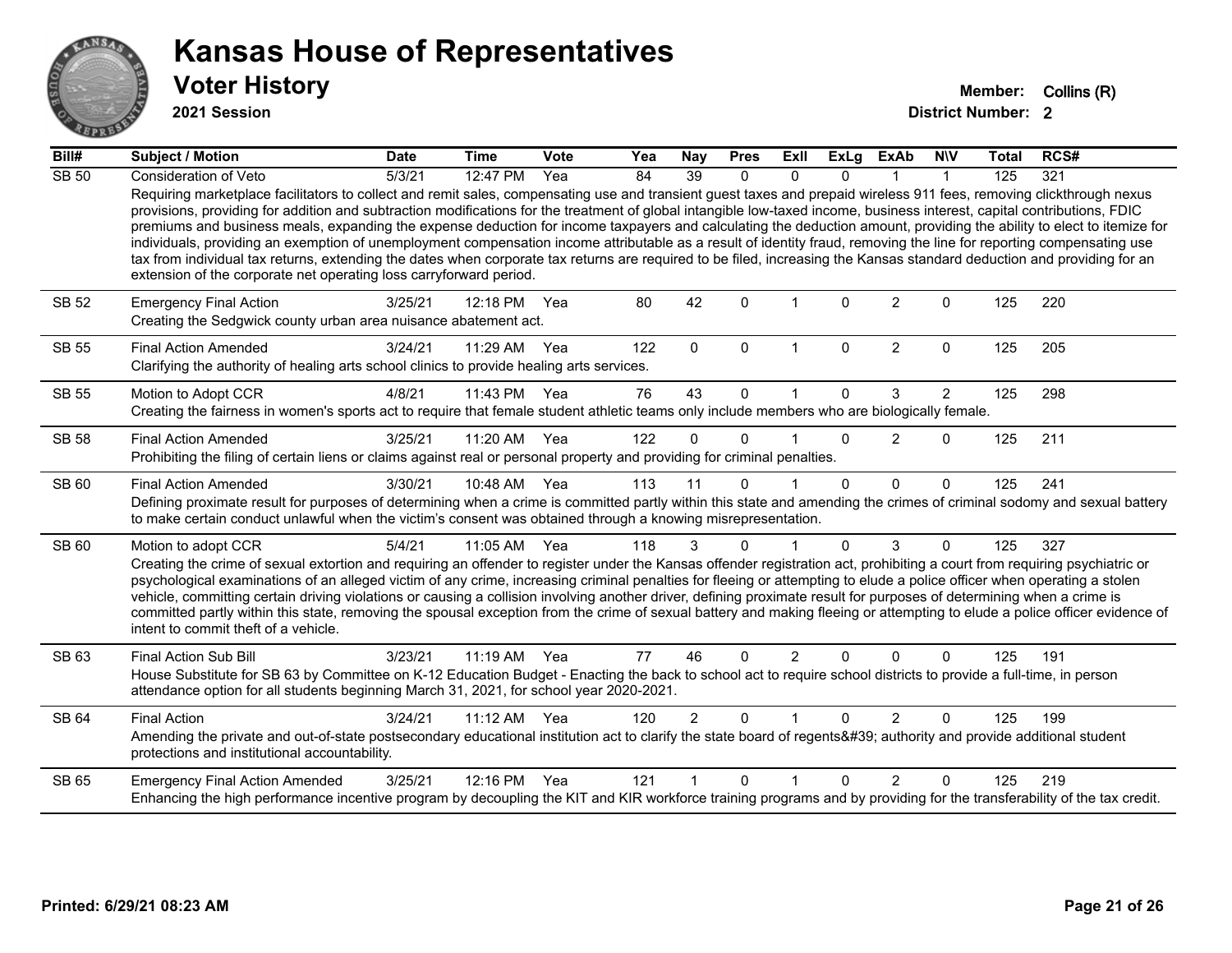# ANS Erry

#### **Kansas House of Representatives**

**2021 Session**

**Voter History Member:** Collins (R)

| Bill#        | <b>Subject / Motion</b>                                                                                                                                                                                                                                                                                                                                                                                                                                                                                                                                                                                                                                                                                                                        | <b>Date</b> | <b>Time</b> | Vote | Yea | <b>Nay</b>     | <b>Pres</b>  | ExII           | <b>ExLg</b>  | <b>ExAb</b>    | <b>NIV</b>   | <b>Total</b> | RCS# |
|--------------|------------------------------------------------------------------------------------------------------------------------------------------------------------------------------------------------------------------------------------------------------------------------------------------------------------------------------------------------------------------------------------------------------------------------------------------------------------------------------------------------------------------------------------------------------------------------------------------------------------------------------------------------------------------------------------------------------------------------------------------------|-------------|-------------|------|-----|----------------|--------------|----------------|--------------|----------------|--------------|--------------|------|
| <b>SB 66</b> | <b>Emergency Final Action Amended</b><br>Amending the angel investor tax credit with respect to the definition of qualified securities, tax credit limitations and amounts, investor requirements and extending the<br>date that credits may be allowed, and also amending the tax credit for expenses incurred to make a residence accessible to persons with a disability by increasing the<br>credit.                                                                                                                                                                                                                                                                                                                                       | 3/25/21     | 12:14 PM    | Yea  | 109 | 12             | 1            | 1              | 0            | $\overline{2}$ | $\mathbf{0}$ | 125          | 217  |
| SB 67        | <b>Final Action Amended</b><br>Expanding the definitions of all-terrain vehicles and recreational off-highway vehicles.                                                                                                                                                                                                                                                                                                                                                                                                                                                                                                                                                                                                                        | 3/23/21     | 11:21 AM    | Yea  | 99  | 24             | $\Omega$     | $\overline{2}$ | $\Omega$     | $\Omega$       | $\Omega$     | 125          | 192  |
| SB 67        | Motion to adopt CCR<br>Permitting funeral escorts to direct traffic for funeral processions and requiring drivers to yield the right-of-way and move over for authorized utility or telecommunication<br>vehicles.                                                                                                                                                                                                                                                                                                                                                                                                                                                                                                                             | 4/8/21      | 10:37 AM    | Yea  | 119 | 3              | $\mathbf 0$  | $\mathbf{1}$   | $\mathbf{0}$ | $\mathbf{1}$   | $\mathbf{1}$ | 125          | 274  |
| <b>SB77</b>  | <b>Final Action Amended</b><br>Enacting the audiology and speech-language pathology interstate compact.                                                                                                                                                                                                                                                                                                                                                                                                                                                                                                                                                                                                                                        | 3/18/21     | 11:30 AM    | Yea  | 119 | 3              | $\mathbf{0}$ | $\overline{1}$ | $\Omega$     | $\overline{2}$ | $\Omega$     | 125          | 183  |
| <b>SB78</b>  | Final Action Sub Bill<br>House Substitute for SB 78 by Committee on Insurance and Pensions - Updating the national insurance commissioners credit for insurance reinsurance model law,<br>codifying the national insurance commissioners credit for reinsurance model regulation and updating certain terms and definitions relating to the insurance holding<br>company act, service contracts and surplus lines insurance. Eliminating certain requirements relating to the annual submittal of certain documents by out-of-state risk<br>retention groups, extending the time frame to submit certain documents by professional employer organizations, abolishing the utilization review advisory committee and<br>replacing it with URAC. | 3/30/21     | 10:49 AM    | Yea  | 124 | 0              | $\mathbf 0$  | $\mathbf 1$    | $\Omega$     | $\Omega$       | $\mathbf 0$  | 125          | 242  |
| <b>SB 78</b> | Motion to adopt CCR<br>House Substitute for SB 78 by Committee on Insurance and Pensions - Updating the national insurance commissioners credit for insurance reinsurance model law,<br>codifying the national insurance commissioners credit for reinsurance model regulation and updating certain terms and definitions relating to the insurance holding<br>company act, service contracts and surplus lines insurance. Eliminating certain requirements relating to the annual submittal of certain documents by out-of-state risk<br>retention groups, extending the time frame to submit certain documents by professional employer organizations, abolishing the utilization review advisory committee and<br>replacing it with URAC.   | 5/7/21      | 11:24 AM    | Yea  | 113 | $\overline{7}$ | $\mathbf{0}$ | $\mathbf{1}$   | $\Omega$     | 4              | $\mathbf{0}$ | 125          | 346  |
| SB 86        | <b>Final Action Amended</b><br>Conforming certain KPERS provisions with the federal CARES act.                                                                                                                                                                                                                                                                                                                                                                                                                                                                                                                                                                                                                                                 | 3/24/21     | 11:30 AM    | Yea  | 122 | 0              | 0            | $\mathbf{1}$   | 0            | $\overline{2}$ | 0            | 125          | 206  |
| SB 86        | Motion to adopt CCR<br>Establishing the Kansas extraordinary utility costs loan deposit program and the Kansas economic recovery loan deposit program and amending the city utility low-<br>interest loan program by providing for electronic repayment of loans, cash basis exception, payment frequency, loan security and an ending date for making loans.                                                                                                                                                                                                                                                                                                                                                                                  | 4/9/21      | 11:43 AM    | Yea  | 117 | 6              | 0            | $\overline{2}$ | $\Omega$     | $\mathbf{0}$   | $\Omega$     | 125          | 302  |
| <b>SB 88</b> | <b>EFA Amend and Debate</b><br>House Substitute for SB 88 by Committee on Financial Institutions and Rural Development - Establishing the city utility low-interest loan program, allowing cities to apply<br>to the state treasurer for loans from state unencumbered funds for extraordinary electric or natural gas costs incurred during the extreme winter weather event of<br>February 2021.                                                                                                                                                                                                                                                                                                                                             | 3/3/21      | 11:34 AM    | Yea  | 124 | 0              | $\Omega$     |                | $\Omega$     | $\Omega$       | $\Omega$     | 125          | 116  |
| SB 89        | <b>Emergency Final Action Amended</b><br>Exempting the transport of agricultural forage commodities from secured load requirements.                                                                                                                                                                                                                                                                                                                                                                                                                                                                                                                                                                                                            | 3/25/21     | 12:15 PM    | Yea  | 122 | 0              | $\Omega$     |                | $\Omega$     | $\overline{2}$ | $\Omega$     | 125          | 218  |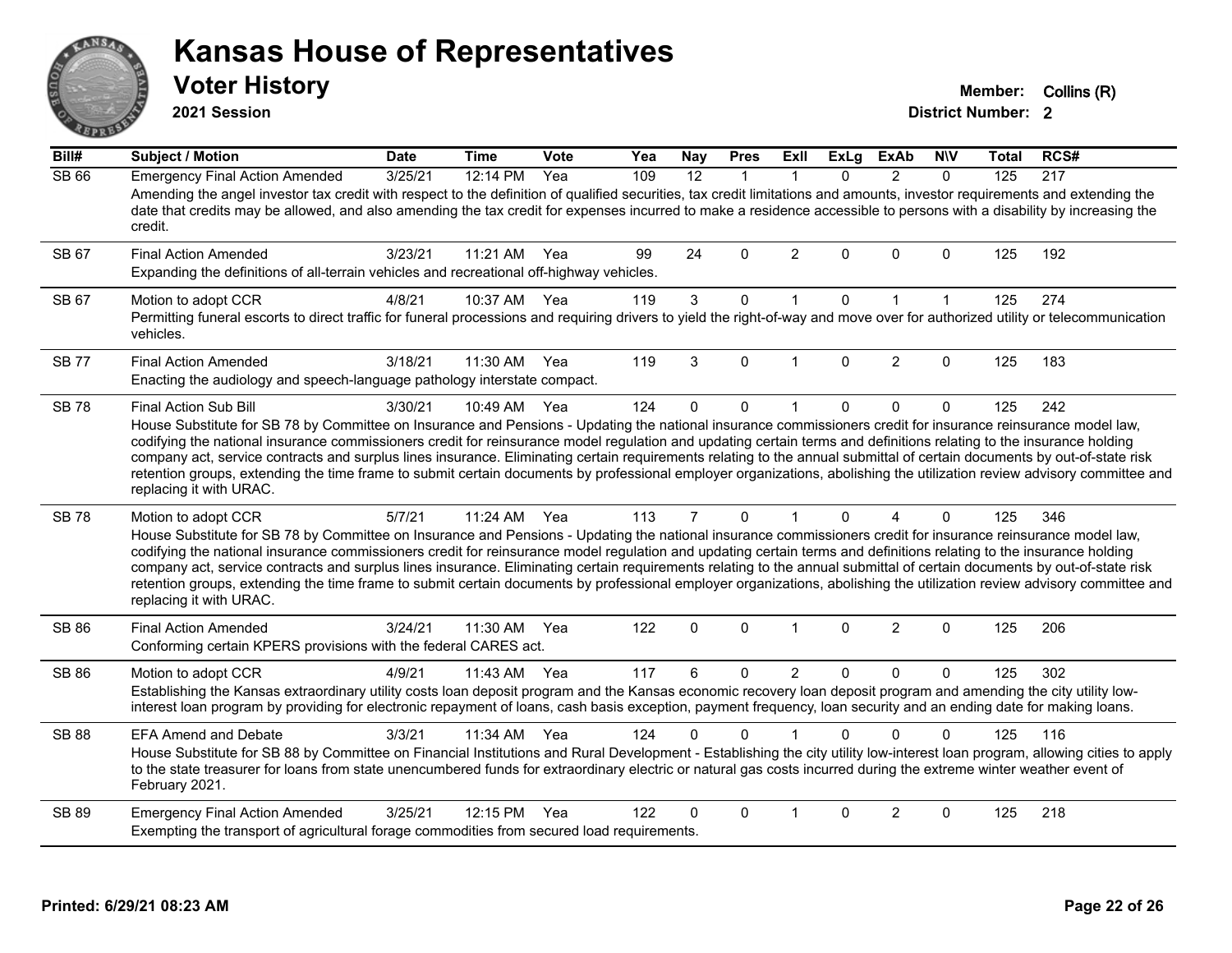

**2021 Session**

| Bill#         | <b>Subject / Motion</b>                                                                                                                                                                                                                                                                                                                                                 | <b>Date</b> | Time         | Vote | Yea | <b>Nay</b>     | <b>Pres</b>  | Exll           | <b>ExLg</b>  | <b>ExAb</b>    | <b>N\V</b>   | <b>Total</b> | RCS# |
|---------------|-------------------------------------------------------------------------------------------------------------------------------------------------------------------------------------------------------------------------------------------------------------------------------------------------------------------------------------------------------------------------|-------------|--------------|------|-----|----------------|--------------|----------------|--------------|----------------|--------------|--------------|------|
| SB 90         | <b>Emergency Final Action Amended</b><br>Amending the Kansas rural housing incentive district act to permit bond funding for vertical residential renovation of older buildings in central business districts and by<br>changing the definitions of an eligible city or county.                                                                                         | 3/25/21     | 12:20 PM     | Yea  | 105 | 17             | $\Omega$     |                | $\Omega$     | $\mathcal{P}$  | $\Omega$     | 125          | 222  |
| SB 91         | EFA Sub Bill<br>House Substitute for SB 91 by Committee on Commerce, Labor and Economic Development - Providing liability protection for businesses, municipalities and<br>educational institutions that participate in high school work-based learning programs and providing that schools are responsible for injuries to students participating in<br>such programs. | 4/8/21      | 11:31 AM     | Yea  | 123 | $\Omega$       | 0            |                | $\Omega$     |                | 0            | 125          | 278  |
| <b>SB 95</b>  | <b>Final Action Amended</b><br>Exempting motor vehicle odometer reading recording requirements when such recording requirements are exempted by federal law.                                                                                                                                                                                                            | 3/23/21     | 11:22 AM Yea |      | 123 | $\Omega$       | $\Omega$     | $\overline{2}$ | $\Omega$     | $\Omega$       | $\Omega$     | 125          | 193  |
| <b>SB 95</b>  | Motion to adopt CCR<br>Exempting motor vehicle odometer reading recording requirements when such recording requirements are exempted by federal law and expanding the definitions of all-<br>terrain vehicles and recreational off-highway vehicles.                                                                                                                    | 4/8/21      | 10:40 AM Yea |      | 116 | 6              | $\mathbf{0}$ |                | <sup>n</sup> |                | $\mathbf{1}$ | 125          | 275  |
| SB 99         | Final Action Sub Bill<br>House Substitute for SB 99 by Committee on Transportation - Increasing the bond amount required for a vehicle dealer license and providing for display show licenses<br>under the vehicle dealers and manufacturers licensing act.                                                                                                             | 3/23/21     | 11:23 AM     | Yea  | 121 | $\overline{2}$ | $\mathbf 0$  | $\overline{2}$ | $\Omega$     | $\mathbf 0$    | 0            | 125          | 194  |
| SB 103        | <b>Final Action Amended</b><br>Amending the Kansas power of attorney act regarding the form of a power of attorney and the duties of third parties relying and acting on a power of attorney.                                                                                                                                                                           | 3/25/21     | 11:21 AM     | Yea  | 122 | $\mathbf{0}$   | $\pmb{0}$    | $\mathbf{1}$   | $\Omega$     | $\overline{2}$ | 0            | 125          | 212  |
| SB 103        | Motion to adopt CCR<br>Amending the Kansas power of attorney act regarding the form of a power of attorney and the duties of third parties relying and acting on a power of attorney.                                                                                                                                                                                   | 4/7/21      | $3:44$ PM    | Yea  | 123 | 0              | $\Omega$     |                | $\Omega$     |                | $\Omega$     | 125          | 268  |
| <b>SB 106</b> | <b>Final Action Amended</b><br>Enacting the revised uniform law on notarial acts and repealing the uniform law on notarial acts.                                                                                                                                                                                                                                        | 3/30/21     | 10:51 AM     | Yea  | 122 | $\overline{2}$ | $\mathbf 0$  |                | $\Omega$     | $\mathbf 0$    | $\Omega$     | 125          | 243  |
| SB 106        | Motion to adopt CCR<br>Enacting the revised uniform law on notarial acts and repealing the uniform law on notarial acts.                                                                                                                                                                                                                                                | 4/7/21      | 3:46 PM      | Yea  | 123 | 0              | $\pmb{0}$    | $\mathbf{1}$   | $\Omega$     | $\mathbf{1}$   | $\Omega$     | 125          | 269  |
| SB 107        | <b>Final Action Amended</b><br>Enacting the uniform fiduciary income and principal act (UFIPA).                                                                                                                                                                                                                                                                         | 3/25/21     | 11:23 AM     | Yea  | 122 | 0              | $\mathbf 0$  | $\mathbf{1}$   | $\Omega$     | $\overline{2}$ | $\mathbf 0$  | 125          | 213  |
| SB 107        | Motion to adopt CCR<br>Enacting the uniform fiduciary income and principal act (UFIPA).                                                                                                                                                                                                                                                                                 | 4/7/21      | 3:48 PM      | Yea  | 123 | $\mathbf 0$    | $\mathbf 0$  | $\mathbf{1}$   | $\Omega$     | $\mathbf{1}$   | $\mathbf 0$  | 125          | 270  |
| <b>SB 118</b> | <b>Final Action</b><br>Providing for the dissolution of special districts and the assumption of responsibilities by a city or county.                                                                                                                                                                                                                                   | 3/23/21     | 11:26 AM     | Yea  | 121 | $\overline{2}$ | $\mathbf 0$  | $\overline{2}$ | $\mathbf{0}$ | $\pmb{0}$      | $\mathbf 0$  | 125          | 195  |
| <b>SB 122</b> | <b>Final Action Amended</b><br>Modifying certain rules of evidence in the code of civil procedure related to authentication of records and documents.                                                                                                                                                                                                                   | 3/30/21     | 10:52 AM     | Yea  | 117 |                | $\Omega$     | 1              | $\Omega$     | $\mathbf{0}$   | 0            | 125          | 244  |
| <b>SB 122</b> | Motion to adopt CCR<br>Modifying certain rules of evidence in the code of civil procedure related to authentication of records and documents.                                                                                                                                                                                                                           | 4/7/21      | 3:49 PM      | Yea  | 115 | 8              | $\Omega$     |                | $\Omega$     | $\mathbf{1}$   | $\Omega$     | 125          | 271  |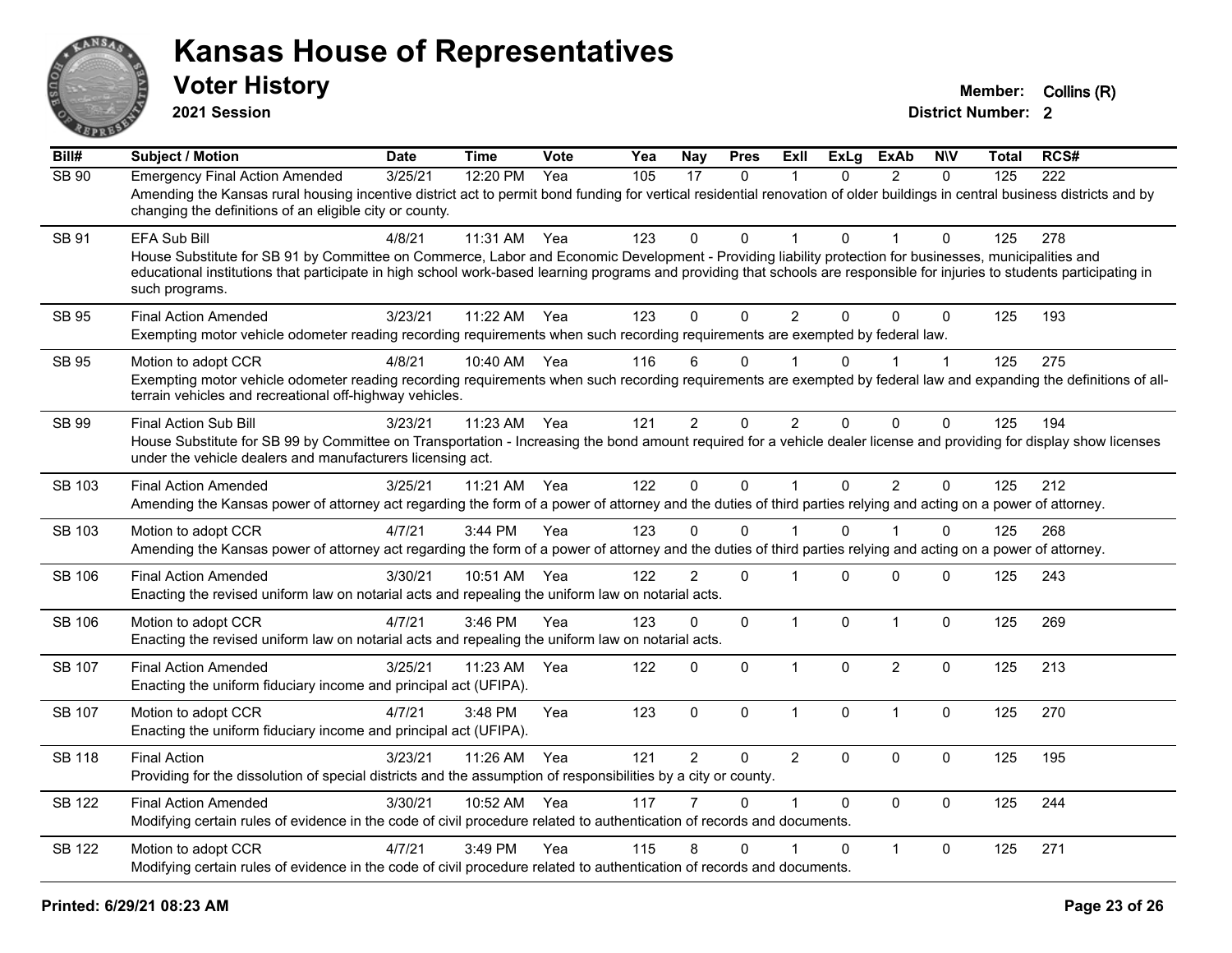

**2021 Session**

| Bill#         | Subject / Motion                                                                                                                                                                                                                                                                                                                                                                                                                                                                                                                                                                                                                                                          | <b>Date</b> | <b>Time</b>  | Vote | Yea | <b>Nay</b>     | <b>Pres</b> | ExII     | <b>ExLg</b> | <b>ExAb</b>    | <b>NIV</b>   | <b>Total</b> | RCS# |
|---------------|---------------------------------------------------------------------------------------------------------------------------------------------------------------------------------------------------------------------------------------------------------------------------------------------------------------------------------------------------------------------------------------------------------------------------------------------------------------------------------------------------------------------------------------------------------------------------------------------------------------------------------------------------------------------------|-------------|--------------|------|-----|----------------|-------------|----------|-------------|----------------|--------------|--------------|------|
| <b>SB 124</b> | Final Action Sub Bill Amended<br>House Substitute for SB 124 by Committee on Commerce, Labor and Economic Development - Expanding STAR bonds by adding rural redevelopment projects and                                                                                                                                                                                                                                                                                                                                                                                                                                                                                   | 3/30/21     | 10:53 AM     | Yea  | 101 | 23             | 0           |          | 0           | $\Omega$       | $\mathbf{0}$ | 125          | 245  |
|               | major business facilities, prohibiting public officials from employment with a developer, providing for public notice of hearings on city or county websites, posting of<br>certain documents and links on websites, disclosure of names of developer, disclosure of state, federal and local tax incentives within a STAR bond district, changing<br>certain project financing, investment and sales provisions, adding visitor tracking plan requirements and additional feasibility study requirements with oversight by the<br>secretary, requiring approval by the secretary for real estate transfers, requiring district contiguity and extending the sunset date. |             |              |      |     |                |             |          |             |                |              |              |      |
| <b>SB 127</b> | <b>Final Action Amended</b>                                                                                                                                                                                                                                                                                                                                                                                                                                                                                                                                                                                                                                               | 3/30/21     | 10:55 AM     | Yea  | 123 |                | U           |          |             |                | O            | 125          | 246  |
|               | Modifying the eligibility requirements for restricted driving privileges, increasing the age for eligibility to renew drivers' licenses online to 65 and allowing drivers' license<br>renewal notices to be sent electronically.                                                                                                                                                                                                                                                                                                                                                                                                                                          |             |              |      |     |                |             |          |             |                |              |              |      |
| <b>SB 127</b> | Motion to adopt CCR                                                                                                                                                                                                                                                                                                                                                                                                                                                                                                                                                                                                                                                       | 4/8/21      | 10:42 AM     | Yea  | 122 | $\Omega$       | $\Omega$    |          | $\Omega$    |                |              | 125          | 276  |
|               | Modifying the eligibility requirements for restricted driving privileges, increasing the age for eligibility to renew drivers' licenses online to 65, allowing drivers' license<br>renewal notices to be sent electronically, authorizing a waiver of traffic fines for manifest hardship situations and excluding the additional 90-day wait period for driver's<br>license suspension for certain offenses.                                                                                                                                                                                                                                                             |             |              |      |     |                |             |          |             |                |              |              |      |
| SB 142        | <b>Emergency Final Action Amended</b>                                                                                                                                                                                                                                                                                                                                                                                                                                                                                                                                                                                                                                     | 3/25/21     | 12:24 PM     | Yea  | 102 | 20             | $\mathbf 0$ | 1        | $\Omega$    | $\overline{2}$ | $\Omega$     | 125          | 225  |
|               | Requiring coast guard-approved personal flotation devices as prescribed by the secretary of wildlife, parks and tourism in rules and regulations.                                                                                                                                                                                                                                                                                                                                                                                                                                                                                                                         |             |              |      |     |                |             |          |             |                |              |              |      |
| <b>SB 142</b> | Motion to adopt CCR                                                                                                                                                                                                                                                                                                                                                                                                                                                                                                                                                                                                                                                       | 4/8/21      | 2:23 PM      | Yea  | 109 | 14             | $\Omega$    |          | 0           |                | $\Omega$     | 125          | 282  |
|               | Amending certain department of wildlife, parks and tourism statutes by requiring coast guard-approved personal flotation devices as prescribed by the secretary of<br>wildlife, parks and tourism in rules and regulations and updating the reference to the guidelines of the American fisheries society in the commercialization of wildlife<br>statute.                                                                                                                                                                                                                                                                                                                |             |              |      |     |                |             |          |             |                |              |              |      |
| SB 143        | <b>Emergency Final Action Amended</b><br>Updating definitions and increasing maximum functional unit license and storage fees relating to grain and public warehouse laws.                                                                                                                                                                                                                                                                                                                                                                                                                                                                                                | 3/25/21     | 12:21 PM     | Yea  | 117 | 5              | $\Omega$    |          | 0           | $\overline{2}$ | 0            | 125          | 223  |
| <b>SB 143</b> | Motion to adopt CCR                                                                                                                                                                                                                                                                                                                                                                                                                                                                                                                                                                                                                                                       | 4/8/21      | $2:25$ PM    | Yea  | 115 | 8              | $\Omega$    |          | 0           |                | $\Omega$     | 125          | 283  |
|               | Updating definitions and increasing maximum functional unit license and storage fees relating to grain and public warehouse laws.                                                                                                                                                                                                                                                                                                                                                                                                                                                                                                                                         |             |              |      |     |                |             |          |             |                |              |              |      |
| <b>SB 158</b> | <b>EFA Sub Bill Amended</b>                                                                                                                                                                                                                                                                                                                                                                                                                                                                                                                                                                                                                                               | 5/6/21      | 3:36 PM      | Yea  | 79  | 42             | $\Omega$    | $\Omega$ |             | 2              | 1            | 125          | 342  |
|               | House Substitute for SB 158 by Committee on Federal and State Affairs - Creating the Kansas medical marijuana regulation act.                                                                                                                                                                                                                                                                                                                                                                                                                                                                                                                                             |             |              |      |     |                |             |          |             |                |              |              |      |
| SB 159        | <b>Emergency Final Action Amended</b>                                                                                                                                                                                                                                                                                                                                                                                                                                                                                                                                                                                                                                     | 3/30/21     | 8:01 PM      | Yea  | 106 | 17             | $\Omega$    |          | 0           | 1              | $\mathbf 0$  | 125          | 258  |
|               | Paying certain claims against the state submitted by the joint committee on special claims against the state.                                                                                                                                                                                                                                                                                                                                                                                                                                                                                                                                                             |             |              |      |     |                |             |          |             |                |              |              |      |
| SB 159        | Motion to adopt CCR                                                                                                                                                                                                                                                                                                                                                                                                                                                                                                                                                                                                                                                       | 5/7/21      | 3:50 PM      | Yea  | 98  | 21             | $\Omega$    |          | $\Omega$    | Δ              |              | 125          | 349  |
|               | Appropriations for FY 2021, FY 2022, and FY 2023, for various state agencies; authorizing the payment of certain claims against the state; authorizing certain transfers<br>and capital improvement projects.                                                                                                                                                                                                                                                                                                                                                                                                                                                             |             |              |      |     |                |             |          |             |                |              |              |      |
| SB 160        | <b>Emergency Final Action Amended</b>                                                                                                                                                                                                                                                                                                                                                                                                                                                                                                                                                                                                                                     | 3/25/21     | 12:19 PM Yea |      | 120 | $\overline{2}$ | $\Omega$    |          | $\Omega$    | $\overline{2}$ | $\Omega$     | 125          | 221  |
|               | Updating the reference to the guidelines of the American fisheries society in the commercialization of wildlife statute.                                                                                                                                                                                                                                                                                                                                                                                                                                                                                                                                                  |             |              |      |     |                |             |          |             |                |              |              |      |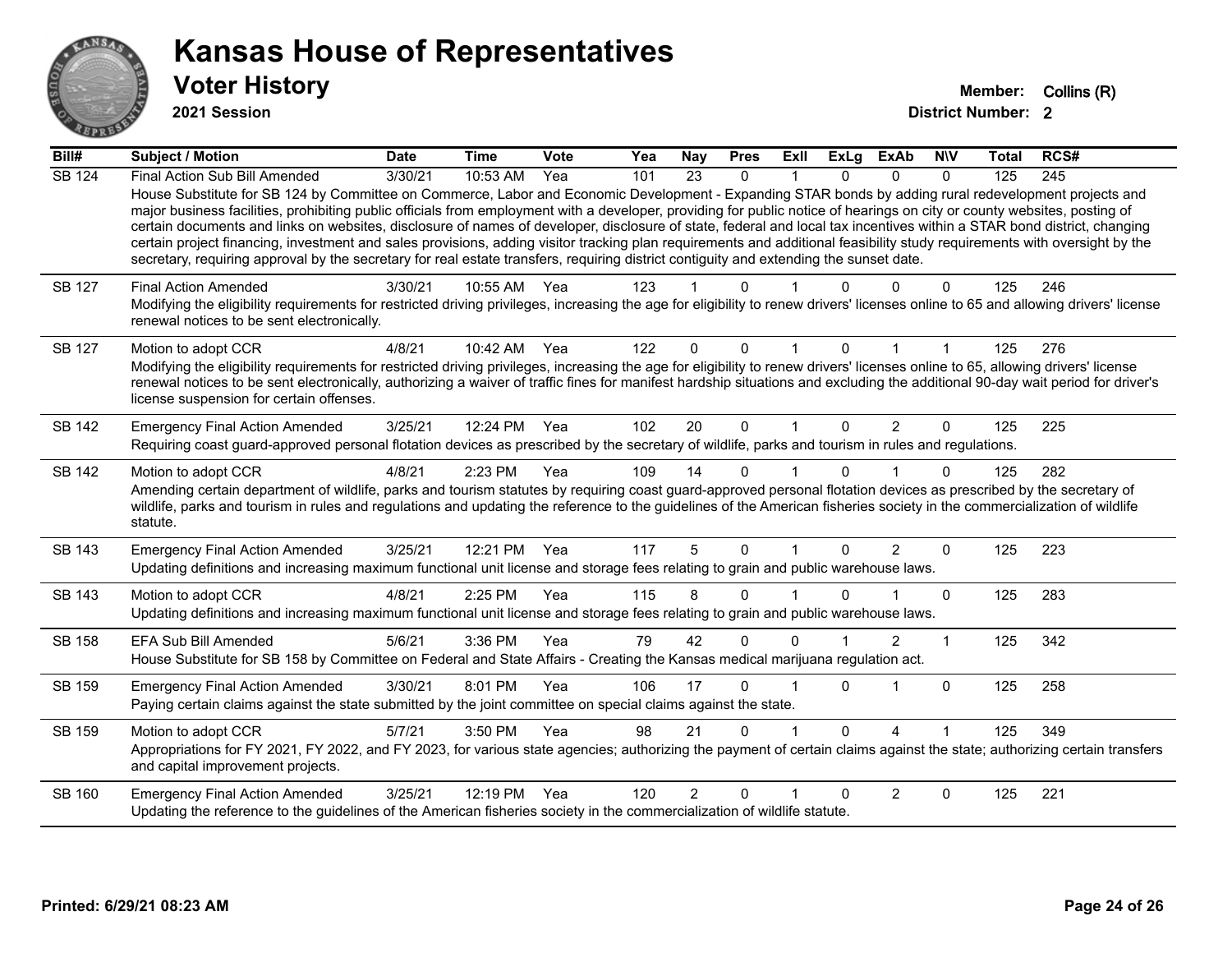

**2021 Session**

| Bill#         | <b>Subject / Motion</b>                                                                                                                                                                                                                                                                                                                                                                                                                                                                                                                                                                                                                                                       | <b>Date</b> | <b>Time</b> | Vote | Yea | <b>Nay</b>     | <b>Pres</b>  | ExII           | <b>ExLg</b> | <b>ExAb</b>    | <b>NIV</b>   | Total | RCS# |
|---------------|-------------------------------------------------------------------------------------------------------------------------------------------------------------------------------------------------------------------------------------------------------------------------------------------------------------------------------------------------------------------------------------------------------------------------------------------------------------------------------------------------------------------------------------------------------------------------------------------------------------------------------------------------------------------------------|-------------|-------------|------|-----|----------------|--------------|----------------|-------------|----------------|--------------|-------|------|
| <b>SB 170</b> | <b>Emergency Final Action Amended</b><br>Clarifying the authority of the Kansas commission for the deaf and hard of hearing with regard to registration of interpreters, establishing guidelines for communication<br>access services and authorizing the adoption of rules and regulations.                                                                                                                                                                                                                                                                                                                                                                                  | 3/18/21     | 11:54 AM    | Yea  | 98  | 23             | $\Omega$     |                | 0           | $\overline{2}$ | $\mathbf{1}$ | 125   | 185  |
| SB 170        | Motion to adopt CCR<br>Enacting the psychology interjurisdictional compact to provide for interjurisdictional authorization to practice telepsychology and temporary in-person, face-to-face<br>psychology and enacting the physical therapy licensure compact and authorizing criminal history record checks in the physical therapy practice act.                                                                                                                                                                                                                                                                                                                           | 4/9/21      | 2:25 PM     | Yea  | 119 | 4              | $\Omega$     | $\overline{2}$ | 0           | $\Omega$       | $\Omega$     | 125   | 304  |
| <b>SB 172</b> | <b>Final Action Amended</b><br>Creating the crimes of trespassing on a critical infrastructure facility and criminal damage to a critical infrastructure facility and eliminating the crime of tampering with a<br>pipeline.                                                                                                                                                                                                                                                                                                                                                                                                                                                  | 3/30/21     | 10:56 AM    | Yea  | 82  | 42             | $\Omega$     |                | U           | $\Omega$       | $\Omega$     | 125   | 247  |
| <b>SB 175</b> | <b>Final Action Amended</b><br>Enacting the rural emergency hospital act to provide for the licensure of rural emergency hospitals and establishing the rural hospital innovation grant program to assist<br>rural hospitals in serving rural communities.                                                                                                                                                                                                                                                                                                                                                                                                                    | 3/25/21     | 11:24 AM    | Yea  | 119 | 3              | 0            |                | 0           | $\overline{2}$ | $\mathbf 0$  | 125   | 214  |
| <b>SB 175</b> | Motion to adopt CCR<br>Enacting the rural emergency hospital act to provide for the licensure of rural emergency hospitals and establishing the rural hospital innovation grant program to assist<br>rural hospitals in serving rural communities.                                                                                                                                                                                                                                                                                                                                                                                                                            | 4/8/21      | 3:30 PM     | Yea  | 64  | 59             | $\mathbf 0$  | $\mathbf{1}$   | $\Omega$    | $\mathbf{1}$   | $\mathbf 0$  | 125   | 284  |
| <b>SB 178</b> | <b>Final Action Amended</b><br>Providing for trust company charter conversions.                                                                                                                                                                                                                                                                                                                                                                                                                                                                                                                                                                                               | 3/18/21     | 11:31 AM    | Yea  | 121 | 1              | $\mathbf{0}$ | $\mathbf{1}$   | 0           | $\overline{2}$ | $\mathbf{0}$ | 125   | 184  |
| SB 235        | <b>Final Action</b><br>Enacting the back to school act to require school districts to provide a full-time, in person attendance option for all students beginning on March 26, 2021.                                                                                                                                                                                                                                                                                                                                                                                                                                                                                          | 3/16/21     | 11:19 AM    | Yea  | 55  | 69             | $\Omega$     | $\mathbf{1}$   | $\Omega$    | $\Omega$       | $\Omega$     | 125   | 170  |
| SB 238        | <b>Final Action Sub Amended</b><br>Establishing certification and funding for certified community behavioral health clinics, authorizing telemedicine waivers for out-of-state healthcare providers, reducing<br>certain requirements for licensure by the behavioral sciences regulatory board and expanding out-of-state temporary permits to practice behavioral sciences<br>professions.                                                                                                                                                                                                                                                                                  | 3/25/21     | 11:27 AM    | Yea  | 121 | $\mathbf 1$    | $\Omega$     |                | 0           | 2              | $\Omega$     | 125   | 215  |
| SB 238        | Motion to adopt CCR<br>Requiring emergency medical services operators be overseen by medical directors or physicians; clarifying duties and functions of the state board of pharmacy;<br>providing for confidentiality of investigations, inspections and audits; establishing fees on out-of-state facilities; defining telepharmacy and requiring the adoption of rules<br>and regulations related thereto.                                                                                                                                                                                                                                                                 | 4/9/21      | 2:28 PM     | Yea  | 116 | $\overline{7}$ | $\mathbf 0$  | $\overline{2}$ | $\Omega$    | $\mathbf{0}$   | $\Omega$     | 125   | 305  |
| SB 273        | Final Action Sub Bill<br>House Substitute for Substitute for SB 273 by Committee on Judiciary - Directing that tobacco product manufacturer remittances be credited to the Kansas endowment<br>for youth fund rather than deposited into escrow upon certification by the attorney general.                                                                                                                                                                                                                                                                                                                                                                                   | 3/30/21     | 10:57 AM    | Yea  | 123 | $\mathbf{1}$   | $\Omega$     | $\mathbf{1}$   | $\Omega$    | $\mathbf 0$    | $\Omega$     | 125   | 248  |
| SB 273        | Motion to Adopt CCR<br>Enacting the COVID-19 small business relief act to provide funds for impacted small businesses, create the COVID-19 small business relief fund of the legislative<br>coordinating council and the COVID-19 small business relief claims board, require certain counties to establish and administer a county COVID-19 small business relief<br>fund and certain cities to establish and administer a city COVID-19 small business relief fund, require a study by the legislative division of post audit and prohibit<br>compensation for intangible losses related to the COVID-19 public health emergency under the Kansas emergency management act. | 5/7/21      | 11:59 PM    | Yea  | 68  | 42             | $\mathbf{1}$ | $\mathbf{1}$   | $\Omega$    | 13             | $\mathbf{0}$ | 125   | 354  |